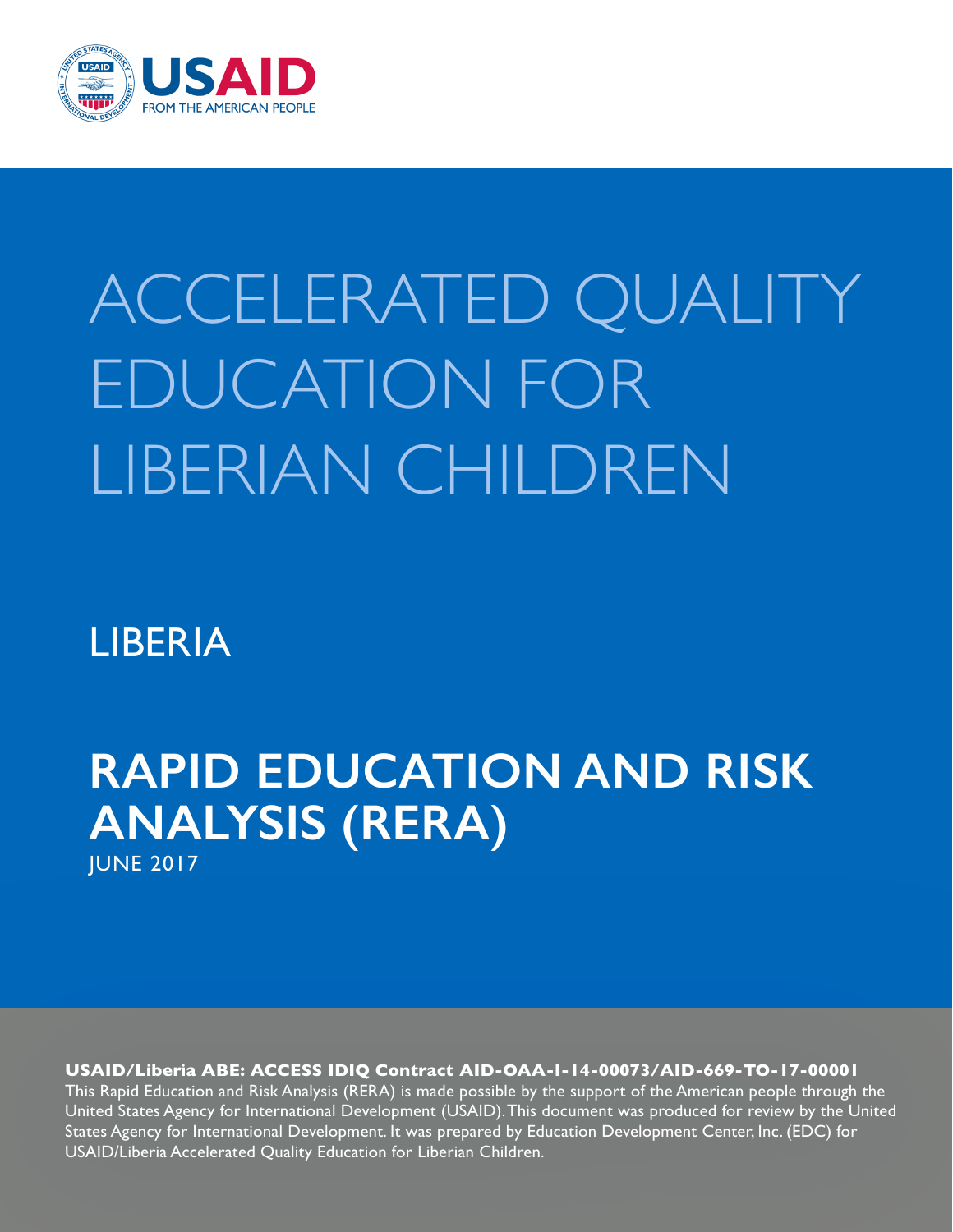# ACCELERATED QUALITY EDUCATION FOR LIBERIAN CHILDREN

# RAPID EDUCATION AND RISK ANALYSIS (RERA)

June 2017

USAID/LIBERIA ABE: ACCESS IDIQ CONTRACT AID-OAA-I-14-00073/AID-669-TO-17-00001 Prepared for: Cheryl Hodge-Snead, Contractor Officer (CO) Office of Acquisition and Assistance United States Agency for International Development/Liberia c/o American Embassy 502 Benson Street Monrovia, Liberia



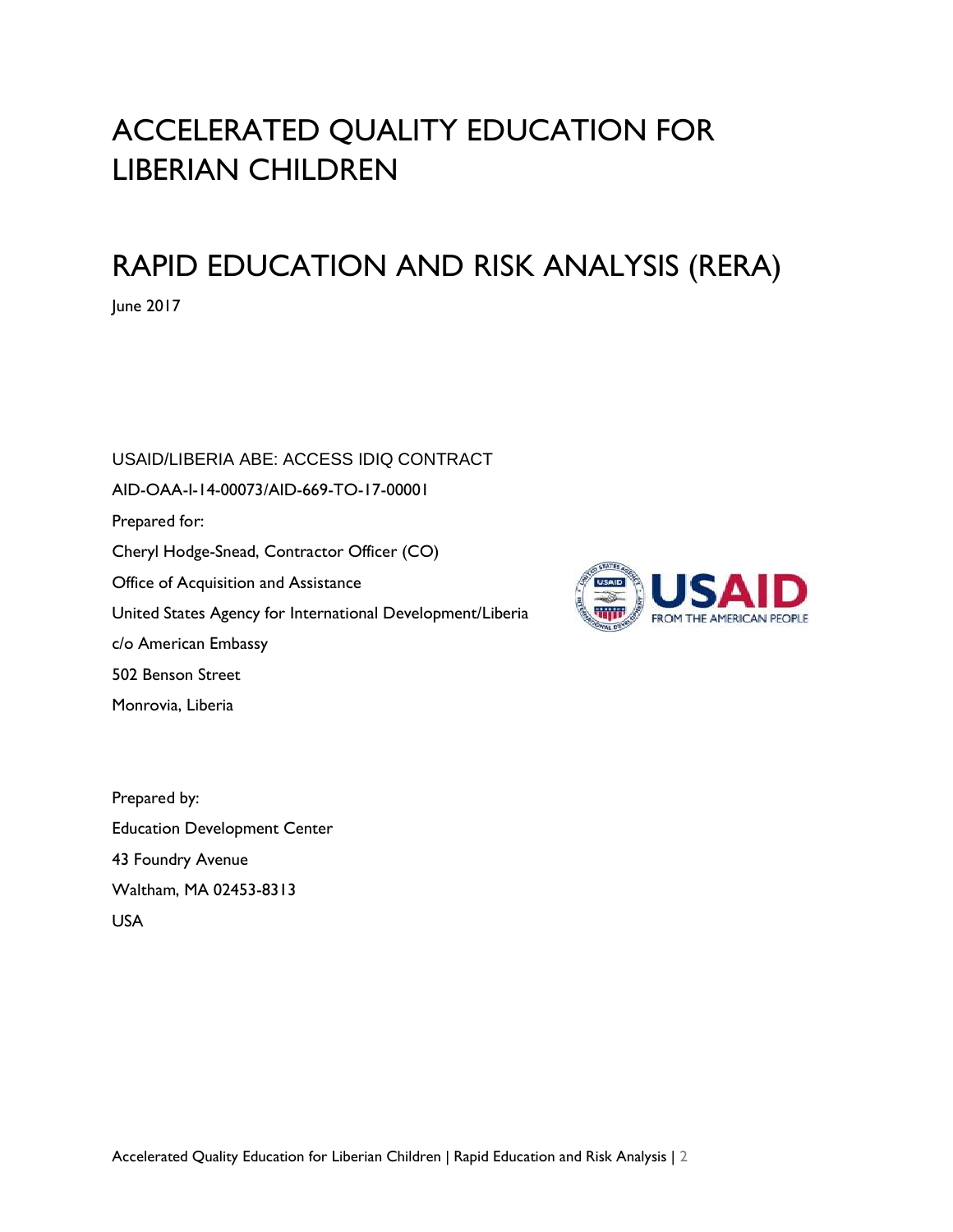# **Table of Contents**

| The EVD Outbreak and Its Effect on the Education System and Community Cohesion 15 |  |
|-----------------------------------------------------------------------------------|--|
|                                                                                   |  |
|                                                                                   |  |
|                                                                                   |  |
|                                                                                   |  |
|                                                                                   |  |
|                                                                                   |  |
|                                                                                   |  |
|                                                                                   |  |
|                                                                                   |  |
|                                                                                   |  |
|                                                                                   |  |
|                                                                                   |  |
|                                                                                   |  |
|                                                                                   |  |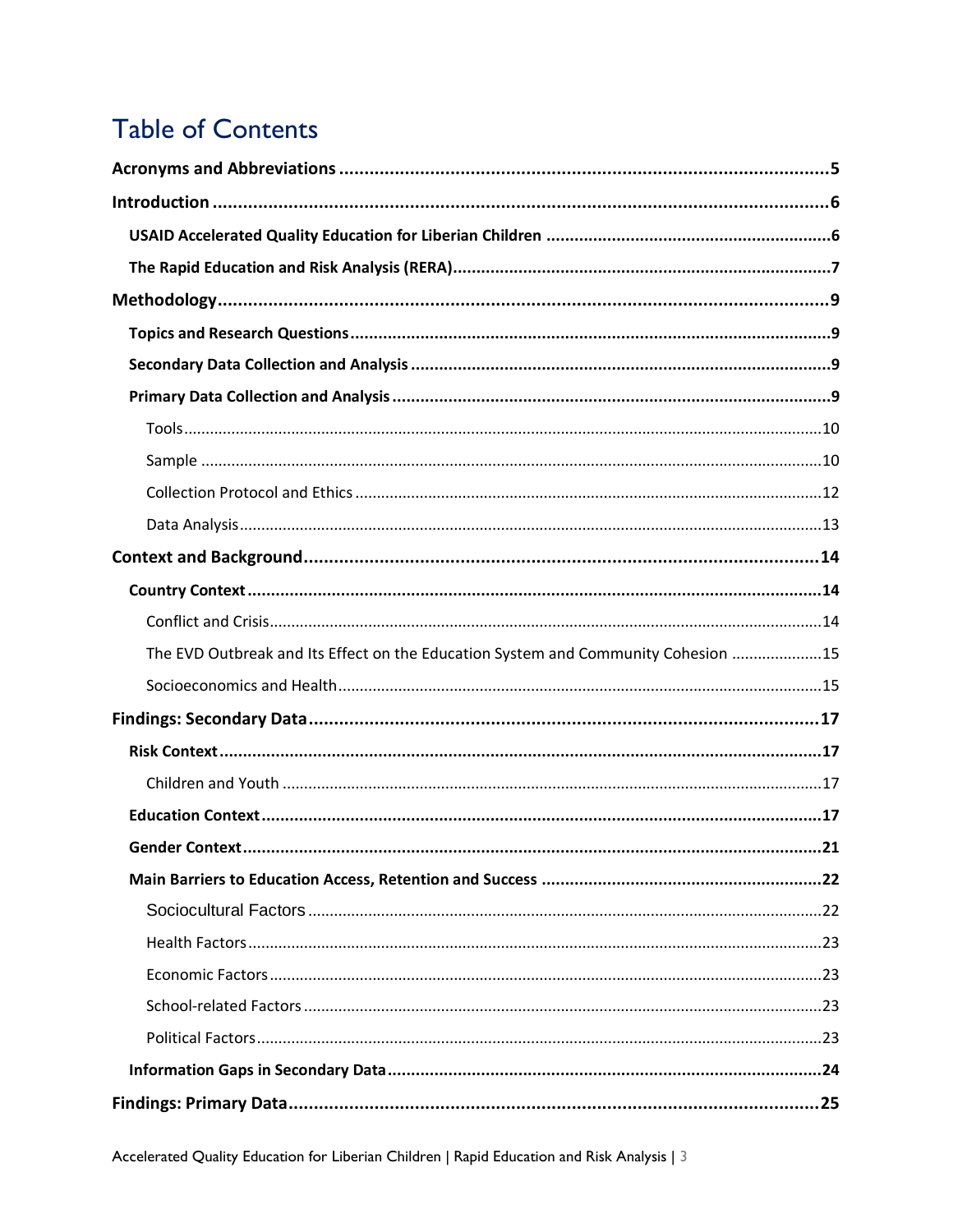| Annex: KII Protocol for Teachers at Education Institutions for Children with Disabilities 45 |  |
|----------------------------------------------------------------------------------------------|--|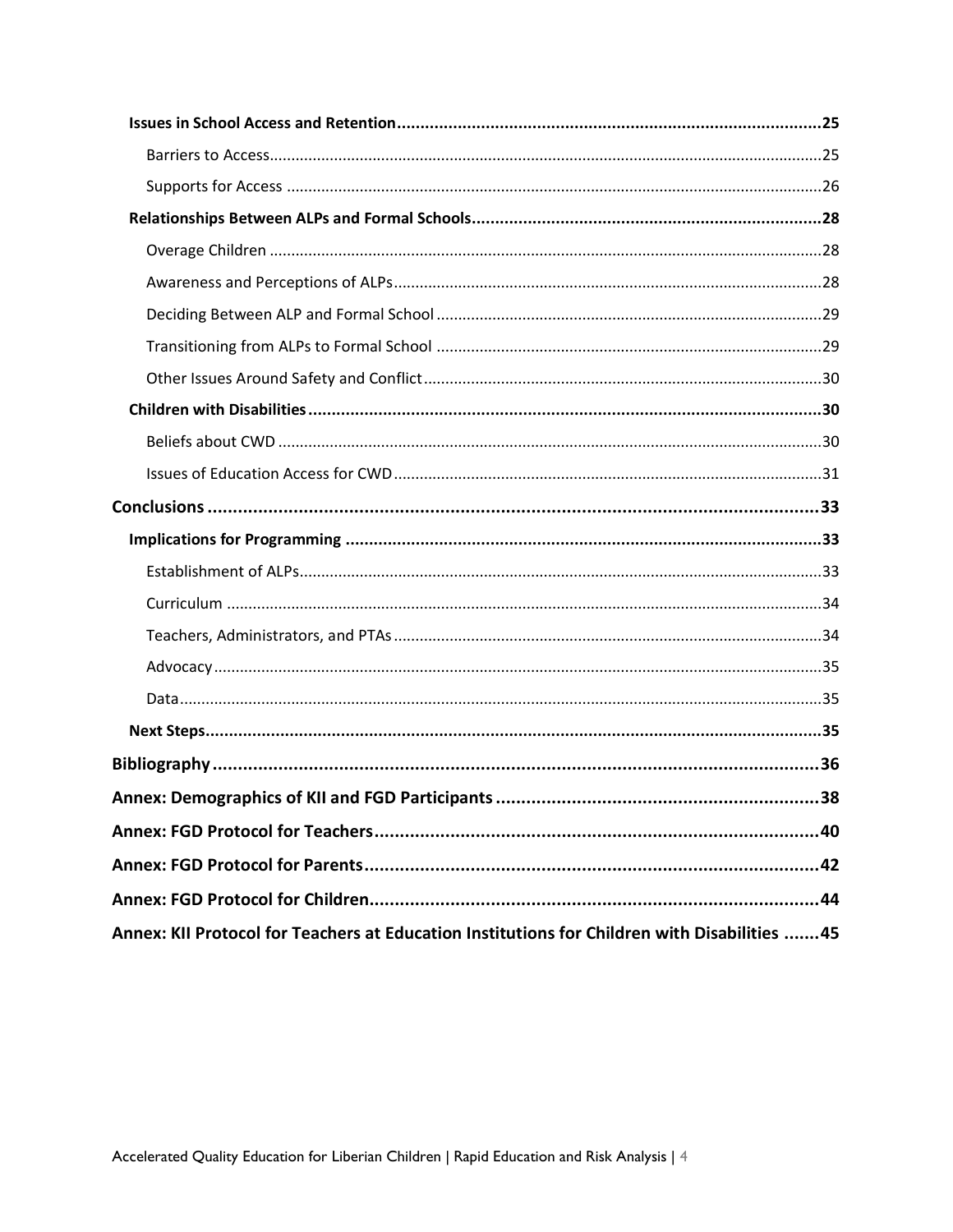# <span id="page-4-0"></span>Acronyms and Abbreviations

| <b>ABE</b>   | <b>Alternative Basic Education</b>                  |
|--------------|-----------------------------------------------------|
| <b>ALP</b>   | <b>Accelerated Learning Program</b>                 |
| <b>AQE</b>   | Accelerated Quality Education for Liberian Children |
| <b>CEO</b>   | <b>County Education Officer</b>                     |
| <b>CWD</b>   | Children with disabilities                          |
| <b>DEO</b>   | <b>District Education Officer</b>                   |
| <b>EDC</b>   | Education Development Center, Inc.                  |
| <b>EMIS</b>  | <b>Education Monitoring Information System</b>      |
| <b>EVD</b>   | Ebola Virus Disease                                 |
| <b>FGD</b>   | <b>Focus Group Discussion</b>                       |
| FGM/C        | <b>Female Genital Mutilation/Cutting</b>            |
| <b>GBV</b>   | Gender-based violence                               |
| <b>GNI</b>   | <b>Gross National Income</b>                        |
| GoL          | Government of Liberia                               |
| <b>GPI</b>   | <b>Gender Parity Index</b>                          |
| HDI          | Human Development Index                             |
| JH           | Junior High                                         |
| KII          | Key Informant Interview                             |
| MoE          | Ministry of Education                               |
| M&E          | Monitoring & Evaluation                             |
| <b>PTA</b>   | <b>Parent Teacher Association</b>                   |
| <b>RERA</b>  | Rapid Education and Risk Analysis                   |
| <b>RTTI</b>  | Rural Teacher Training Institute                    |
| SGBV         | Sexual and Gender-based Violence                    |
| TVET         | Technical and Vocational Education and Training     |
| <b>UNDP</b>  | United Nations Development Program                  |
| <b>UNHCR</b> | United Nations High Commissioner for Refugees       |
| <b>USAID</b> | United States Agency for International Development  |
| <b>WASH</b>  | Water Sanitation and Hygiene                        |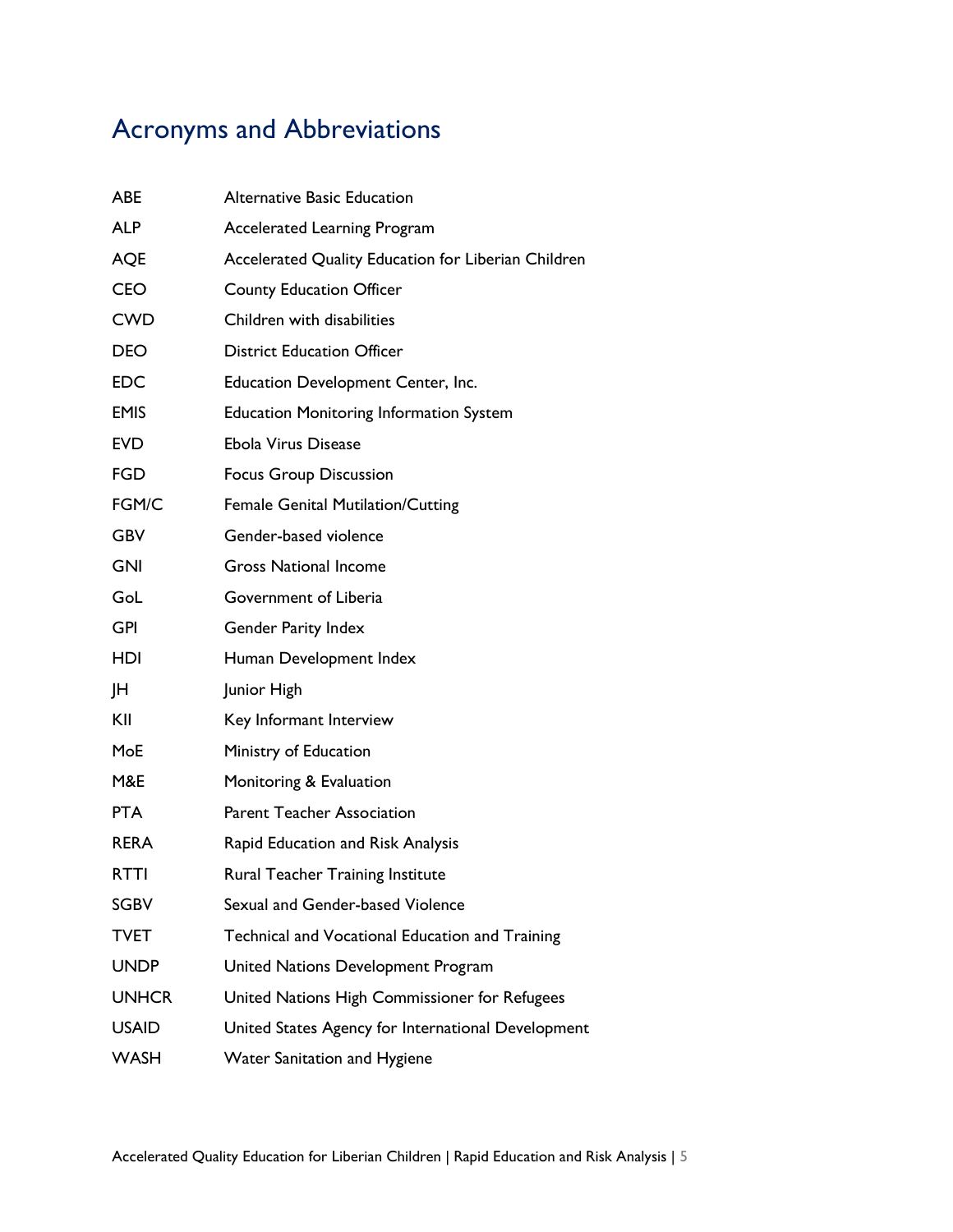### <span id="page-5-0"></span>**Introduction**

#### <span id="page-5-1"></span>USAID Accelerated Quality Education for Liberian Children

Funded by USAID, Accelerated Quality Education for Liberian Children aims to increase access to education for approximately 48,000 out-of-school children ages 8 to 15 in targeted 6 counties of Liberia (Bong, Grand Bassa, Nimba, Lofa, Montserrado and Margibi). This project is designed in order to enable USAID/Liberia to do the following:

- Contribute to USAID/Liberia's Country Development Cooperation Strategy (CDCS) Development Objective 4, *Better-Educated Liberians*;
- Meet its targets under Goal 3 of the 2011 USAID Education Strategy, *increased equitable access to education in crisis and conflict environments,* achieving direct outcomes in education access for out-ofschool children;
- **•** Provide relevant, flexible and quality education opportunities for out-of-school children in Liberia giving them the opportunity to pursue onward education, training or employment;
- **•** Provide technical assistance and build partnerships with key Ministry of Education (MoE) counterparts and host country systems; particularly to institutionalize a nation-wide legitimate and credible accelerated education program;
- Strengthen the policies, systems, and resources that are available to the MoE, particularly in the area of accelerated education;
- Foster positive gender norms, including a highlighted attention on girls and female teachers, who are the least likely to have access to education in Liberia;
- Promote stability during a key transition in post-war and post-Ebola Liberia through engagement of out-of-school children in activities that advance conflict resolution and key life skills.

The activity has two main result areas: first, that the ALP framework be institutionalized, and second, that eligibility of ALP learners to transition to formal education be increased. The development hypothesis of the project is that if the ALP regulatory framework is institutionalized, then the safety of the ALP centers will improve and teachers' instruction will improve leading to more ALP learners transitioning to the formal education system.

Under Result 1, Accelerated Quality Education for Liberian Children will support the MoE to adopt national ALP policies, including accreditation policies for centers, learner eligibility policy, certification policy, and a national curriculum. The activity will train CEOs on the usage of ALP EMIS monitoring data for decision making and on budgeting, support DEOs to visit centers and oversee their accreditation and certification, and train school principals in supervising their ALPs. Finally, the activity will strengthen community awareness of ALP policies and opportunities, train PTAs on the ALP framework, and create regular feedback loops between communities and the local education authorities.

Under Result 2, the activity will rehabilitate and furnish ALPs with the aim of readying them for use, improving their safety, and making them accessible for boys, girls, and children with disabilities. The activity will mobilize communities to identify out-of-school children for enrollment in ALPs, as well as create a code of conduct around school-related gender based violence to which communities will be sensitized. The activity will train teachers and in the ALP curriculum and summative assessment tools, and produce and distribute curriculum materials to schools.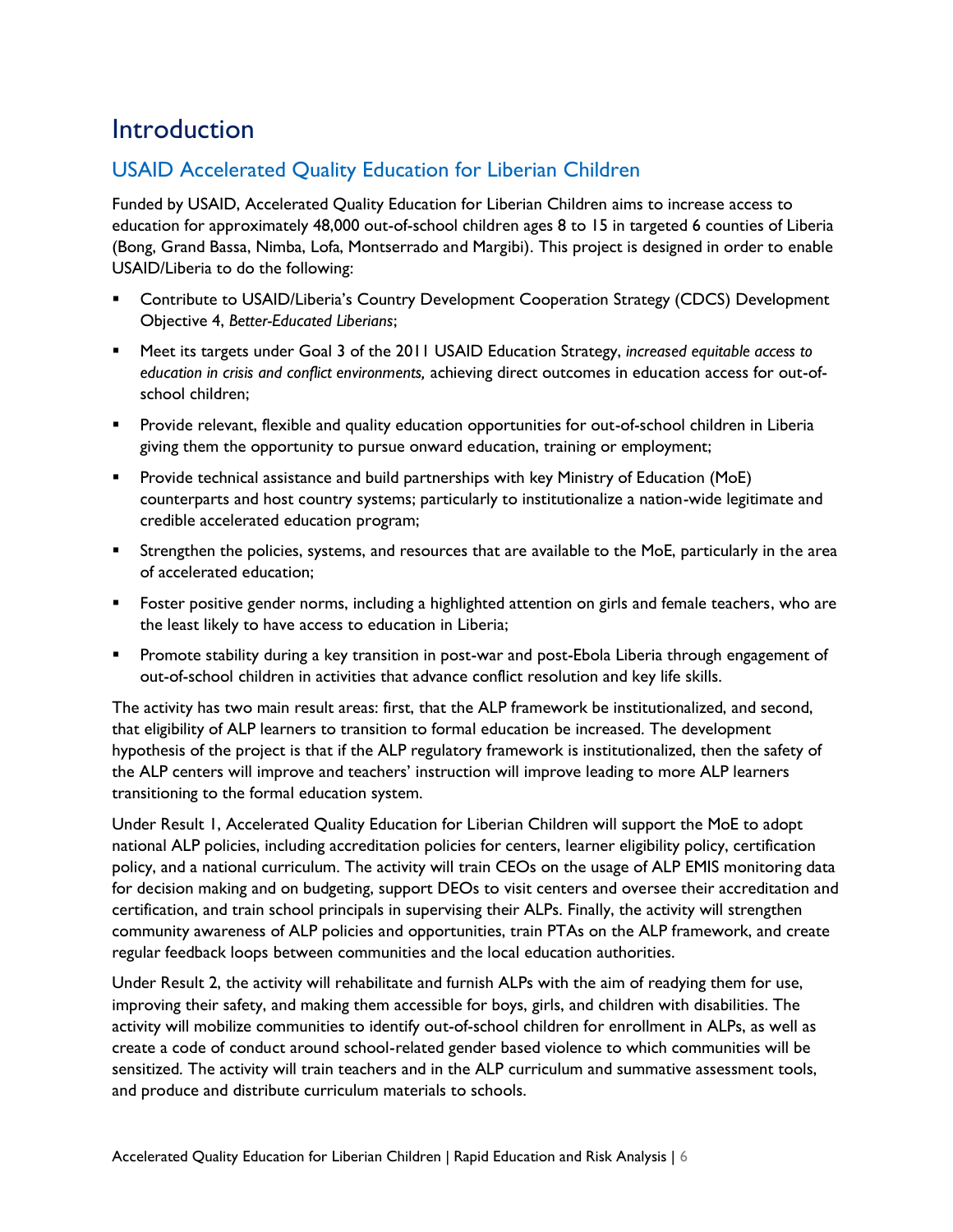#### Figure 1. AQE Results Framework



Accelerated Quality Education for Liberian Children has been implemented by Education Development Center, Inc. (EDC) from its start in 2017.

#### <span id="page-6-0"></span>The Rapid Education and Risk Analysis (RERA)

Developed by the USAID Education in Crisis and Conflict Network, the Rapid Education and Risk Analysis (RERA) tool is designed to capture information about how education systems, learners and their communities interact with a dynamic, multiple-risk environment, and how those risks in turn impact project activities and outcomes. EDC conducted this RERA in the project's first four months for the purpose of informing the program's design as it embarks on its four-year period of performance.

The purpose of this RERA is to:

Highlight the main barriers that hinder access, retention, and success in school or accelerated learning programs (ALPs) for over-aged or out-of-school children in Liberia ages 8 to 15, to, as well as factors that contribute to resiliency;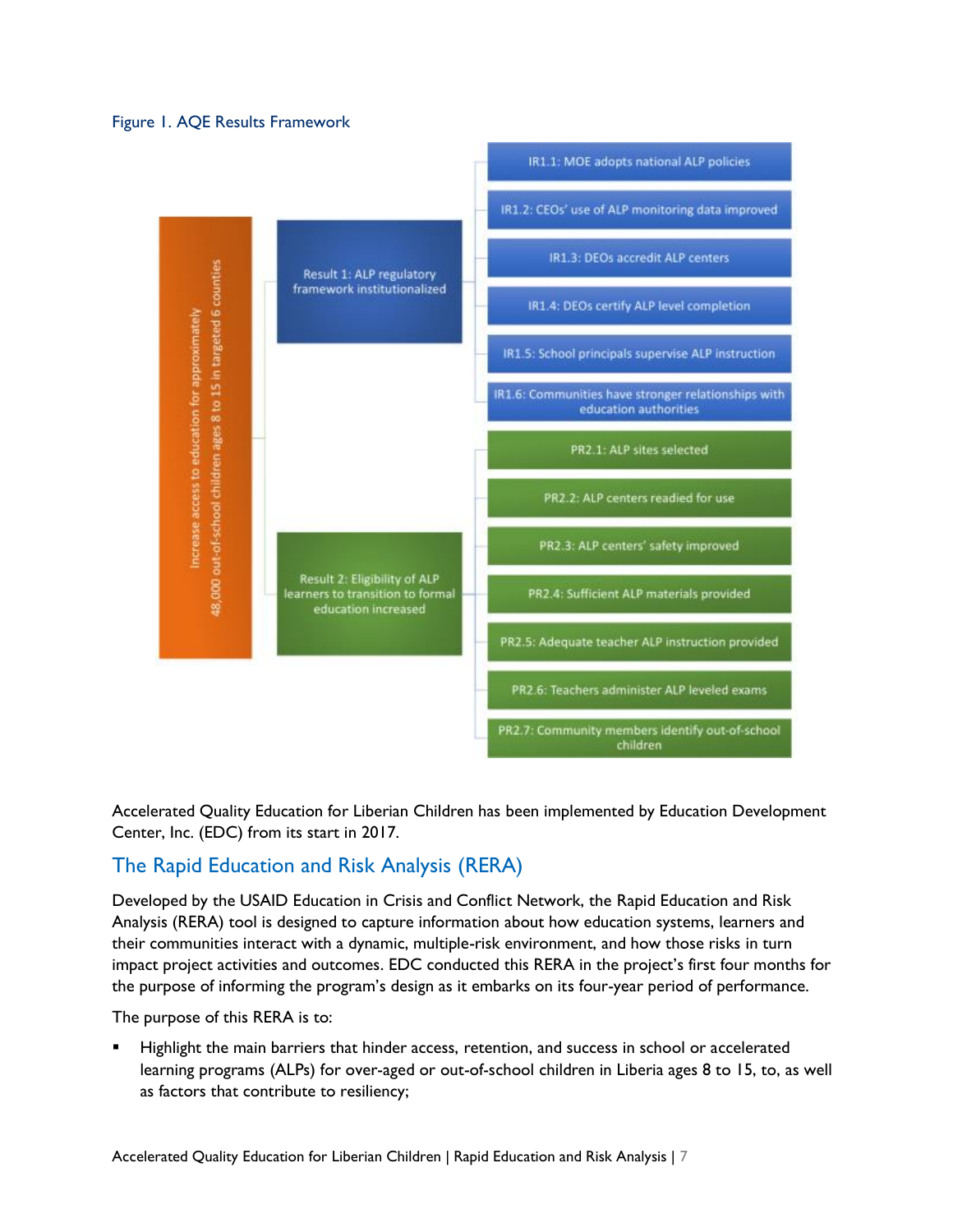- Make recommendations for specific interventions to address issues, mitigate risks, and/or increase resiliency within AQE project scope;
- Recommend indicators to track and how to measure aspects that may impede or promote overall success of intervention.

This RERA includes a desk review of available secondary data and, to gather information on questions not addressed in the secondary data, a primary data collection effort comprised of key informant interviews (KIIs) and focus group discussions (FGDs). In parallel to and conjunction with the RERA was the project Gender Assessment; the RERA and Gender Assessment shared data collection tools and efforts, but the data was analyzed separate and two different reports were produced.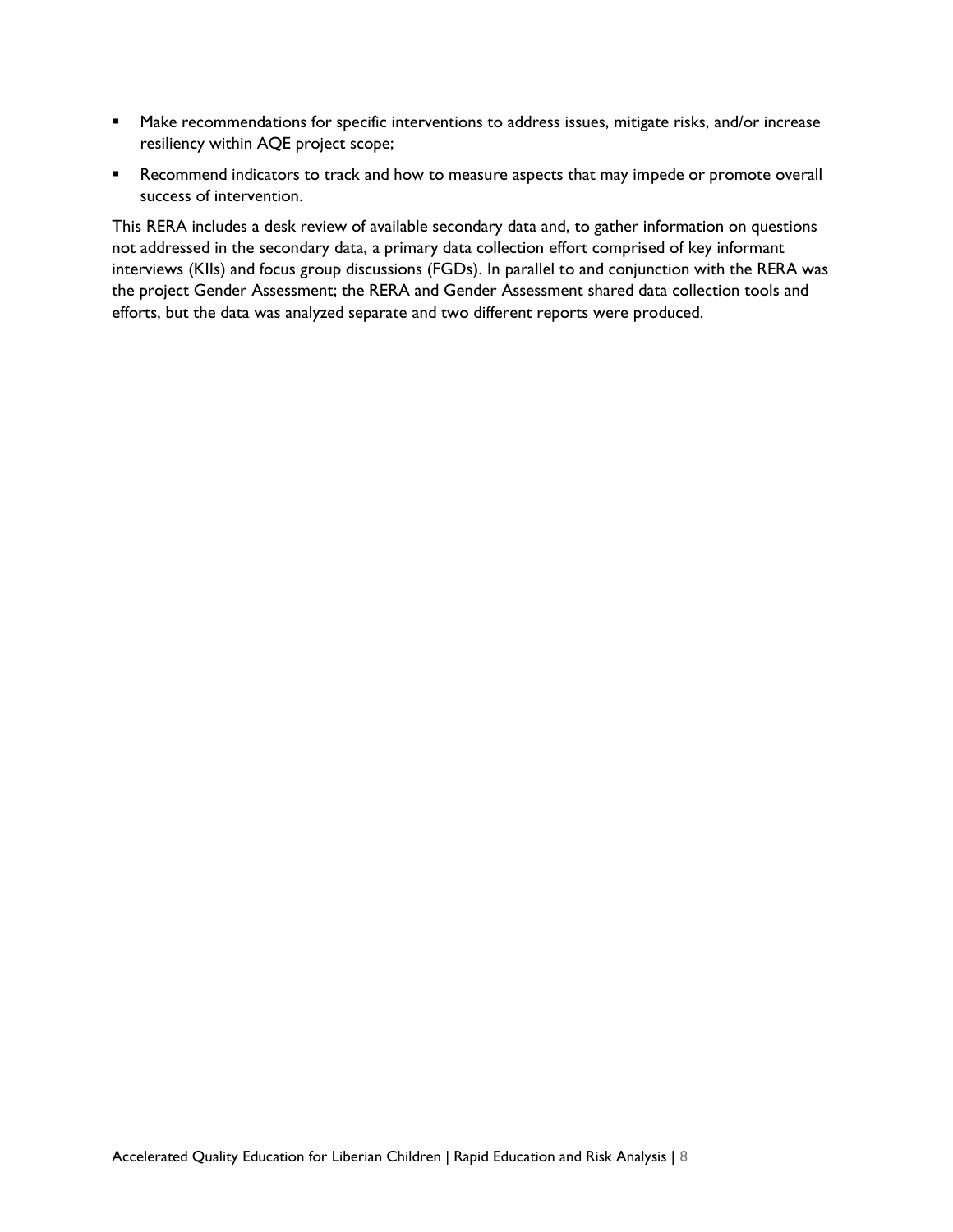# <span id="page-8-0"></span>**Methodology**

#### <span id="page-8-1"></span>Topics and Research Questions

The overall research question was, *what are the main barriers that hinder access, retention, and success in school or accelerated learning programs (ALPs) for over-aged or out-of-school children in Liberia ages 8 to 15, to, as well as factors that contribute to resiliency?*

In our secondary data analysis, we sought to identify, within the context of Liberia's recent history and societal circumstances, the barriers to school access, retention, and success, as well as sources of cohesion and resilience, across the following categories of factors: sociocultural, health, economic, school-related, gender, and political factors.

The information gaps in the available secondary data informed the research questions for our primary data collection. Broadly, primary data collection sought to address the following topics:

- **Access to and retention in education programs.** *What are the most common reasons why children ages 8-15 never enter schools or ALPs, drop out, or have intermittent access, or are over-aged? What factors might influence their decision to enroll and stay in school or an ALP?*
- **Relationship between ALPs and formal schools.** *What are the potential drivers of conflict or confusion and mitigating factors in communities where there is access to both primary schools and ALPs? When should ALP students join formal schools?*
- **Children with disabilities.** *What are the factors that prevent access to schooling for children with disabilities, and how can they be mitigated?*

#### <span id="page-8-2"></span>Secondary Data Collection and Analysis

The desk review was conducted over the course of several weeks in preparation for the primary data collection. The team compiled reports and documents in an online, internal database for ease of access during the review process. Once this information had been carefully analyzed, the team synthesized the key findings to determine the risks and challenges in the Liberian education sector, including barriers to education access, retention and success, especially for out-of-school youth or those at-risk for dropping out. These included sociocultural, health, economic, school-related, gender, and political factors. The analysis included information about the country context, as well as the 2014-2015 Ebola Virus Disease (EVD) outbreak, regional conflict dynamics and issues related to sexual and gender-based violence (SGBV). Once this phase of the desk review was finished, the team discussed the findings in-depth, looking for gaps in the existing literature that could be filled through the primary data collection, as well as identifying key questions to be asked during the focus group discussions and key informant interviews.

The desk review drew heavily from the 2016 Liberia Education Sector Analysis, which was conducted by the World Bank and the Liberia Ministry of Education. Additionally, the team reviewed reports from UNICEF, IBIS, and recent USAID-funded projects such as the Girls' Opportunities to Access Learning (GOAL) Plus and Advancing Youth Project. For a full list of reports and sources referenced in the desk review, see the bibliography.

#### <span id="page-8-3"></span>Primary Data Collection and Analysis

Primary data collection targeted both rural and urban sites in two counties in Liberia, Montserrado and Grand Bassa, for the focus group discussions (FGDs) and key informant interviews.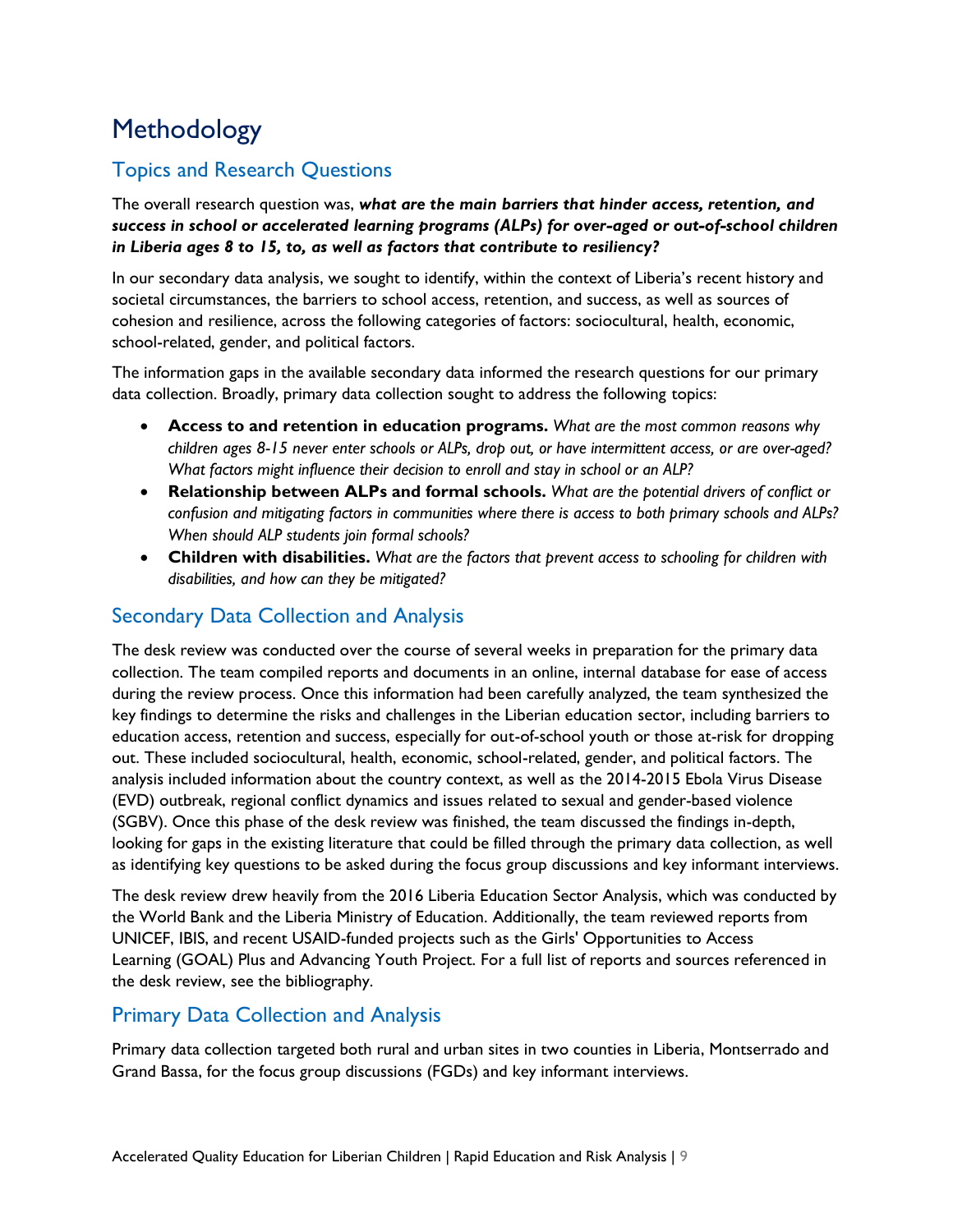#### <span id="page-9-0"></span>Tools

We developed four data collection tools for primary data collection:

- 1. Teachers' focus group discussion (FGD) protocol
- 2. Parents' FGD protocol
- 3. Children's FGD protocol
- 4. Teachers for children with disabilities' interview protocol

The three FGD protocols focused on questions around **access and retention, the relationship between ALPs and formal schools,** and **gender-based violence** (the findings from the genderbased violence sections are reported in the Gender Assessment, rather than this RERA). The protocols were tailored to be appropriate for each participant group.

The KII protocol focused on issues of school access for **children with disabilities,** including teachers' and communities' perceptions of children with disabilities and the existing barriers and supports for these children to receive education.

The full text of each protocol can be found in the annexes.

#### <span id="page-9-1"></span>Sample

Montserrado and Grand Bassa were chosen as two counties that, looking at both urban and rural sites, could sufficiently represent the other counties in which the project would operate. In addition, limiting data collection to two counties was necessary because of the high volume of data we expected receive and the limited time for analysis.

We conducted 12 FGDs per county: four parent FDGs, four teacher FDGs, and four child FDGs. Half of the FDGs were in rural areas, and half in urban areas. FGDs were single sex, with separate male and female FGDs for teachers, for parents, and for children, to mitigate the effects that gender and unequal power dynamics might have on women's reluctance to discuss sensitive subjects or to be talked over when sharing ideas. An outline of the different types of FDGs conducted is below in Table 1.

| County                    |                    | Montserrado        | <b>Grand Bassa</b> |                  |  |  |  |
|---------------------------|--------------------|--------------------|--------------------|------------------|--|--|--|
| <b>Site</b>               | <b>Rural site</b>  | Urban site         | <b>Rural site</b>  | Urban site       |  |  |  |
|                           | Parents $-$ men    | Parents – men      | Parents – men      | Parents $-$ men  |  |  |  |
|                           | Parents – women    | Parents – women    | Parents – women    | Parents – women  |  |  |  |
| <b>FGD Types</b>          | Teachers – men     | Teachers – men     | Teachers – men     | Teachers – men   |  |  |  |
|                           | Teachers - women   | Teachers - women   | Teachers - women   | Teachers - women |  |  |  |
|                           | Children – boys    | Children – boys    | Children – boys    | Children - boys  |  |  |  |
|                           | Children $-$ girls | Children $-$ girls | Children $-$ girls | Children - girls |  |  |  |
| <b>Subtotal</b><br>6 FGDs |                    | 6 FGDs             | 6 FGDs             | 6 FGDs           |  |  |  |
| Total                     | 24 FGDs            |                    |                    |                  |  |  |  |

#### Table 1. FGD Structure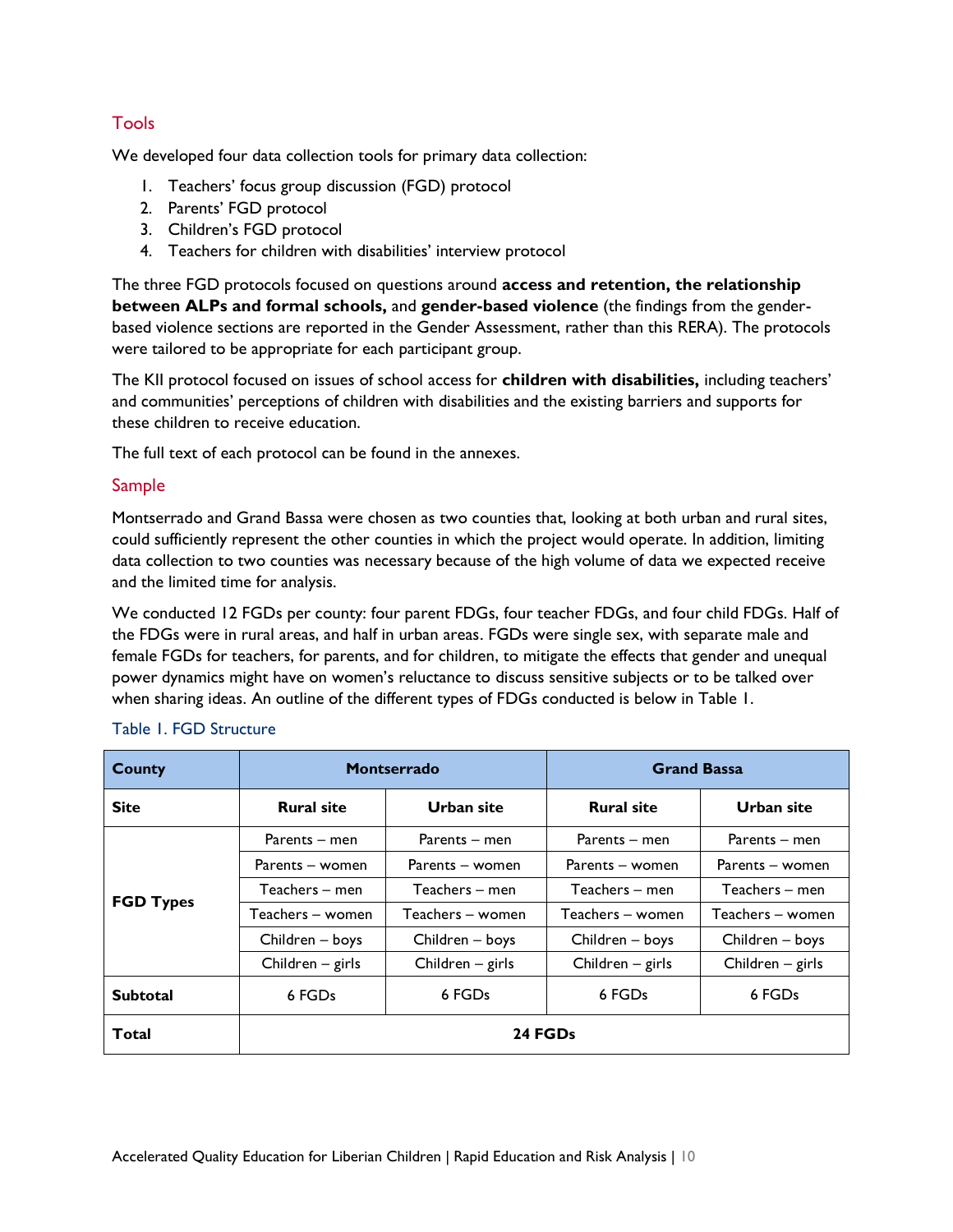The sampling of FGD participants was purposive and non-random. The project team worked with CEOs, DEOs and PTAs to identify participants that met the selection criteria (see Table 2) and who the CEOs, DEOs and PTAs believed to be important for the discussion.

Four schools were selected from the two counties using the 2015-16 EMIS data based on the availability of female teachers (at least six were needed per FGD). Experts from the MoE supported in the communication with the DEOs and principals of their respective sites, who assisted by inviting participants they believed to have knowledge of the issues.

| <b>FGD Type</b> | <b>Intended Participants</b>                                                                                        |  |  |  |  |  |  |
|-----------------|---------------------------------------------------------------------------------------------------------------------|--|--|--|--|--|--|
| <b>Parents</b>  | Community leaders, parents/caregivers, respected people in the community,<br>PTAs, others suggested by the CEO/DEOs |  |  |  |  |  |  |
| <b>Teachers</b> | Primary school teachers, ALP facilitators                                                                           |  |  |  |  |  |  |
| <b>Children</b> | Out of school children, primary school children, children with disabilities                                         |  |  |  |  |  |  |

#### Table 2. Composition of FGDs at Each Site

Each FGD was designed to have a maximum of 10 and a minimum of six participants per group. In total, 200 individuals participated in the FGDs. In one case, we had a FGD with only two participants; because we were utilizing outdated EMIS data, there were fewer female teachers at this site than expected.

#### Table 3. Number of participants in each FGD

| <b>County</b>              |                       |                 | <b>Montserrado</b>   | <b>Grand Bassa</b> |                            |                  |                      |                 |  |  |
|----------------------------|-----------------------|-----------------|----------------------|--------------------|----------------------------|------------------|----------------------|-----------------|--|--|
| <b>Site</b>                | <b>Rural site</b>     |                 | <b>Urban site</b>    |                    | <b>Rural site</b>          |                  | <b>Urban site</b>    |                 |  |  |
|                            | Parents -<br>men      | $\overline{0}$  | Parents -<br>men     | 10                 | Parents -<br>men           | 7                | Parents-<br>men      | 6               |  |  |
|                            | Parents $-$<br>women  | 10              | Parents $-$<br>women | $\overline{10}$    | Parents $-$<br>women       | 8                | Parents $-$<br>women | $\overline{10}$ |  |  |
| <b>FGD</b><br><b>Types</b> | Teachers<br>– men     | 8               | Teachers<br>$-$ men  | 7                  | <b>Teachers</b><br>- men   | $\boldsymbol{6}$ | Teachers<br>- men    | 7               |  |  |
|                            | Teachers<br>- women   | $\overline{10}$ | Teachers<br>- women  | 10                 | <b>Teachers</b><br>- women | $\overline{2}$   | Teachers<br>- women  | 6               |  |  |
|                            | $Childeren -$<br>boys | $\overline{10}$ | $Children -$<br>boys | 10                 | Children<br>– boys         | 7                | Children<br>– boys   | $\overline{10}$ |  |  |
|                            | Children-<br>girls    | $\overline{10}$ | Children-<br>girls   | $\overline{10}$    | Children<br>– girls        | $\boldsymbol{6}$ | Children<br>– girls  | $\overline{10}$ |  |  |
| <b>Subtotal</b>            | 57<br>58              |                 |                      | 49<br>36           |                            |                  |                      |                 |  |  |
| Total                      | 200                   |                 |                      |                    |                            |                  |                      |                 |  |  |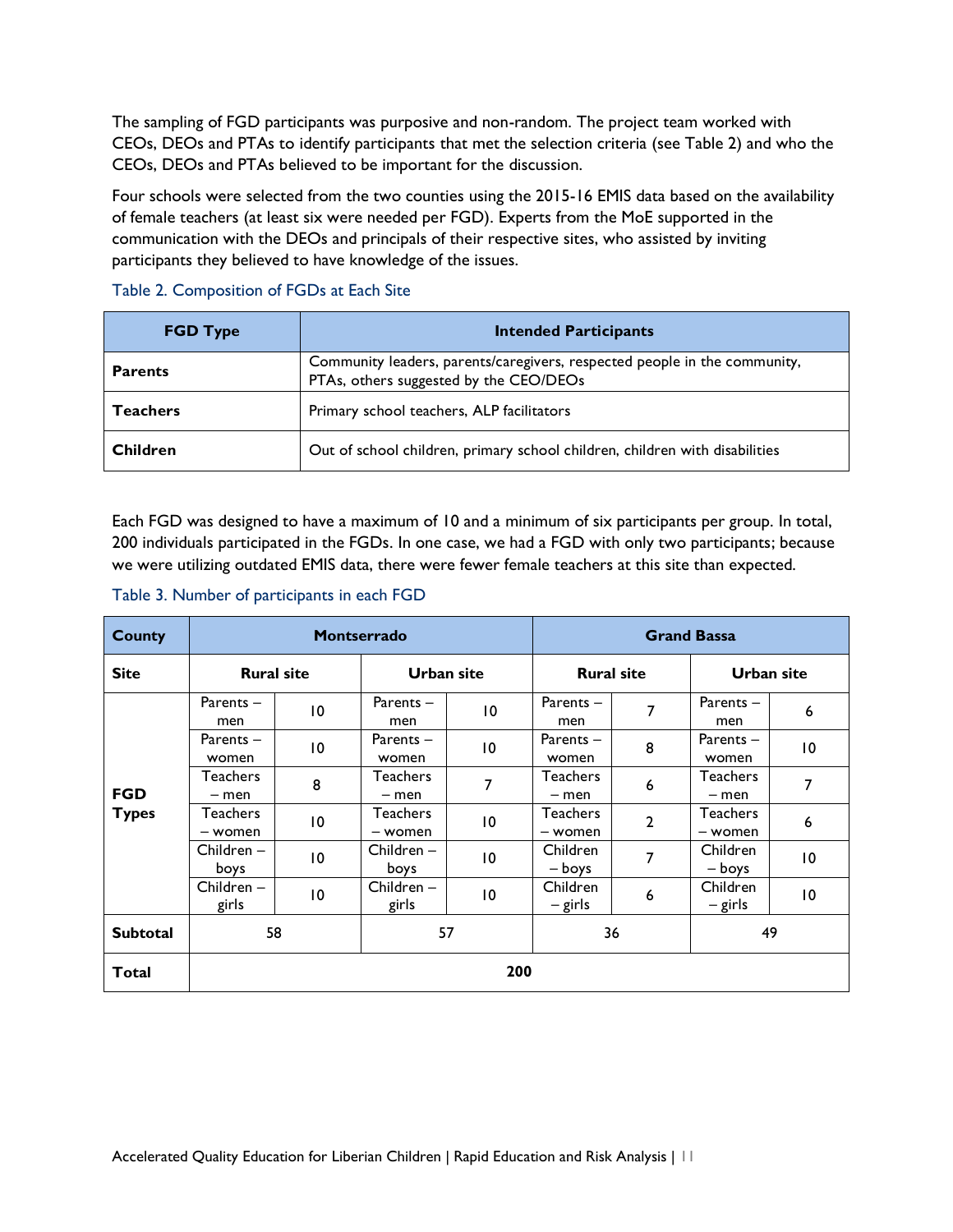Finally, we conducted eight key informant interviews with teachers who work with children with disabilities (CWD). Half of the teachers came from a school for blind children and half from a school for deaf children, both located in a peri-urban area in Montserrado County and suggested to us by the Special Education Division of the MoE. Half of the teachers were male and half were female.

| No. | <b>County</b> | Gender | <b>School</b>             |
|-----|---------------|--------|---------------------------|
|     | Montserrado   | Male   | School for blind children |
| 2   | Montserrado   | Male   | School for blind children |
| 3   | Montserrado   | Female | School for blind children |
| 4   | Montserrado   | Female | School for blind children |
| 5   | Montserrado   | Male   | School for deaf children  |
| 6   | Montserrado   | Male   | School for deaf children  |
| 7   | Montserrado   | Female | School for deaf children  |
| 8   | Montserrado   | Female | School for deaf children  |

#### Table 4. KII Participants

#### <span id="page-11-0"></span>Collection Protocol and Ethics

 $\overline{a}$ 

Oral consent was obtained from all adults, as well as from the primary caregiver of youth participants. All data collection protocols, including the consent statements, were submitted to EDC's internal institutional review board (IRB), who determined the study met the criteria for exemption<sup>1</sup>. Due to high risk associated with questions around SRGBV and the ages of some participants (i.e., the students, who were minors), per the guidance of the EDC's IRB, questions on violence were not included in FGDs with children.

All the participants were invited to the respective schools and the FGDs were conducted in unoccupied rooms at each school. The FGDs and interviews were conducted by trained assessors hired and trained by EDC. Only male data collectors facilitated the FGDs or interviews with males, and females facilitated the female groups. At each FGD or interview, there was both a note taker recording by hand what was discussed, and a digital audio recorder recorded each discussion.

To maximize efficiency, the protocols for FGDs and interviews also included questions for the AQE Gender Assessment, so every FGD and interview was simultaneously collecting data for both the RERA and the Gender Assessment. Data was analyzed separately for each report.

<sup>1</sup> The study was found to meet the criteria for Exempt Category 2: *Research involving the use of educational tests (cognitive, diagnostic, aptitude, achievement), survey procedures, interview procedures or observation of public behavior, unless: (i) information obtained is recorded in such a manner that human subjects can be identified, directly or through identifiers linked to the subjects; and (ii) any disclosure of the human subjects' responses outside the research could reasonably place the subjects at risk of criminal or civil liability or be damaging to the subjects' financial standing, employability, or reputation.*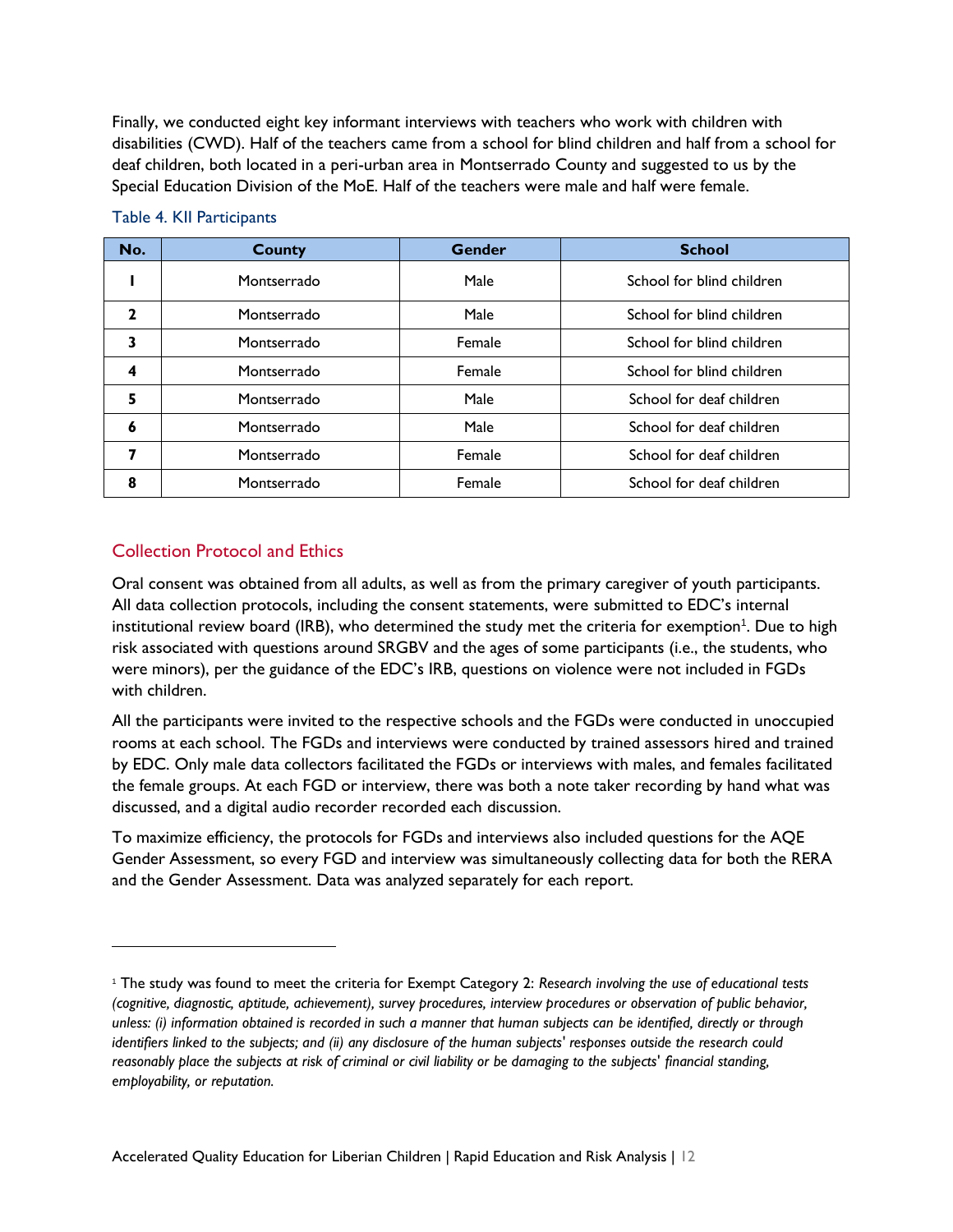#### <span id="page-12-0"></span>Data Analysis

EDC staff transcribed the FGDs and interviews using a combination of the assessors' notes and the audio recordings. The transcripts were then translated into Standard English summaries, which underwent qualitative analysis using the data analysis software QDA Miner. In QDA Miner, the summaries were coded based on our research questions so that common themes could be extracted from the text.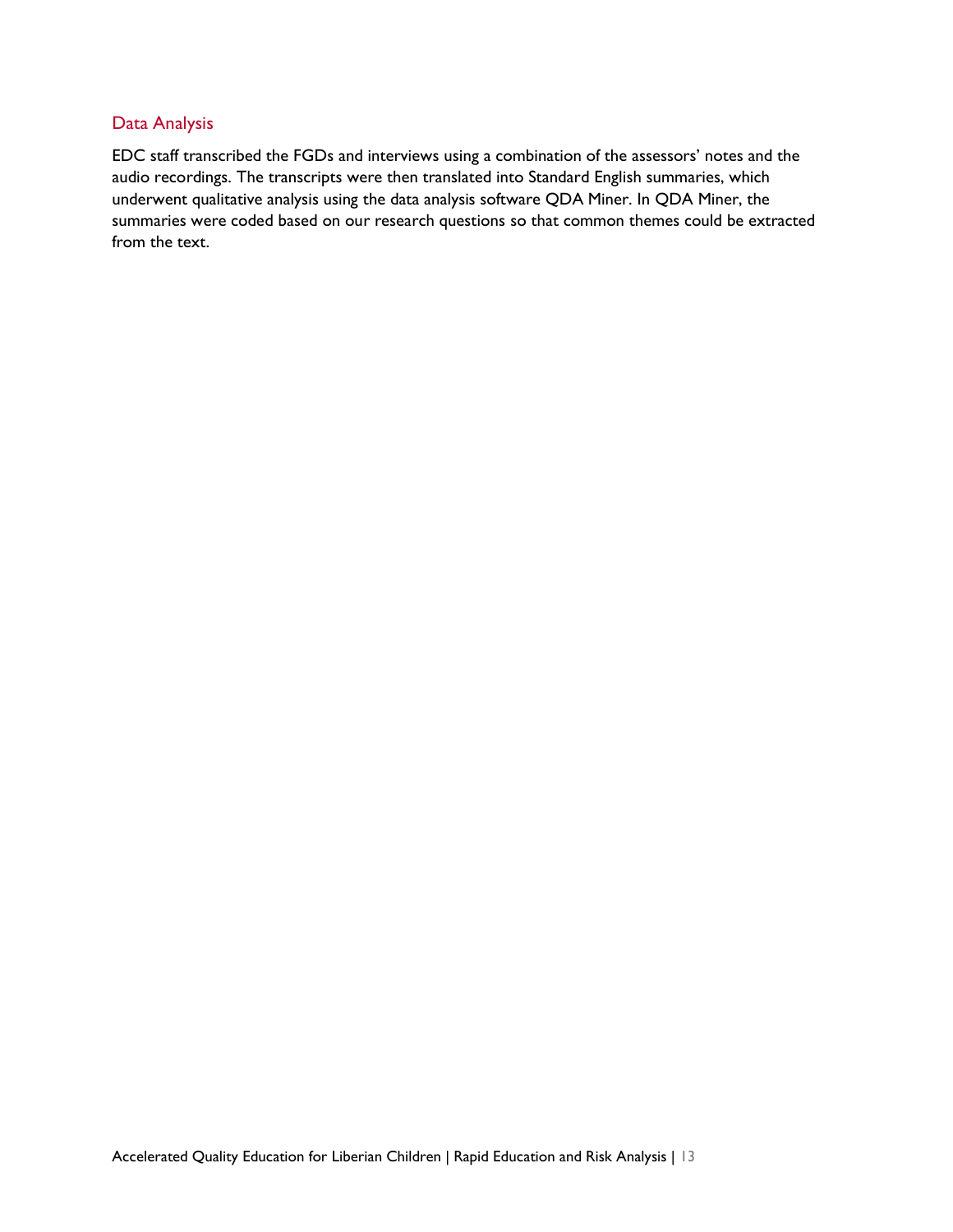# <span id="page-13-0"></span>Context and Background

#### <span id="page-13-1"></span>Country Context

Liberia is located in West Africa and gained its independence on July 26, 1847; it is Africa's oldest republic. Liberia has a population of 4.503 million people (The World Bank, 2017), comprised of more than 18 indigenous ethnic groups, as well as emancipated American slaves. The country is young and vibrant, and the median age is 18.3 years (Ibid.).

Liberia is organized unto 15 counties, though the majority of people live in Montserrado County (which includes the country capital, Monrovia) followed by Lofa, Bong, Nimba, and Grand Bassa (Government of Liberia, The World Bank, 2016). Kepelle is the largest ethnic group concentrated mainly in central and western Liberia. Although English is the official language, Liberia is a multilingual country where more than 30 languages are spoken (The World Factbook: Liberia, 2017). Nearly 70% of Liberians live on less than \$1.90 per day, which is 20 percentage points higher than other developing countries in Sub-Saharan Africa (Government of Liberia, The World Bank, 2016). However, poverty and food insecurity are acute, particularly in rural areas (World Food Programme, 2017). According to a 2015 [emergency](http://www.wfp.org/content/liberia-emergency-food-security-assessment-june-2015)  [food security assessment,](http://www.wfp.org/content/liberia-emergency-food-security-assessment-june-2015) 16% of households are affected by food insecurity, and one fourth of Liberian families spend more than 65% of their total household expenditures on food (Ibid.).

Since the war ended, access to information has improved for about 66% of the population; however, Liberians in some parts of the country continue to rely predominantly on informal sources of information such as friends and family. Additionally, women are more likely to rely on informal sources of information than men. For those who do have access to media, radio is the main channel of information. (Vinck, Pham, and Kreutzer, 2011).

Liberia does not commonly experience large-scale natural disasters; however, it is exposed to various natural risks and hazards such floods, dust storms, and fires, as well as environmental threats such as deforestation, soil and sea erosion, loss of biodiversity, and pollution of coastal waters from oil residue and raw sewage (The World Factbook: Liberia, 2017).

#### <span id="page-13-2"></span>Conflict and Crisis

From 1989 to 2003, Liberia endured intermittent civil war, which left the country economically and socially reeling and destroyed much of the public and private infrastructure of health services and schools (Schaberg and Williamson, 2008). During the war, more than 250,000 Liberians became refugees and another half million were internally displaced. Between 2004 and 2012, the United Nations High Commissioner for Refugees (UNHCR) aided more than 155,000 Liberians to return to Liberia, and still others returned without assistance. Some Liberian refugees spent more than two decades living in other West African countries (The World Factbook: Liberia, 2017). By December 2004, a total of 103,912 individuals had been disarmed and demobilized, including 11,780 children (9,042 boys and 2,738 girls) (Schaberg and Williamson, 2008).

Notwithstanding the passing of time, distrust and misperceptions based on perceived participation in the war have not disappeared, and local and district peace building efforts have yet to penetrate the community level. Furthermore, school systems have not yet realized their potential to engage communities in open dialogue (Schaberg and Williamson, 2008). Key conflict dynamics continue to simmer at the sub regional and community levels. These include land and property disputes in Nimba County due to ethnic divisions and internal and cross-border migration, as well as dangerous levels of latent conflict in Lofa county owing to tensions between the Lorma and Mandingo ethnic groups.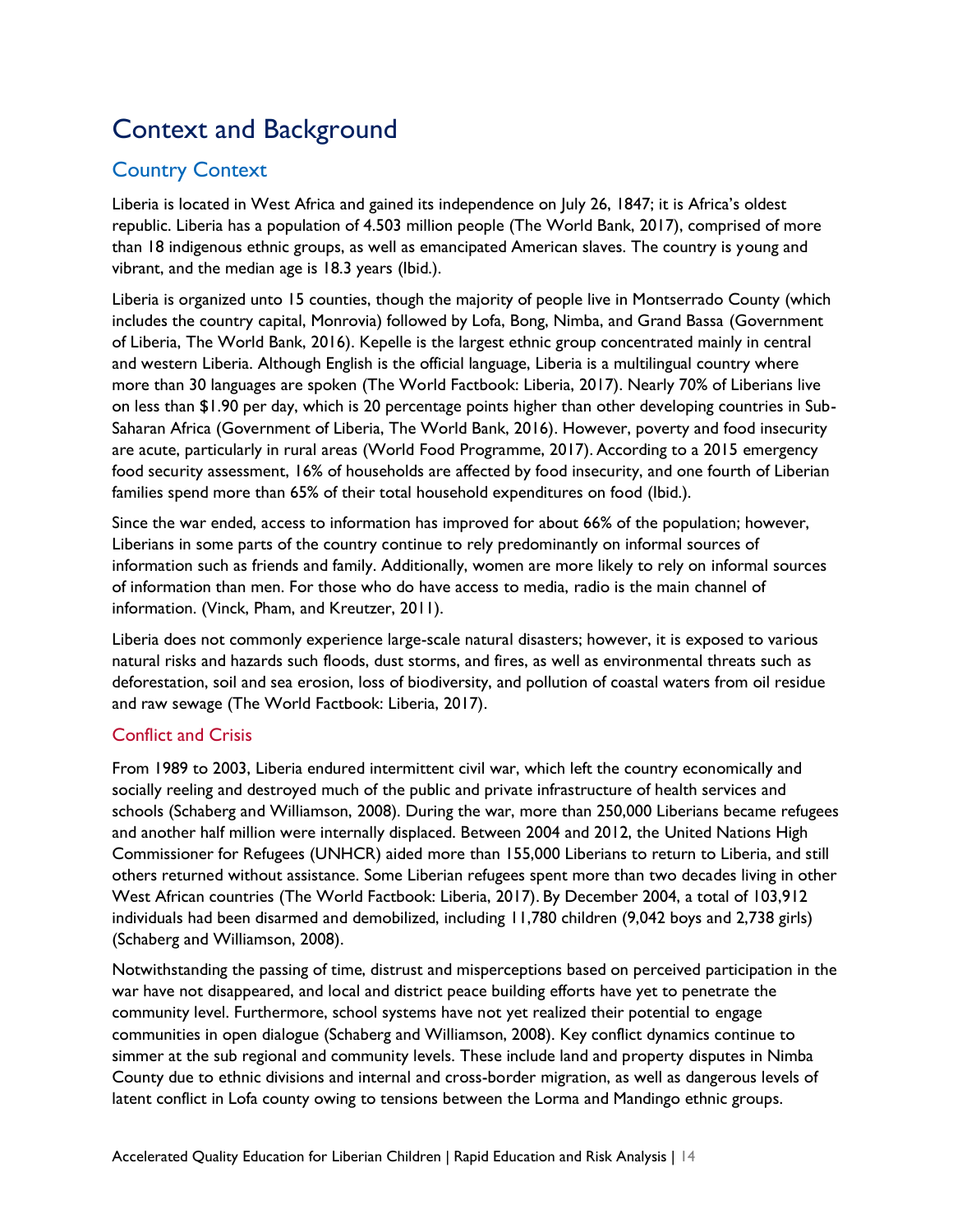Additional conflict drivers include sexual and gender-based violence (SGBV), discrimination against people with disabilities, ex-combatants or single mothers, and low access to education in rural areas (UNICEF, 2015). Still other counties experience tensions between Islamic, Christian and traditional communities. Additional issues of security and justice include cross-border vulnerabilities with Cote d'Ivoire and Sierra Leone, and many judicial and governance systems lack accountability and transparency, which fosters feelings of mistrust toward government institutions, particularly at the community level (Ibid.). In order to facilitate peace, surveyed adult Liberians identified critical actions including uniting the tribes of Liberia, educating youth, reducing poverty, providing social services, uniting religious groups, and addressing land ownership disputes (Vinck, Pham, and Kreutzer, 2011).

#### <span id="page-14-0"></span>The EVD Outbreak and Its Effect on the Education System and Community Cohesion

Since 2003, efforts to rebuild the country have been met with setbacks, including the Ebola Virus Disease (EVD) outbreak in 2014. The EVD outbreak led to 10,675 cases and 4,809 deaths and produced short and long-term economic impacts, including a reduced growth rate and disruption of economic activities across sectors. Vulnerable Liberians suffered the most from the outbreak, experiencing significantly reduced incomes and destroyed livelihoods, as well as food insecurity (Government of Liberia, The World Bank, 2016). Schools closed from August 2014 through February 2015. When schools reopened, two main factors hampered students' return to classes, the fear of contracting EVD and school fees (AIR, 2016). Financial constraints (school fees and school materials) constituted a significant challenge in reenrolling in school because the EVD outbreak disrupted many families' livelihoods. This was especially the case for girls (Ibid.). Girls listed several reasons for not returning to school including the loss of a family member who previously provided financial support, forced migration to new communities, and pregnancy. After the outbreak, schools in Bong, Lofa, and Grand Bassa reported damaged infrastructure, deficits in teaching staff and teaching and learning materials (AIR, 2016). Damaged infrastructure such as latrines and building doors lowered student morale and motivation for attending classes. Even though teachers were paid during the closure, once classes resumed, there were shortages of teachers across districts due to migration and other factors. Volunteer teachers helped to alleviate the deficit; however, lack of pay led to reduced motivation and weak commitment (Ibid.).

The outbreak also changed how students and teachers, as well as students and their peers, interacted with one another. Losing family members to the disease caused emotional and financial strains (AIR, 2016). Additionally, the outbreak caused many families to migrate, which changed the composition of local communities and social habits, as well as affecting familial support systems. Migration to new communities led to mistrust and fears that 'outsiders' carried the disease (Ibid.). PTAs assisted schools with health protocol implementation and mobilizing communities to reopen schools, including donation of their time (labor) and funds to rebuild damaged infrastructure (AIR, 2016). Parents and family members' perceptions of the value and importance of education were also critical in facilitating students' return to schools.

#### <span id="page-14-1"></span>Socioeconomics and Health

Despite education efforts during the last 30 years, 47.3% of Liberians have no education (Government of Liberia, The World Bank, 2016). According to the 2014 Liberia Demographic and Health Survey, 33% of Liberian women between the ages of 15 and 34, and 13% of Liberian men had never been to school. An estimated one third of youth are not enrolled in school, training or employment, which increases pressure on social cohesion and stability in Liberia's pre-election context (Ibid.). Furthermore, 75% of the working population is employed in some form of vulnerable employment. According to the 2010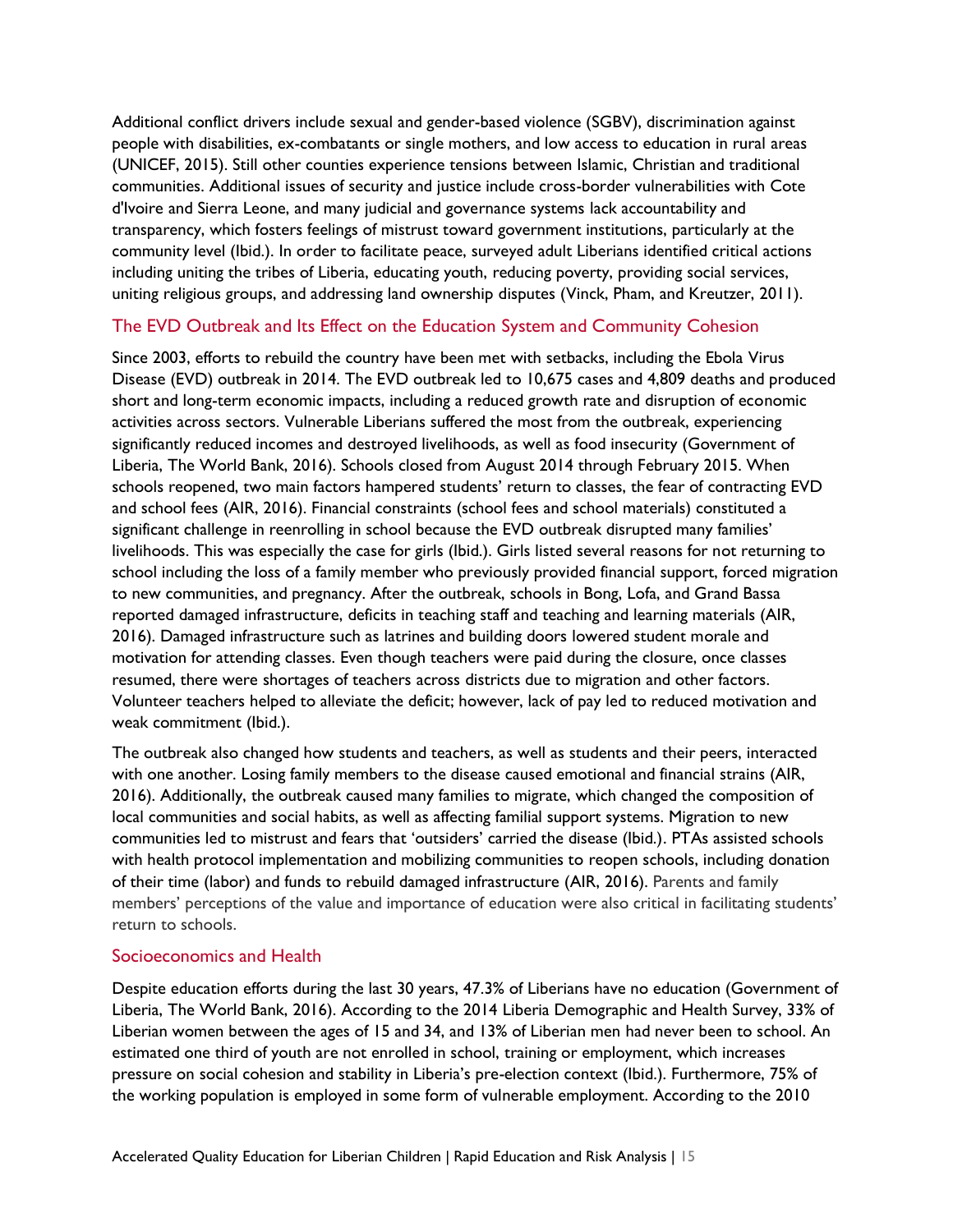Labor Force Survey, the total labor force participation is 62.8%, of which 30.8% work in the formal sector, 36.6% in agriculture, and 28.9% in informal or household. According to the 2012 School-to-work Transition Survey (STWTS), the remaining 3.7% are unemployed. Among youth, nearly 40% of adolescents aged 15-17 are working (Ibid*.).* 

Liberia has made significant gains in human development. Since the end of the civil war, gross national income (GNI) per capita in Liberia has nearly doubled and life expectancy at birth has increased by more than eight years. Female literacy has also increased, most notably among younger females (according to 2013 data, 69% of 15-19 year old females were literate compared to 29% of females aged 40-44)(Ibid.). The literacy rate of the general population is 62.4% for male Liberians and 32.8% for women (The World Factbook, 2017).

Several key health indicators have improved since 2003, including infant and under-five mortality rates (Government of Liberia, The World Bank, 2016). Despite these improvements, Liberia's maternal mortality rate remains among the worst in the world due to an unmet need for family planning, frequency of early childbirth, lack of quality obstetric care, high adolescent fertility, and a low proportion of births attended by a medical professional (The World Factbook: Liberia, 2017). The prevalence of female genital mutilation/cutting (FGM/C), which is practiced by 10 of Liberia's 16 tribes and affects more than two-thirds of women and girls, presents another health challenge (Ibid.). The national HIV/AIDS prevalence rate is 1.5%, (WHO, World Bank statistics 2013 as cited in Government of Liberia, The World Bank, 2016). Common illnesses include food or waterborne diseases (diarrhea, hepatitis A, and typhoid fever); vector borne diseases (malaria, dengue fever, and yellow fever), schistosomiasis, Lassa fever, and rabies (The World Factbook: Liberia, 2017).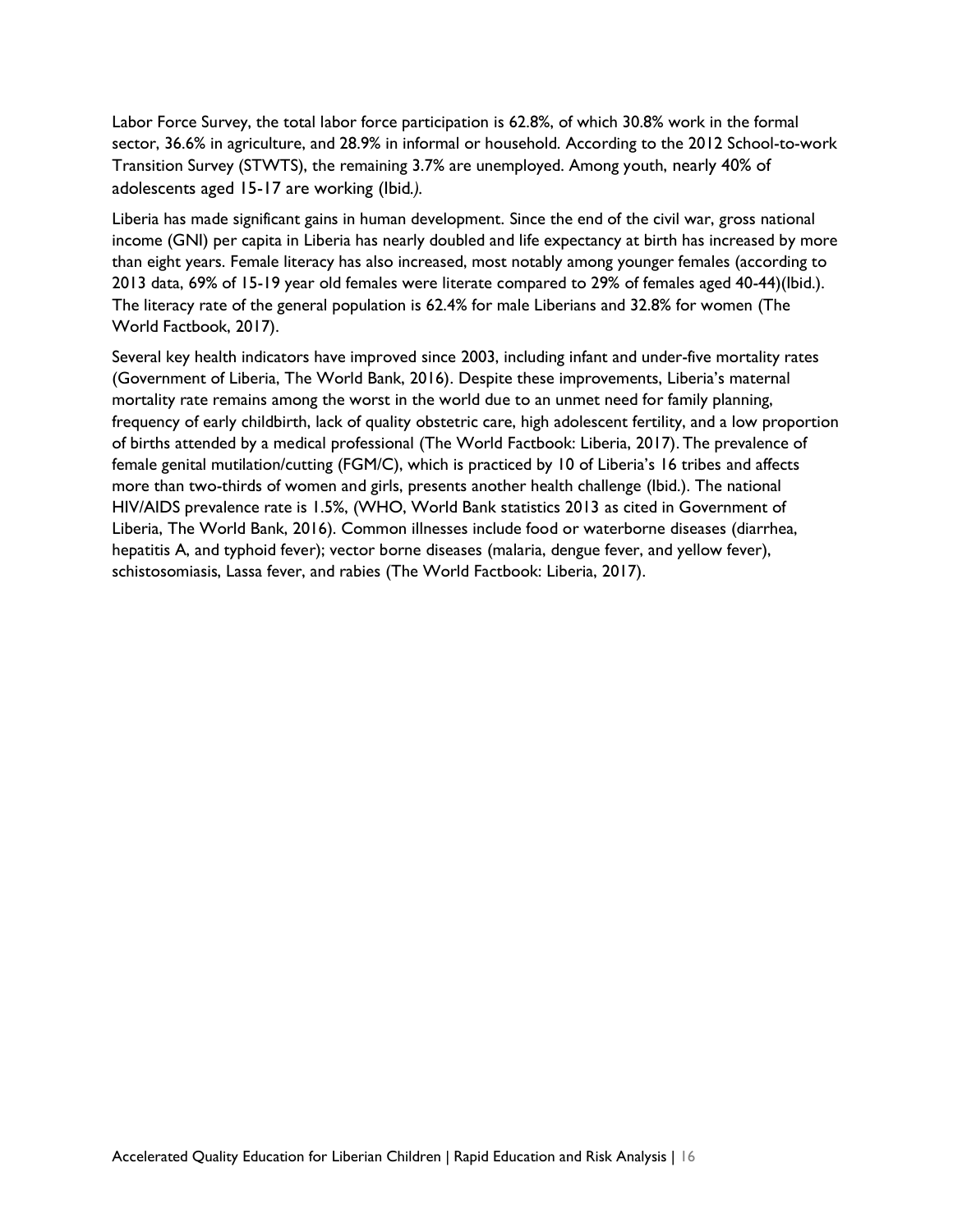# <span id="page-16-0"></span>Findings: Secondary Data

As the first step in the RERA, EDC conducted a desk review of existing reports and data. This review provided the team with insight into the challenges faced by the Liberian education sector and their effect on children and youth, and most importantly, it allowed the team to identify information gaps that needed to be supplemented by primary data collection.

#### <span id="page-16-1"></span>Risk Context

#### <span id="page-16-2"></span>Children and Youth

Liberian children and youth confront various social and economic factors that contribute to their vulnerability, including malnutrition (resulting in child stunting) and other health issues, food insecurity, and extreme poverty. Additionally, those from vulnerable households are also more susceptible to external shocks and are more likely to be engaged in household economic and income generation activities at an early age. Other disparities further jeopardize a child's wellbeing and educational opportunities, including rural status, living with an illiterate head of household or one with low educational attainment, being a girl child, or going to an inadequately resourced school. The Government of Liberia has funded efforts to address issues of violence, gender inequality, and marginalization of rural and remote populations. However, the extreme levels and varied types of vulnerability make these issues difficult to address (Government of Liberia, World Bank, 2016). Girls are not excluded from access to education, and numerous programs exist to boost their enrolment rates. Nevertheless, girls and young women continue to face traditional cultural norms and gender roles at home and in the workforce, as well as disproportionate levels of violence, which negatively affect their agency and mobility.

Children are widely seen as a resource in Liberia. In Monrovia, especially in informal urban settlements, children are expected to earn money in the market or by other means in order to help with household and school expenses (UNICEF, 2015). While many boys and girls working on the street are part of a household, others are indeed homeless. In Liberia, 44% of Children aged 0-17 and 46% of children aged 0-14 are living with both biological parents. Another 23% of children under 18 are living with their biological mother and 8% are living with their father. One in every four Liberian children does not live with either biological parent (Better Care Network, 2015). It is commonplace for parents in Liberia and much of West Africa to send a child to live with an extended family member in an urban area, to have access to better educational opportunities (Schaberg and Williamson, 2008).

#### <span id="page-16-3"></span>Education Context

Liberia has made strides during the past 30 years in the education sector, but 14 years of conflict and other development challenges have presented various setbacks. The 2014-15 EVD outbreak forced schools to close for almost a year to curb the spread of the disease (World Food Programme, 2017). Approximately 62%, or nearly two-thirds, of primary-aged children in Liberia are out of school (UNICEF, 2016). The uneven distribution of population and educational resources constitutes another challenge, as 75% of the estimated 4.5 million Liberians live in the 'big six' counties: Montserrado, Nimba, Bong, Lofa, Grand Bassa and Margibi. One third of the school aged population lives in Montserrado Country (Government of Liberia, World Bank, 2016). Lack of access to quality schools and vocational training opportunities fuels ongoing resentment among youth and parents. Concerns from communities include the high student-to-teacher ratio in primary school, school calendars that do not fit with agricultural demands, and the need for vocational as well as academic training. Children and youth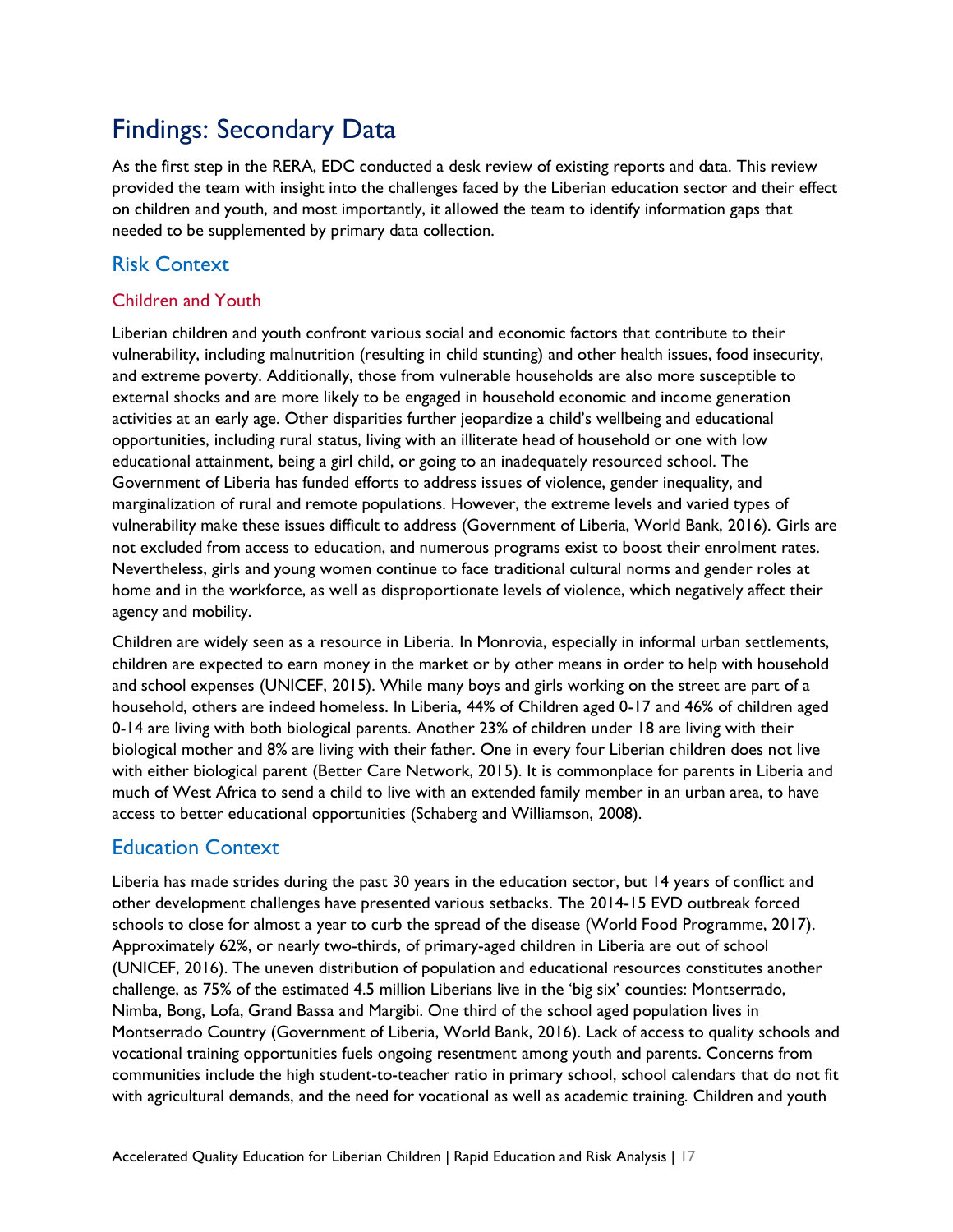with disabilities also face additional exclusion and barriers to attending school (UNICEF, 2015). Furthermore, children from poor and rural households are less likely to attain basic education when compared to their wealthier, urban counterparts (Government of Liberia, World Bank, 2016). Most available data indicate that student literacy levels in early grades are low. Three baseline studies have been conducted, and the mean scores of third grade students in connected text oral reading fluency was fewer than 25 correct words per minute (Ibid.).

#### Challenges Facing the Liberian Education System

Education in Liberia is financed by multiple sources including the government, donors (more than 50%) and private contributions (Ibid.). Threats to the education sector include external shocks (macroeconomic environment, food and climate shocks, and disease), population vulnerability (high levels of poverty, insecurity, and malnutrition) and patterns of marginalization and exclusion (Ibid.). Nearly 30% of primary school classrooms are located in makeshift and partitioned structures, and many do not protect students from the elements. In addition, there is also a shortage of water sanitation and hygiene (WASH) facilities, especially in rural schools (UNICEF, 2016). For example, more than four out of every 10 schools lack access to any source of water. Furthermore, scarce WASH facilities particularly impact adolescent girls who need appropriate facilities for menstrual hygiene. Challenges within the sector include school-level management, accountability, absenteeism, supervision, and other code of conduct violations, material and infrastructure support, including scarcity of teaching and learning materials, weak monitoring and management of school quality improvement, and a shortage of qualified teachers and trained school principals (Government of Liberia, World Bank, 2016). Currently, principals, District Education Officers (DEOs) and County Education Officers (CEOs) are expected to address school management issues, hold administrative hearings on teacher offenses and conduct regular school inspections; however, most lack the professional training, central office support, and material and financial resources required to successfully execute these tasks (Ibid.).

In the education system, there is variance among schools in the distribution of teachers, especially trained teachers. For example, the student-to-qualified teacher ratio (across all schools and all levels of education) is between 33.8 students to 90.0 students with a mean of 43.5 students per teacher. Furthermore, teachers account for approximately 85% of MoE expenditure, which leads to disparity in the allocation of MoE resources (Ibid.). It is also difficult to incentivize qualified teachers, especially female teachers, to serve in rural or less desirable areas (Ibid.). Liberian teachers endure difficult working conditions and often receive limited support. These include unsafe and worn infrastructure, lack of teaching and learning materials, adverse housing options, and pedagogical challenges such as classroom discipline, unfavorable student-teacher ratios, and multi-age/multi-level learners (Ibid.). There is also a sizeable gender gap in the teaching workforce; only 12% of public primary school teachers are women. In Lofa Country, only 5.7% are women (USAID, 2017). In rural areas, teachers are often absent for extended periods of time, leaving school to travel to collect their salaries. Additionally, Montserrado County has a disproportionate share of teachers due to the large number of non-government schools and teachers' preference to live in urban areas. While only approximately 20% of teacher are female nationwide, in Montserrado County, 50% of all teachers are female (Government of Liberia, World Bank, 2016).

In Liberia, there are several types of out-of-school and at-risk children. These include children who have never been to school, children who drop out of primary school in early grades, children who enroll late, or are severely overage for their grade, and children who are at risk for dropping out at the upper basic level. Reasons that school-aged children never attend primary school include never finishing pre-school, lack of money for school fees, perception of parents that they're too young, distance from home to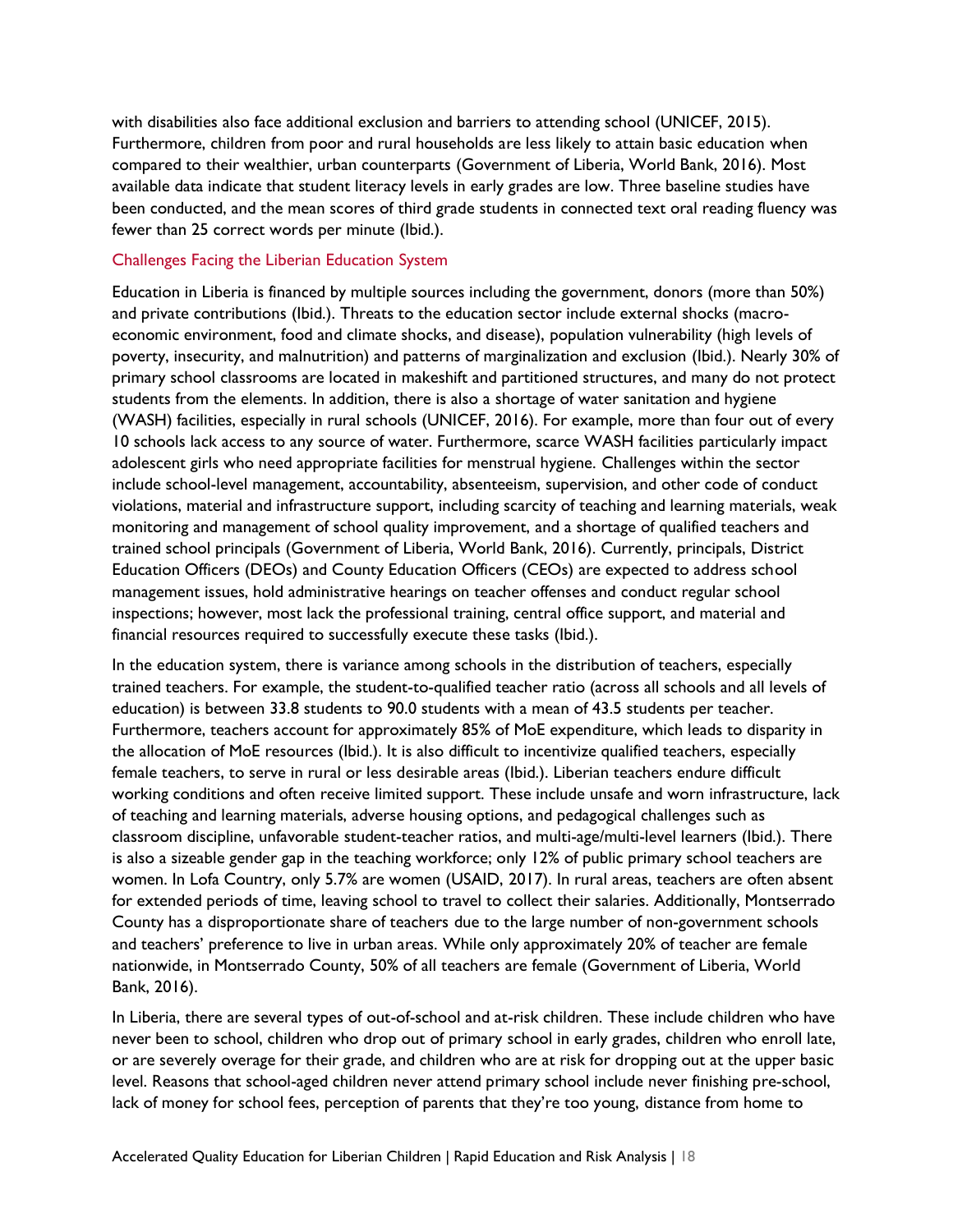school, and parents who are not interested or not supportive of their attendance. Some of the main explanations of school dropout include lack of money for school fees, employment / household economic activities, and marriage. Additionally, school quality and violence also negatively influence school access and dropout. Another challenge is that many children do not have birth certificates. Late enrollment is widely accepted, as schools do not rigorously enforce age-appropriate enrollment policies (Ibid.).

Over aged children across all levels of the education system account for 82.4%, with 87.8% at primary education level. A high percentage of children and adolescents are not in school, having either dropped out or never enrolled (European Union, 2014). Grade 2 enrollment is consistently much lower than Grade 1 enrollment, which points to high levels of Grade 1 repetition and/or high rates of dropout between Grade 1 and Grade 2 (UNICEF, 2012). Approximately 40% of primary school students are three years older or more than the appropriate age for their grade. At all primary grade levels, the majority of enrolled students are 3-6 years older than the official age for the grade, and there is a wide distribution of age-ranges in each grade (Government of Liberia, World Bank, 2016).

Gender also impacts completion rates; the primary completion rate for boy children is 62% while that for girl children is 47% (DHS 2013) (Ibid.). More than 30% of males aged 15-24 have completed junior high and/or attained a higher level of education while fewer than 15% of females have achieved the same objective. Additionally, 29% of males have 'no education' compared to 43% of females aged 15-24. Liberia has realized recent improvements in the Gender Parity Index (GPI). At the primary and JH levels, GPI stands at 0.96 and 0.98 (Ibid.). Official MoE policy does not require girls or women to leave school or attend night school when they are pregnant. However, teachers and other education officials often direct or encourage them to do so as part of an informal, institutionally embedded practice. In a nationwide study, 67% of households reported that pregnancy was the main reason for female school dropout (Ibid.).

#### Accelerated Learning and Education

Liberia launched an Accelerated Learning Program (ALP) in 1998 as a pilot to address the needs of outof-school children; however, the program was not fully operational until the 2005–2006 school year (CFBT, UNESCO, and IIEP, 2009). Due to fragility and recurrent conflict, the program faced difficulties gaining momentum, and the MoE operated the program through 2012 (UNICEF, 2011). While donors continue to implement ALP activities, the scale of implementation is greatly reduced. Despite the phase out, ALP activities and strategies are reflected in the Education Sector Plan (2010-2020) and the Operational Plan (2014-2016). ALP is currently operating in nine counties, and Montserrado County has the highest ALP enrollment. The program has been offered in all 15 counties at one time or another, but enrolment has steadily declined from 75,820 (2008), to 36,000 (2010/11), to 4,533 (2014) and to 2,396 (2015) (Government of Liberia, World Bank, 2016). With the MoE's announcement of closing the ALP, there has been 'mass exodus' of ALP teachers to the formal system (Stella, 2011 as cited in Ibid.) The profile of ALP teachers is similar to that of the regular primary school teaching force, including the gender imbalance. For example, around 83% of ALP teachers are male. The majority of ALP teachers have completed secondary education, but very few have enrolled in or finished university (IBIS, 2013 as cited in Ibid.). Reasons for ALP dropout in order of highest percentage include relocation to other communities, work, predominantly in the goal mines, and pregnancy or child care duties (including boys, lack of motivation or poor results, and sickness) (IBIS, 2011 as cited in Ibid.).

In addition to ALP, Alternative Basic Education (ABE) assists learners 13 and up to develop or enhance literacy, numeracy, work readiness and life skills. Both programs are based on the Liberian primary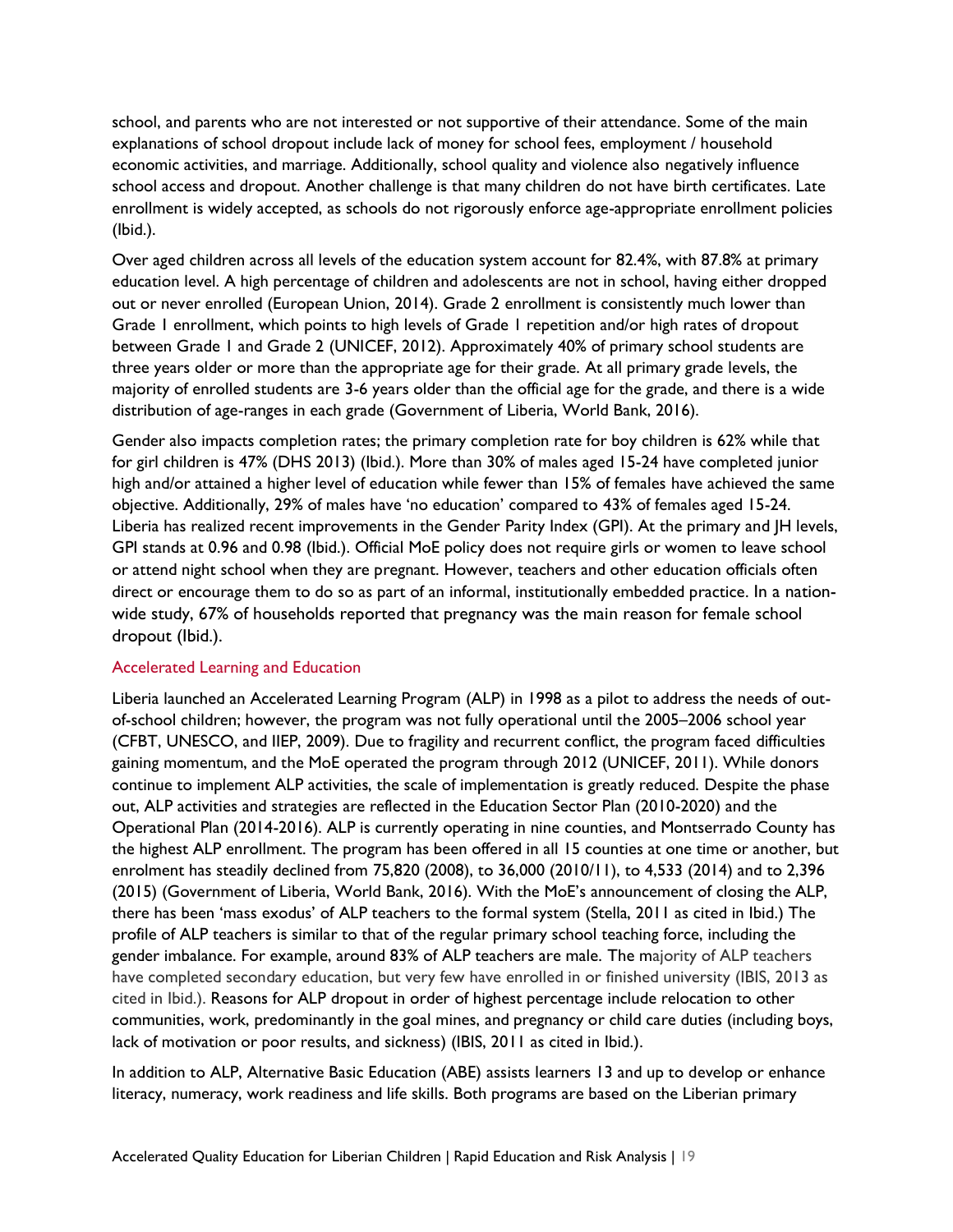school national curriculum. While the programs have been effective in addressing the needs of out of school children, youth and adults, they do not appear to have addressed the root causes of late enrollment, overage enrollment, lack of access to primary education and primary school dropout (Government of Liberia, World Bank, 2016).

#### Inclusive Education

A reported 22.3% of children in the school system are disabled, but there are only four specialized institutions that cater to the needs of disabled children in Liberia (UNICEF, 2012). While the MoE has a Division of Special and Inclusive Education, there is currently no policy or budget for inclusive education. Some of the main issues identified during 2016 Education Sector Analysis include: severe undercounting of the number of children with special needs in EMIS data and a lack of training in inclusive pedagogy at Rural Teacher Training Institutes (RTTIs). Currently, EMIS tracks deaf and blind children but not those with learning disabilities, those with physical disabilities that limit their mobility, or any others (Government of Liberia, World Bank, 2016).

#### Parent and Community Engagement

In Liberia, 93% of schools have a Parent Teacher Association (PTA), and 71% of these meet four or more times per year. The MoE has offered PTA training in more than 2,000 schools, using the PTA Operational Manual, as well as leveraged partnerships with NGOs to train PTAs on critical social issues, including girls' education, GBV, the code of conduct, school feeding, psychosocial support and psychological first aid (Ibid.). Parent and community participation has increased, but there is still a need to strengthen this participation. In many cases, parents do not have clear expectations of how local schools and teachers should behave or a strong sense of how they can play a positive role in the education and development of children in their community. In 2015, preliminary payroll scans suggested that up to 5,000 'ghost' teachers were on payroll (MoE and LTTP II 2015). More than 1,100 teachers have been removed based on this assessment, resulting in an estimated annual savings of more than \$1.5 million (Ibid.).

There is severe inequality between girls' and boys' access to education as a result of patriarchal attitudes and practices. Covering girls' education costs is often viewed as a waste of money, and parents are generally more willing to support their sons' education when there are financial constraints (GOAL Plus, 2016). Additionally, the war increased parents' concerns for their daughters' safety, and parents are reluctant to allow their daughters to travel to school, especially as cases of rape and sexual harassment have increased (Stromquist et al., 2013). Parents also rely on their daughters' contribution to household production and management. Girls from vulnerable families are more likely to have uneducated parents who do not see the importance of education. Additionally, girls from poor families may engage in relationships with men who can support them financially, including payment of their school fees. Girls often marry before they finish primary school, some as early as 13–14 years old. In junior and senior high school, girls who have not married face increasing pressure to assume domestic roles. Many girls have family responsibilities while attending school, and without their parents' or husbands' support, few graduate from high school. There are also fewer female teachers serving as role models in the education system, and they themselves face obstacles (Ibid.).

Parents also lack an understanding of the value of education and its related demands such as home study, regular attendance, and progress through the education system. A 2016 survey conducted by Street Child found that 45% of girls reported that one or both parents had never been to school. Moreover, 62% of out-of-school girls' mothers had never attended school, which is significantly higher than that for mothers of in-school girls at 43%. (Street Child, 2016) Furthermore, many parents are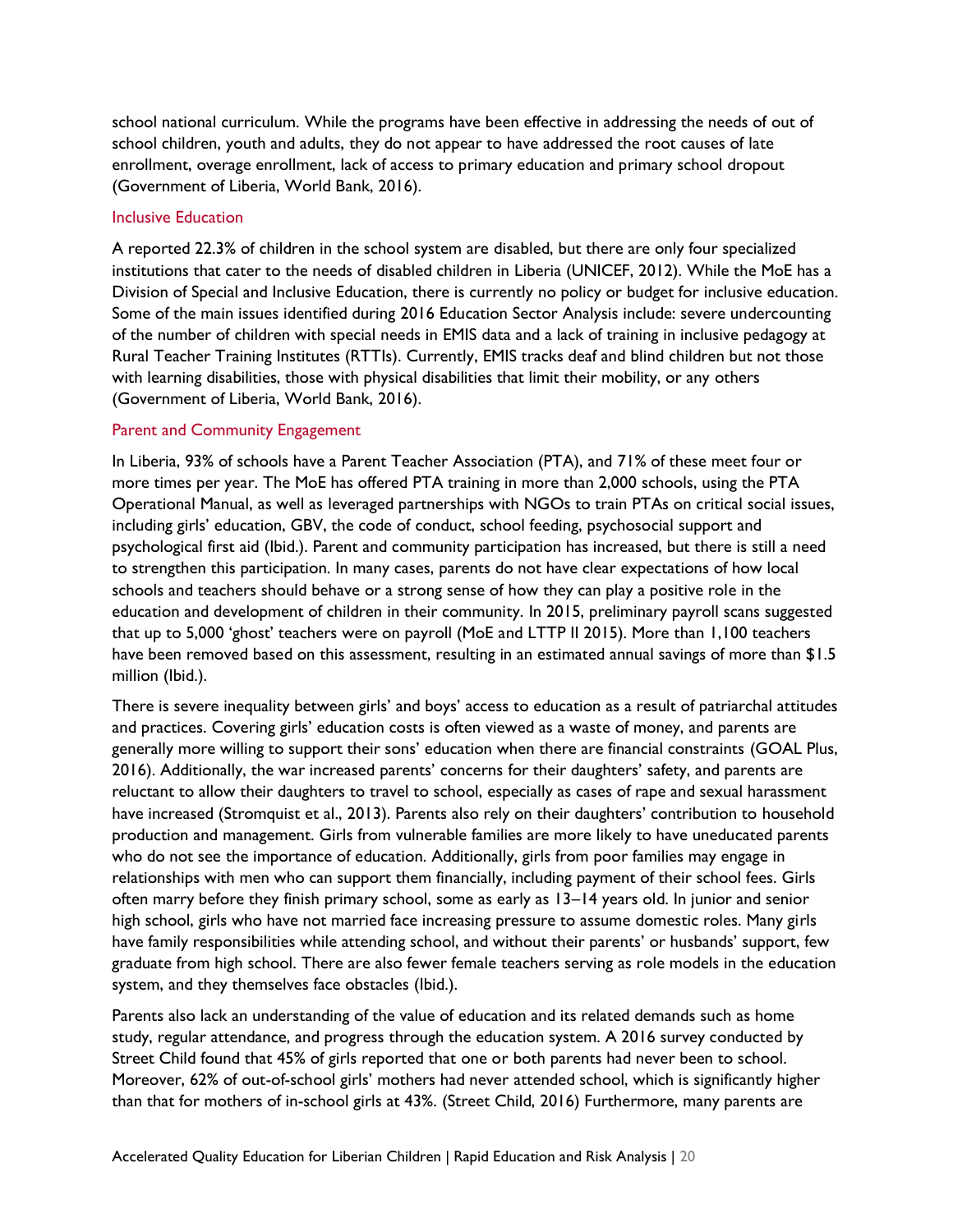unaware of the government's policies and initiatives related to girls' education. For example, in a survey conducted in 2012, only 51% of parents were aware of these policies (Plan International West Africa Regional Office, 2012).

Liberian students are often motivated by promises of rewards and fear of punishment from teachers and parents rather than inner aspirations (Gbollie and Keamu, 2017). Furthermore, while parents generally express a desire for their children to be educated, they are often not involved in this process and may expect the school to assume full responsibility. This is due in part to high illiteracy rates and busy schedules (Ibid.). An additional factor restricting parents' participation in their children's schooling is the language barrier, as students are taught in English at school but often communicate in local dialects at home (Boayue, 2014). However, PTAs and communities have the opportunity to hold teachers and local schools accountable through monitoring of education quality and teacher attendance and performance (Gordon, 2013). While communities have demonstrated their willingness to support ALP programs, the process often takes time, especially in rural areas where there are higher levels of illiteracy and a need for healing and social inclusion after years of war (Ibid.).

#### <span id="page-20-0"></span>Gender Context

Since 2005, the GoL has instituted various reforms aimed at restoring the educational infrastructure in the country. However, barriers to achieving gender equitable education outcomes remain a significant challenge. As of 2013, more than 90% of children were too old for their grade level, often leading to dropout and ultimately, poor educational outcomes, particularly for girls. Approximately 63% of boys of primary school age are out of school compared to 67% of girls of the same age. Nearly 29% of female youth of secondary school age are out of school compared to 21% of male youth. (GOAL, 2013)

Women and girls are underrepresented in nearly all levels of education, including upper basic, senior high, TVET, tertiary education, RTTIs and the teaching force. Girls account for 47% of secondary school students and women account for less than 10% of the teaching force (all levels combined). Reasons for underrepresentation of girls in secondary education include household financial constraints, early marriage, and pregnancy. Due to overage enrollment, many girls transition into adolescence at the upper basic level, which increases their vulnerability to sexual harassment, abuse and exploitation. Additionally, lack of appropriate WASH facilities and sanitary materials further hinder their attendance and performance at school (Government of Liberia, World Bank, 2016; Gbollie and Keamu, 2017).

Poverty, gender and rural status intersect in ways that disadvantage some children more than others and decrease the likelihood that some will complete a primary education. DHS 2013 data indicate that primary completion rates (PCR) in Liberia vary by gender, urban-rural status and the intersection of these variables. For example, the PCR for male children is 62% and 47% for female children. The PCR for girls living in rural areas from poor households is 13%. The PCR for boys living in urban areas from wealthy households is 86%, which is nearly six times higher. As indicated in previous sections, poverty also makes girls more vulnerable to exploitation and abuse. The median years of educational attainment for youth from the poorest households is 3.1 years compared to 9.9 years of education for youth from the wealthiest households. For a young woman from a poor, rural household, the median years of education attainment is 1.8 years (Government of Liberia, World Bank, 2016). While the literacy gap between men and women is narrowing among younger Liberians, there is still a strong imbalance of literacy by gender, locality and wealth groups. Additionally, Liberian women are less likely to be educated than men, and when they have attained some level of education, it is likely to be lower than their male counterparts. However, some progress has been made for younger women. For example, while 90% of women aged 55-64 have no education, this drops to 43% among women aged 15-24.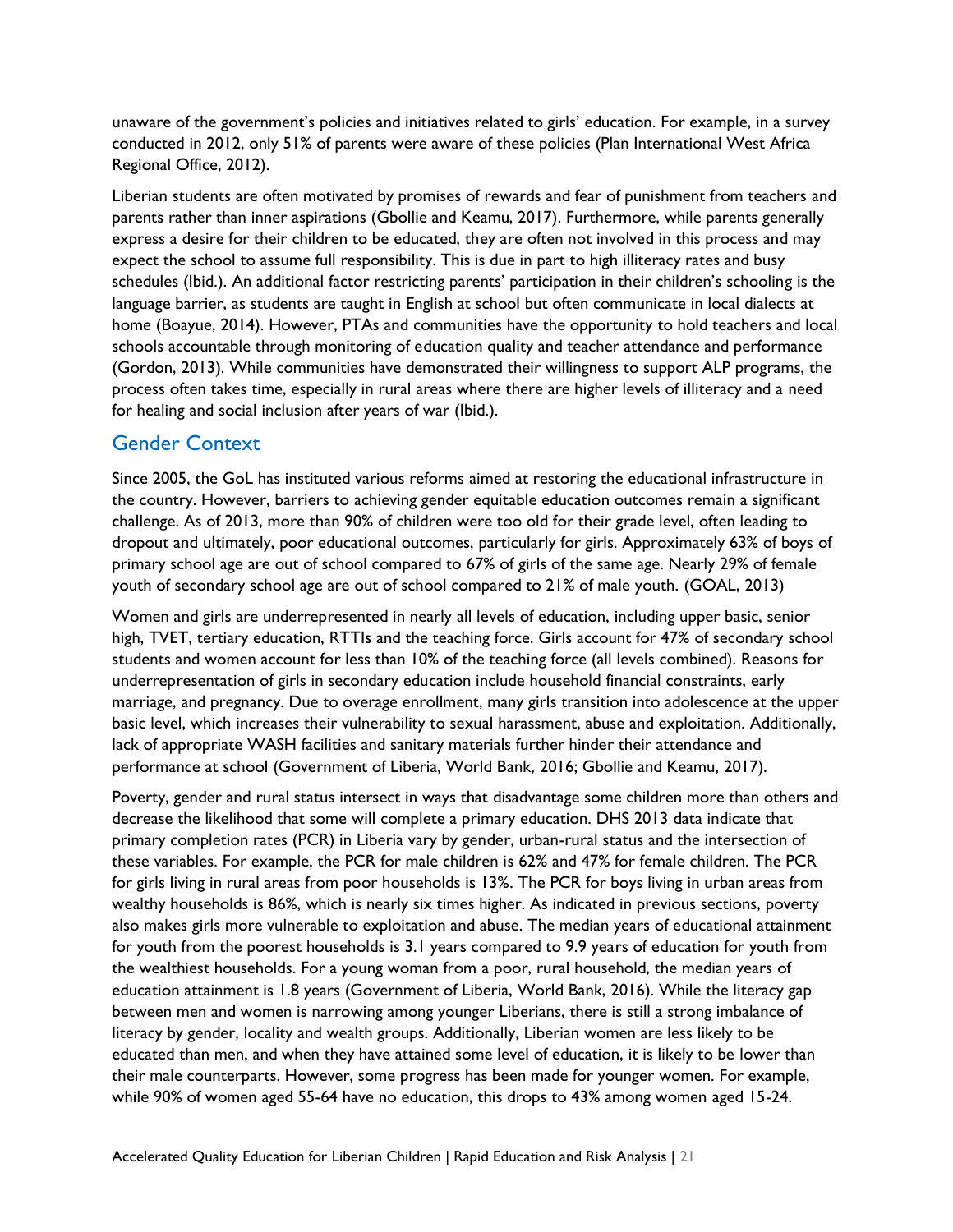Furthermore, one of the most acute issues facing Liberians is exploitation and violence, which are woven into daily life. During the conflict, violence was used as a weapon of war. However, violence continues to impact men and women, boys and girls in Liberia at multiple levels. Sexual and gender-based violence (SGBV) is common and disproportionately affects Liberian girls and women. This extends to the school system (UNICEF, 2015). Transactional sex and harassment by teachers is common, and early pregnancy often undermines girls' educational prospects. The GoL criminalized rape in 2005, and those convicted face a maximum penalty of life in jail. However, due to weak judicial systems, most perpetrators are not brought to justice. Half of reported rape cases are attacks against girls between the ages of 10 and 15 (Allemano, Miller Wood and Walker, 2009). Furthermore, Liberia has one of the highest teenage pregnancy rates in the world, indicating early sexual activity, and sexual violence and abuse often affects girls in the 6- to 12-year-old age bracket (Schaberg and Williamson, 2008).

#### <span id="page-21-0"></span>Main Barriers to Education Access, Retention and Success

#### <span id="page-21-1"></span>Sociocultural Factors

Children and youth in Liberia experience five broad categories of violence. These include domestic violence (including beatings, harmful punishments, and denial to education perpetrated principally by parents and guardians), SGBV (experienced disproportionally by girls and including early/forced marriage, prostitution and sexual violence), child exploitation (child labor and child trafficking), violence at school (harsh punishment, sexual violence, bribes and work for grades), and social violence (occurring in a community which creates fear and insecurity within youth; street and gang violence, or harassment of young children) (Delomez, 2015). Violence is exacerbated by poverty, lack of knowledge about child rights, limited conflict resolution techniques and gender inequality. Child protection laws are limited and not enforced, especially in rural areas. There is a need for more education on child rights, safe play areas, strengthened legislation on child welfare, more social awareness raising, violence-free schools, support for youth association, and more vocational and technical education and opportunities. The widespread of SGVB affects both boys and girls at school and at home. This includes sex for grades, transactional sex for school fees, early marriage, FGM/C, and corporal punishment. Students may fear for their safety at school, and parents may delay enrollment for safety issues. Additionally, the mitigation response to SGVB often focuses on punishment over prevention, but systems are not well known or followed. Perpetrators of violence are often not prosecuted or brought to justice. Due to social and gender norms, victims may be blamed and face gender discriminatory attitudes. In situations when young women become pregnant, school principals and teachers often require that girls or women leave school or attend night school when they are pregnant, which leads to drop out. This is not an official MoE policy; however, it has become an informal, institutionally embedded practice (Government of Liberia, World Bank, 2016). Furthermore, young women from vulnerable and marginalized households are at higher risk for engaging in transactional sex.

Other marginalized groups include children and people with disabilities. These groups face stigma in their communities and are less likely to have access to education due to lack of infrastructure and community attitudes and perceptions. Again, poverty increases the prevalence and risk of exclusion.

In general, students from marginalized households often have lower education and less economic power, which increases their dependency and vulnerability. The prevalence of traditional gender roles and norms pose a barrier to both boys' and girls' educational prospects.

Even though the civil war ended more than a decade ago, violence is still pervasive at school and at home. Certain groups are more at risk for violence including girls, children and youth with disabilities, orphans, and children from vulnerable households where parents may lack education or the ability to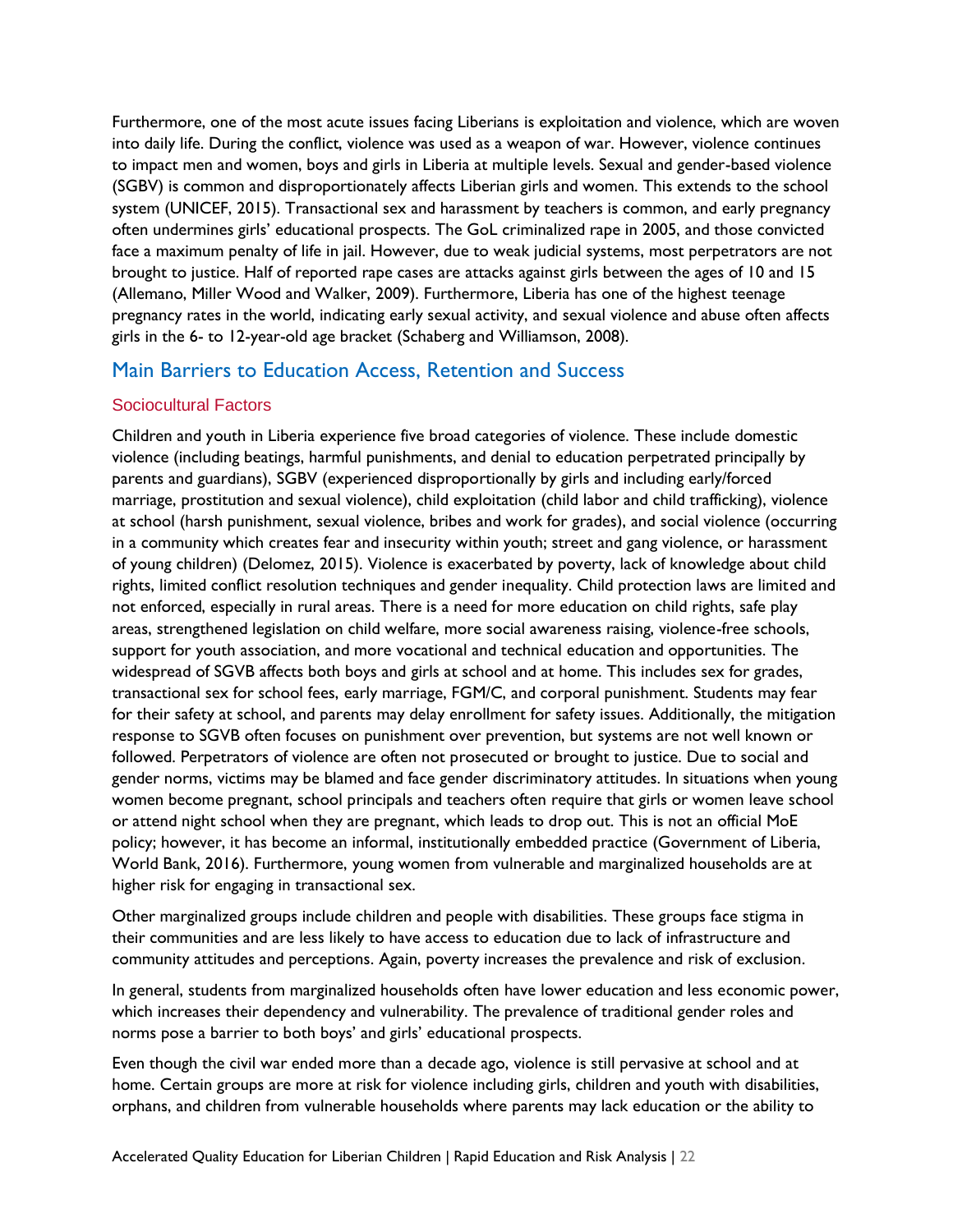cover school costs, which may lead to the need for 'sponsors'. Additionally, teachers and parents are also dealing with effects of trauma as both victims and perpetrators of violence. There are also perceptions that overage enrollment is normal due to nearly all students being overage. Other challenges are that some children do not have a birth certificate or are not aware of their age. Outside of the ABE interventions, which have largely been led by AYP, most of the opportunities available for alternative education are concentrated in urban areas.

#### <span id="page-22-0"></span>Health Factors

Malnutrition is still common and disproportionately affects women and children, stunting and underweight in under-five at 32% and 15% respectively (WHO, World Bank statistics 2013) (Government of Liberia, World Bank, 2016). Malnutrition may lead to late enrollment and affect children's ability to develop physically and mentally. Due to the recent EVD outbreak, parents and communities may mistrust schools, and families that contracted Ebola face stigma at school and in the community. Due to the extended school closures and undue financial stress on students' families due to the effects of the outbreak, more vulnerable children and youth were forced to drop out of school, which for young women and girls, increased their chances of becoming pregnant and/or facing SGBV (GOAL, 2016).

#### <span id="page-22-1"></span>Economic Factors

Despite the improvements in security since the end of the war, violence continues to preoccupy many Liberians. This includes violence against women and girls and economic and crime-related violence. During the war, violence was collective and politically motivated; however, crime and violence are now largely committed for economic reasons (Liberia Armed Violence Assessment, 2017). Poverty is a major factor leading to violence against children and youth. The poorest children are commonly subjected to several forms of violence and there is a lack of knowledge about children's rights and alternative methods of resolving violent conflict. Children who do not live with their parents are especially vulnerable, subjected to exploitation and poor treatment with few protective mechanisms available (Schaberg and Williamson, 2008).

#### <span id="page-22-2"></span>School-related Factors

The formal education system faces various challenges, including educational quality and school management issues (Government of Liberia, World Bank, 2016). ALP programs often draw upon the same resources as those in the formal system (such as teachers and curriculum), which may lead to conflict over who should receive resources. Lack of resources also adds a challenge for county and district education officers to carry out adequate supervision of violence and management issues in schools. There are also infrastructure and school safety issues, including lack of WASH facilities, demand/supply challenges, and lack of school principal and teacher training (Ibid.). Some challenges include those within the realm of project and ALP scope (such as school safety, transactional sex, and prevalence of SRGBV), as well as those that are external or beyond the ALP sites/programs (such as early marriage and early pregnancy). Challenges to be addressed through the Liberia AQE project include teacher recruitment, quality of ALP programs (teacher training, materials development), linkages to the formal system, and monitoring of ALP sites, etc.

#### <span id="page-22-3"></span>Political Factors

When Liberia's civil war finally ended in 2003, there were no more than 1,000 schools in operation: over 50% of the country's schools had been destroyed (Conneh, 2008). Even though 14 years have passed, Liberia is still in the process of rebuilding its educational system. Additionally, the EVD outbreak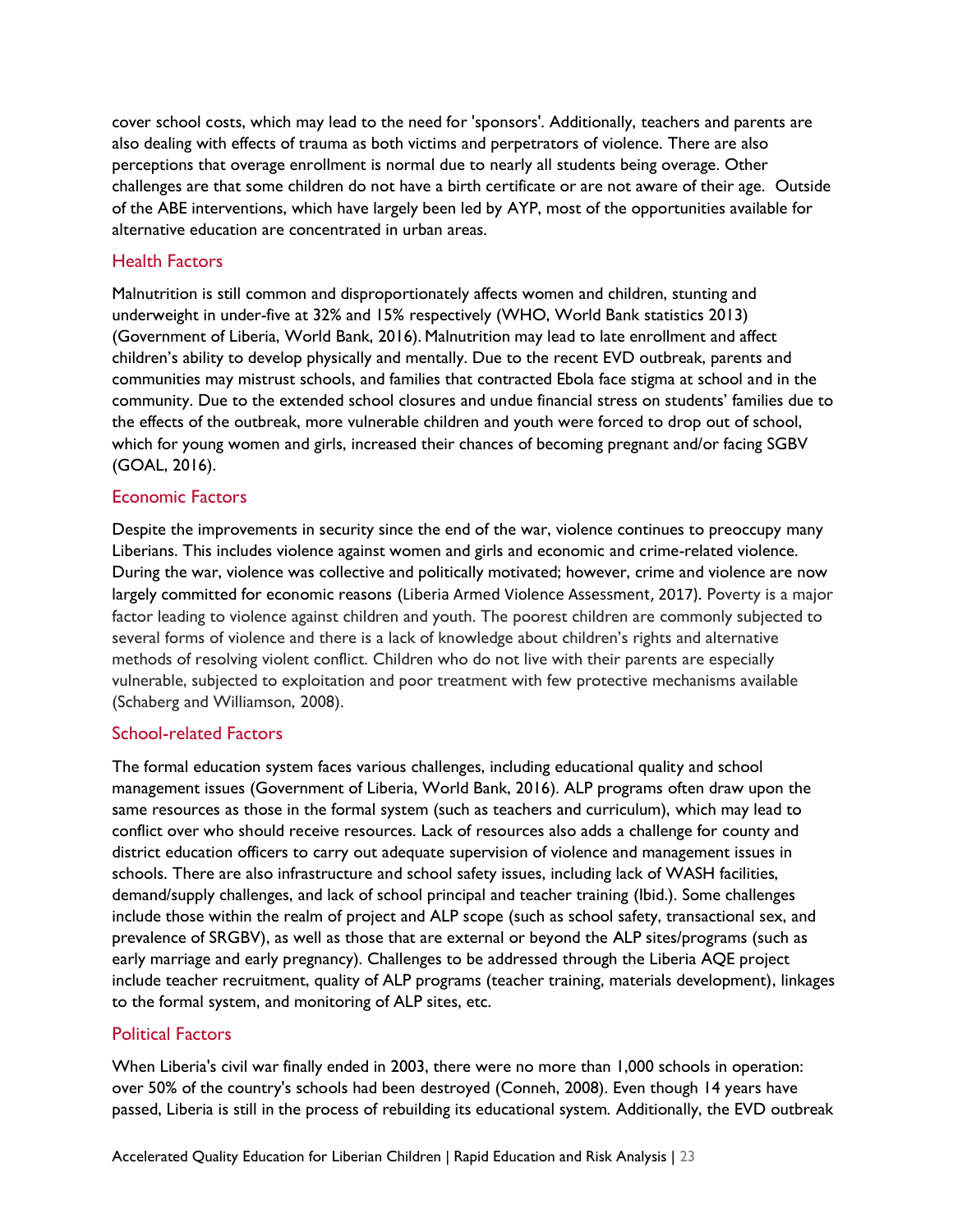created another setback as more than 4,400 Liberian schools were closed for six months, leaving 1.5 million children without access to formal education until schools were deemed safe to reopen (USAID, 2017b).

#### <span id="page-23-0"></span>Information Gaps in Secondary Data

In preparation for the collection of primary data, the team identified several areas in the research where more information was needed to inform the project's work strengthening Liberia's ALP system. These gaps included information on the potential for disputes and difficulties and mitigating factors in communities where there is access to both formal schools and ALPs. Another area where more information was needed was around issues of access and retention in education programs, including reasons why children might never start school or why some might start school and then leave. Additionally, questions remained about who makes the decision to send children to school and who or what encourages them to continue in school or an ALP program; since the last ALP interventions were in 2011, existing data on ALP in Liberia is extremely limited. The team also wanted to find out whether there are different perceptions about the importance of educating children, especially children with disabilities, as any information about children with disabilities was largely absent from the literature.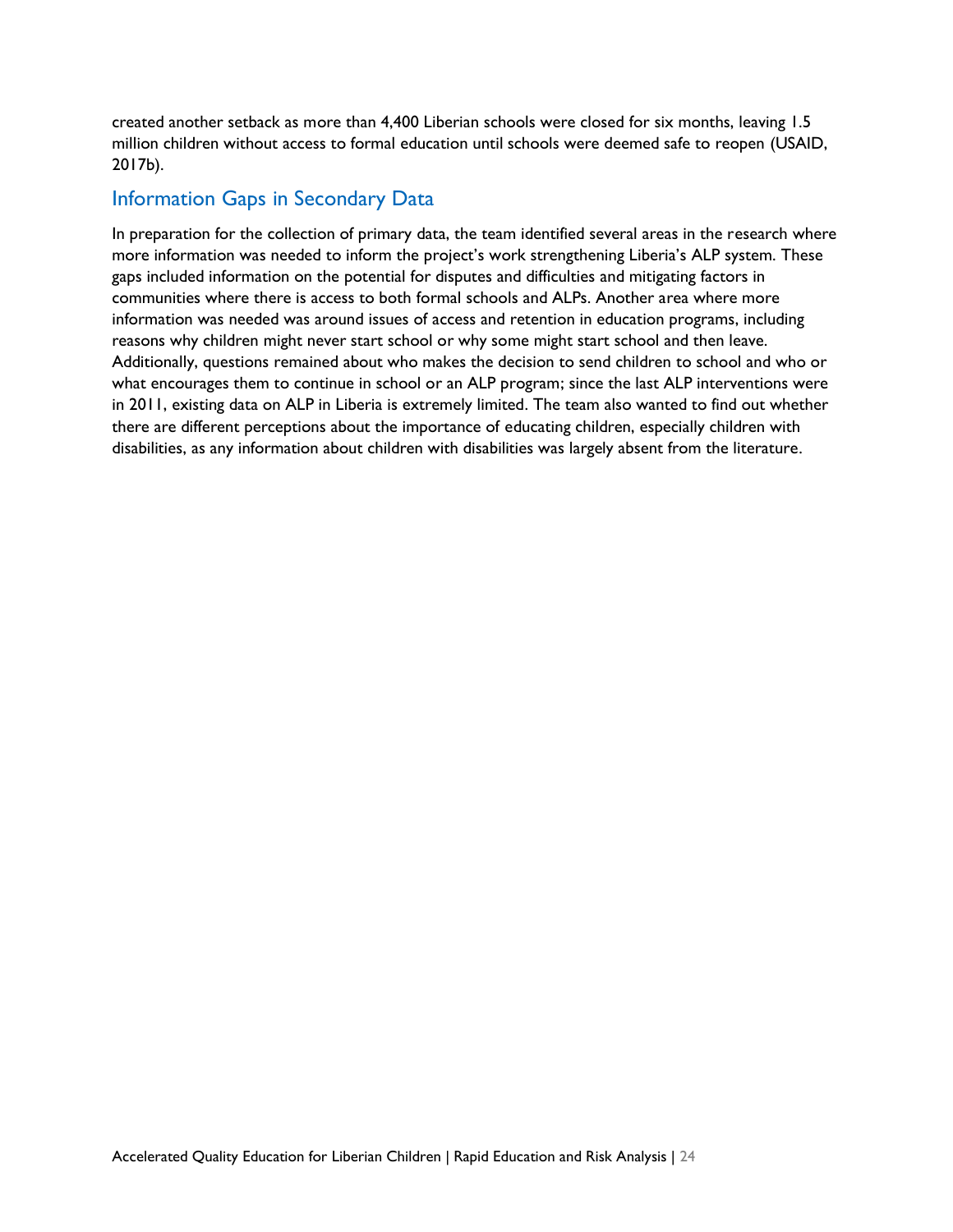# <span id="page-24-0"></span>Findings: Primary Data

The primary data collection allowed the team to gather key information, some of which corroborated what had been gathered during the desk review, as well as to fill in gaps. Findings were grouped into the following: issues to school access and retention, including barriers to and supports for access; relationships between ALPs and formal schools; and perceptions about education for children with disabilities.

#### <span id="page-24-1"></span>Issues in School Access and Retention

#### <span id="page-24-2"></span>Barriers to Access

Teachers, students, and parents universally reported that there are many out of school children between the ages of 8 and 15 in their communities. One mother in an urban area of Grand Bassa even noted that there were "one hundred or more."

There were many common themes in the reasons that the respondents gave for children being out of school.

- Two of the most common reasons across all the groups—parents, teachers, and children—were the families' **poverty** and the children's **ages**. Many families cannot afford the school fees, or cannot afford school supplies and uniforms, sometimes because they have many children; some families also keep their children, especially girls, home to work on the farm, or some children may choose to leave to go earn money. Another frequent response was that if a child was overaged, they would feel uncomfortable or ashamed to be in a classroom with small children, and this would keep them out of school.
- All of the groups also noted that there were issues around **families and children's willingness for them to attend school.** While there are certainly children who wish to go to school but their parents cannot afford it, participants said there are also parents who have the money and willingness for their children to attend school but their children refuse to go. "They don't want to be under restriction," noted one student. Parents, teachers, and children all mentioned **peer pressure** as something keeping children away from school; sometimes children "follow bad friends" and join them in staying out of school. On the other hand, some parents also are not serious about their children's educations; a parent noted that other parents "do not control" their children. A teacher also noted, "parents are not focusing on education of their children. They do not pay attention when they come to school and go back home and as a result the children do not come to school."
- Parents and teachers also explained that some students are discouraged from attending school when the lessons become difficult; one teacher noted, "they don't study, so after they have noticed that they have not scored good grades to pass the exam, they will drop [out]."
- Some parents and children noted **issues with teachers** as barriers to access. One parent named teacher absenteeism as discouraging children from attending school, and another parent said children may stay away from school because the teacher beats them. A few children noted that children stay away from school when they are ashamed or angry because they have been admonished or embarrassed by their teacher.
- Another salient issue was **children's living arrangements.** Several respondents noted that if a child is living with someone other than their parents, for example, an uncle or aunt, this could lead to them dropping out of school. This could happen when one or both parents dies. Teachers and parents also mentioned living in **single parent homes** as a cause of children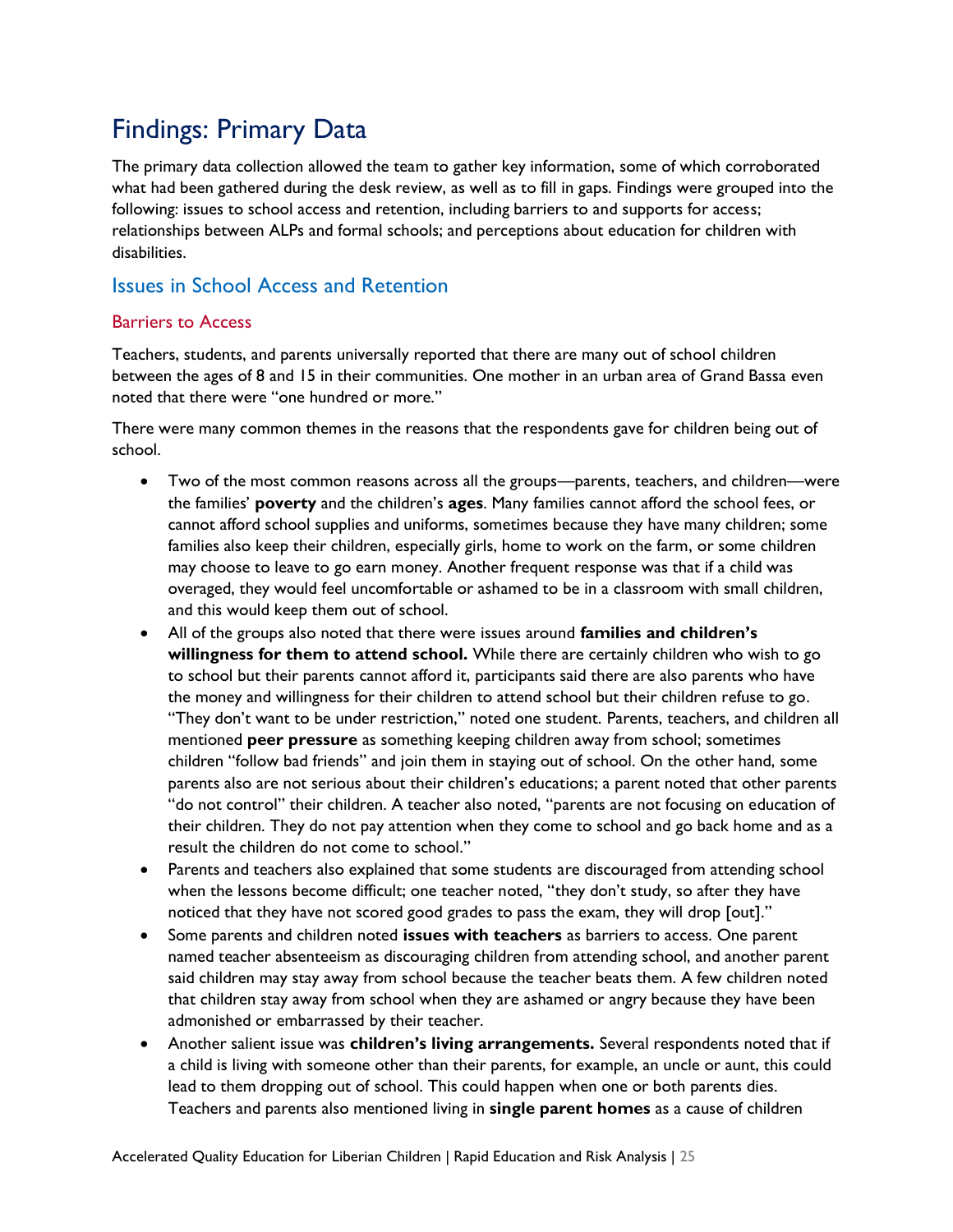being out of school. However, it is not clear why these situations lead to lower school enrollment.

- A few other issues mentioned (though less frequently) include the long distance from home to school and the migration of families from one place to another.
- Finally, a great number of respondents mentioned **teenage pregnancy and sexual relationships** as causing girls to drop out of school. This issue is explored in more depth in the Gender Assessment.

#### <span id="page-25-0"></span>Supports for Access

However, our focus group participants felt strongly about the importance of education and described what motivated or encouraged students to learn. While they almost universally agreed that parents were the ones who make decisions around whether to send a child to school, they named a number of

other factors that could encourage or enable children to attend, described below.

**Children's responses.** Many children expressed that education would enable them to become a better person and a productive member of society. "My mother considers sending me to school because she wants me to be someone great in the future," said one child. Another child believes that education will enable him to become a leader.

Many children also were motivated by their desire to help their families or improve their living standards. On the other hand, they explained that their parents invested in their educations so that they would be able to support their parents in their old age.

"When I see some of my friends them graduating, I want to be like them, it can encourage me. My brother and friends by helping me with my lesson and telling me school is good and it is for me to be a better person tomorrow. Because education is very good when you decide to go to school and learn good book, you will become great and you will not be like the other people so it can really encourage me to come to school every day."

A great number of children also were encouraged to attend school by their parents, grandparents, aunts, and uncles, who did not receive an education themselves. Children also described a sort of positive peer pressure motivating them to learn; they wanted to attend school to be with their friends, or because their friends encourage them. "There is pain sitting home and not going to school while your friends are going," said one child. "My friends and my sisters saw that I am not going to school and say, '*Pah,* what happened, you are not going to school?'" explained another.

A few children mentioned that the way they were supported to attend school is because their parents

"The world now runs on education; you cannot get a job easily now without knowledge in computer and scientific method, so for that reason, education is serious. It is not like before; everything one does here on earth is education and money. The height you learn, the height you earn."

were selling goods, producing charcoal, or working other small jobs to pay for their education.

**Parents' responses.** Parents named similar beliefs about schooling as the children did: they said that investing in children's education was important so that children could take care of them when they grow old, some said that they want their children to go to school because they themselves were unable to, and they said that education helps a child become "a better person for the future."

One parent described that they "don't want their children to continue to live in a circle of poverty" and did not want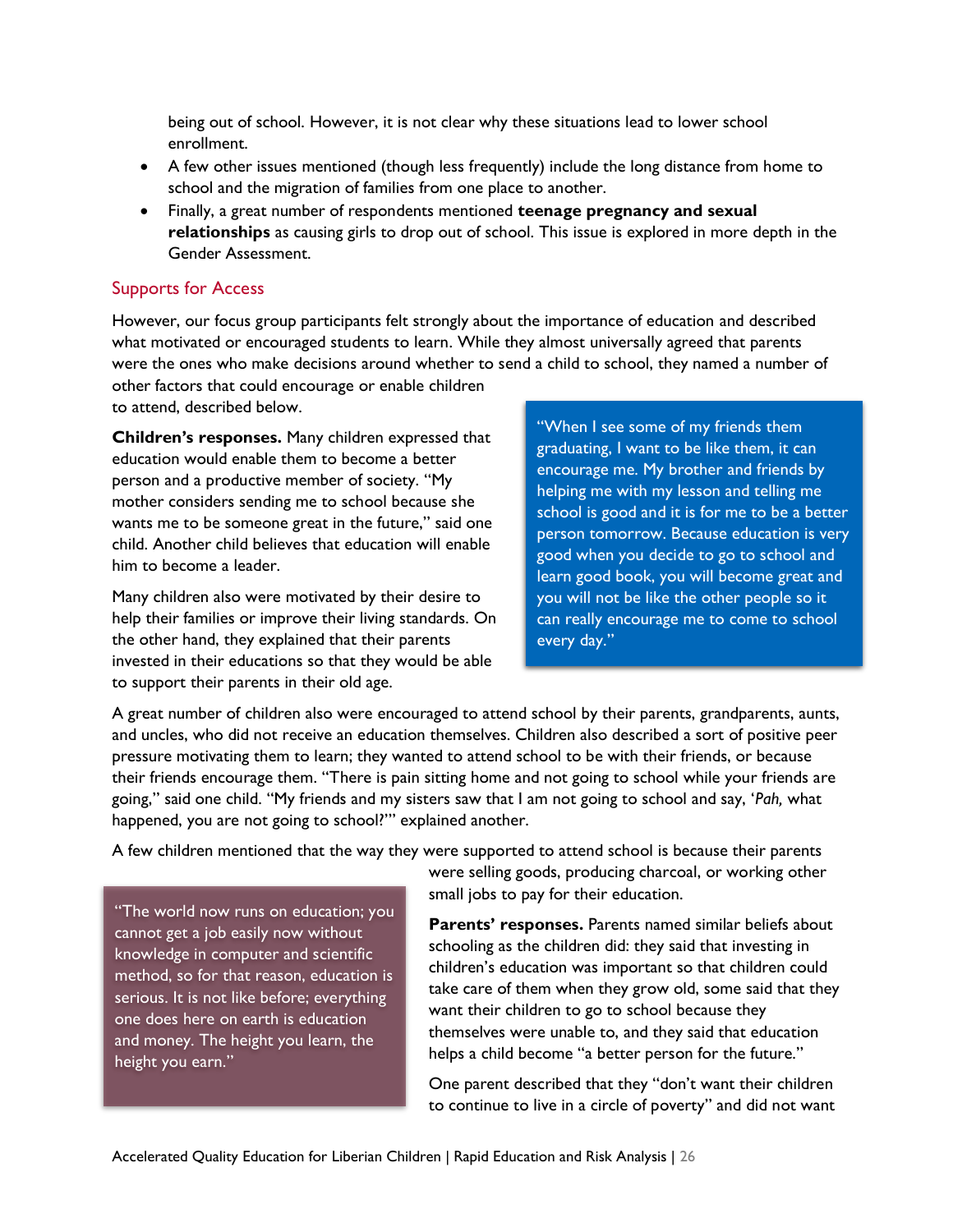their children to grow up dependent on them. Another described how proud it made them when their friends could see their child graduating from school.

They mentioned various factors that can support or encourage children to attend school, including the following:

- The regular presence of teachers in school (low absenteeism)
- Availability of sporting activities for students
- Encouragement from parents and care and attention towards their children's educations
- Parents and community members encouraging other parents to support their children's educations
- A positive and safe learning environment in the school, including fencing and good facilities
- Role models in the community, for example, pointing girls towards women representatives and women working in clinics
- School feeding programs, including meals prepared by parents at school, or ensuring children have cash to buy lunch or can eat before school
- Providing children with school supplies
- Counseling, i.e., helping children plan for their futures

**Teachers' responses.** Teachers reaffirmed parents' and students' beliefs: that parents know that education can create a better life for their children, and that education is the "key to success." They also mentioned that parents and children are motivated to pursue education when they see that other children are going to school as well.

"As a teacher if you are teaching and your students are not picking the lesson you have to assess. You are the grandpa or ma in the class for the children. You have to talk to the child to know the problem. As a teacher if you have a student who is slow you have to call the child during recess and go over the lesson. This will help the child."

As for the teacher's own role in promoting education access, several mentioned the importance of "encouraging" and "motivating" the children themselves. "As a teacher," said one, "if the child has problem at home, you call the child and talk to him or her, because most of the ALP students are overgrown so they need encouragement." Another teacher mentioned that if a teacher sees a child in his or her community, they must talk to the parents to convince them to send the child to school.

However, teachers also noted the importance of other community members. "The community is where they get some of the education," said one teacher. "Local government, the chief and elders can influence the children to go school."

Many respondents noted the importance of the classroom environment created by the teacher. A childfriendly learning environment, with creative and caring teaching, will encourage students to continue in school, they said.

Some of their suggestions for ways to improve school access include the following:

- Free education provided by the government (no school fees)
- Material support: governments or NGOs providing school uniforms, copybooks, book bags, soap, slippers
- School feeding programs
- Proper facilities, e.g. classrooms contain chairs
- Afterschool activities and facilities like sports, debate activities, and playgrounds

Accelerated Quality Education for Liberian Children | Rapid Education and Risk Analysis | 27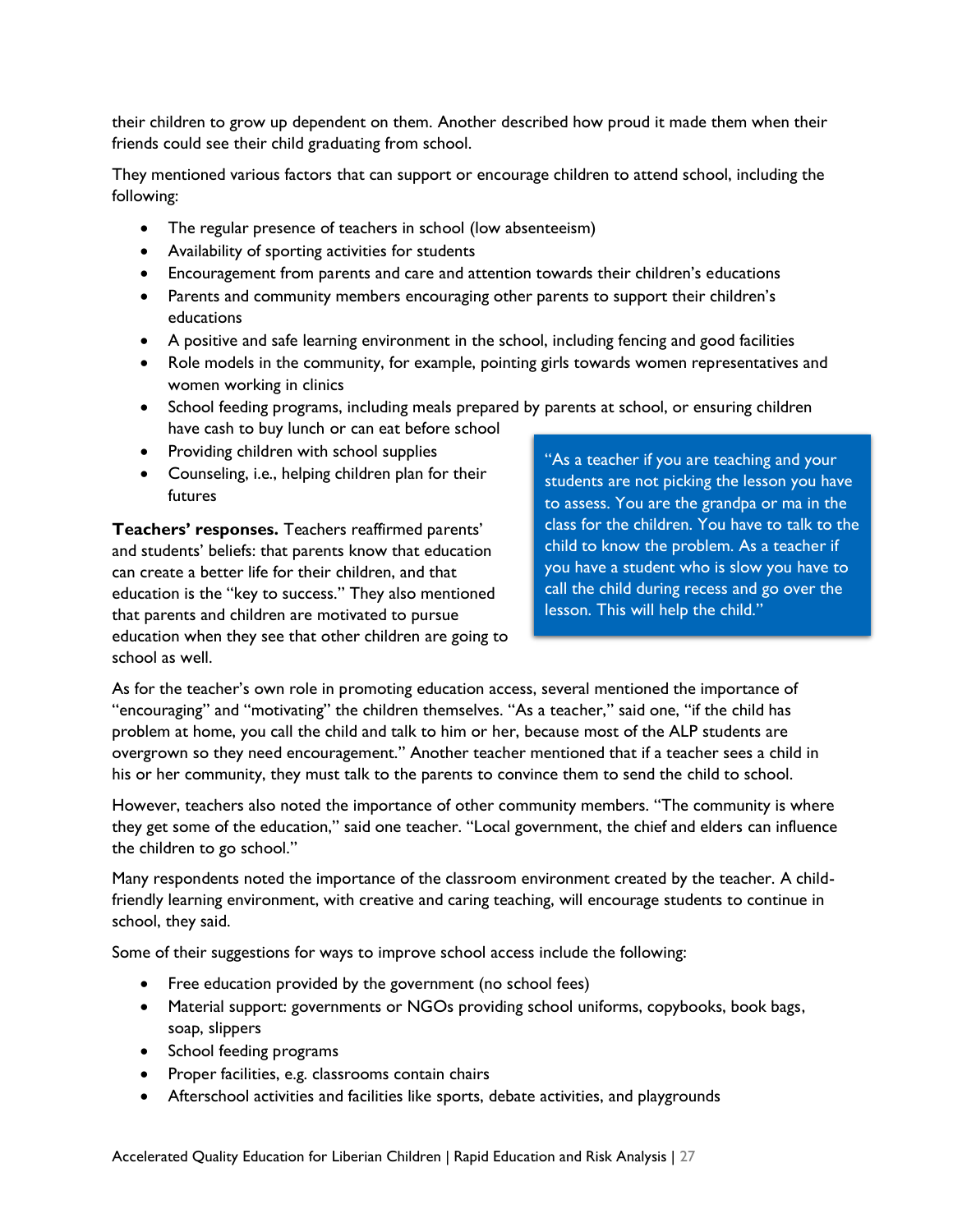- Awards or gifts for students
- Advocacy by the government to convince parents to send children to school

#### <span id="page-27-0"></span>Relationships Between ALPs and Formal Schools

#### <span id="page-27-1"></span>Overage Children

Because ALPs are targeted at children who are below grade level for their age, we asked participants about the issue of overaged children in classrooms. Respondents consistently reported that there were many difficulties associated with children who were too old for their grade, especially that the younger students make fun of the older students, and the older students feel ashamed to be in the same class as younger students. The young students sometimes call the older students "grandma" or "grandpa." This sometimes causes the overaged students to drop out of school. One teacher pointed out that it is embarrassing for an overaged child to wear the uniform of the lower school.

Another problem with mixed ages in classroom is that, as one child described, "Some children, when they are 15 years old, they can be matured, and when they are among the small children they can tell them all kinds of things - like teaching them about man and woman business [sex]." They may "put their ways or pressure on the younger ones," or bully them because they are bigger and stronger, stealing their lunches or "knocking their heads" at recess.

A number of respondents also noted that older children will often have difficulty learning at the speed of the appropriately aged children. This may cause the older students to be "shy to answer" questions in class.

Regarding the issue of what constitutes an "overaged" child, we asked the children, parents, and teachers what age was too young to begin grade 1, and what age would be too old.

When asked what is the appropriate age for a child to be to enter grade one, responses raged from about 3 to 10 years old, but most said between 5-7 2 .

When assessors asked the respondents what age was too late for a child to enter grade 1, the responses varied widely, from a low of 8 years old to a high of 50 (and one who said "It is never too late if they are determined"). The average response was 10-13 years old.

#### <span id="page-27-2"></span>Awareness and Perceptions of ALPs

 $\overline{a}$ 

None of the children in our FGDs were aware of ALPs or knew what they were. Awareness among parents was mixed: about half of the groups did not have any participants familiar with ALPs. More teachers knew about ALPs, but a few did not.

Parents described ALPs as schools meant for overaged children, which have classes in the afternoon, and levels instead of grades. One group described ALPs as more tailored to their students' learning needs: "In the regular schools, the teachers are not patient with the children, but in an ALP school the teachers are patient minded and monitor the students," described one parent. "In an ALP program, teachers focus on the lesson until the students understand." One parent also noted that ALPs have predetermined lesson plans, but in regular schools, teachers must plan the daily lessons.

<sup>&</sup>lt;sup>2</sup> According to Ministry of Education standards, a grade 1 student should be 6 years old, and any grade 1 student over 6 is consider overaged.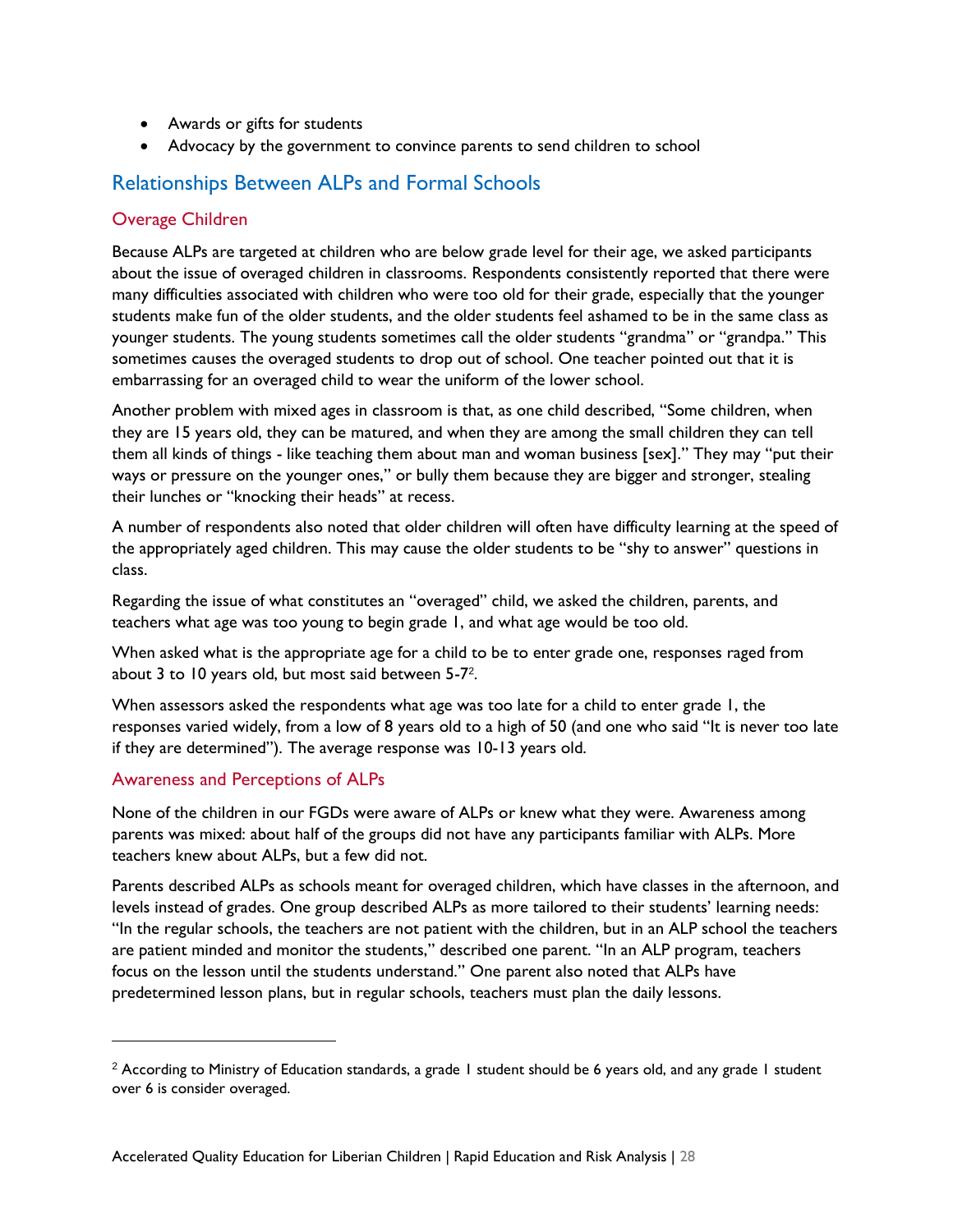Teachers described the difference between ALPs and mainstream schools as ALPs having a more condensed curriculum. They described ALPs as three-year, three-level programs for overaged children, taking them through grades 1 through 6. Some teachers also distinguished that ALPs have trained teachers. One teacher noted that "the ALPs were helpful after the war."

A few parents offered their impressions on the quality of ALPs.

"At ALP (Accelerated Learning Program) level no one is ashamed, it makes learning easy. To me it is very essential if it comes back in our system."

"The ALP center is better than the regular because the ALP is seriously monitored," said one. Another, however, "I feel good about the regular program. In the regular school, they learn the regular lesson, and in the ALP, they 'fast track' [the lesson is condensed]."

Teachers were positive about ALP quality. They noted that they hire qualified teachers to teach in ALP, and they have extra training compared to mainstream school teachers, and that ALPs are successful at helping overaged children catch up with their peers. This could not be directly confirmed by secondary data

#### <span id="page-28-0"></span>Deciding Between ALP and Formal School

Parents gave various answers about whether they would send their children to ALPs or to formal schools:

- "When the child is over school age we send to ALP," said one parent.
- Another prefers "the regular school, because the children are regularly in school."
- One father will send them "to the regular program because I want them to be busy all day, and the regular is all about to educate their mind."
- One of the respondents said he will send his child to an ALP school because he believes that "proper teaching is done and children are well monitored" in an ALP. The other participants did not object.
- "Due to lack of money, I prefer ALP," said a mother.

Teachers, on the other hand, focused on student age as the deciding factor for whether a child should attend ALP or formal school. However, one teacher noted that ALP is better because it "deals with the integrated subject," while another "prefers regular [schools] because ALP doesn't [teach] all the subjects."

Respondents generally did not see a difference between the safety of regular schools or ALPs, except a few who noted concerns about students' ages, i.e., the older students in ALPs may be involved in sexual activities. One parent mentioned it could be a concern if ALP classes release students late at night.

#### <span id="page-28-1"></span>Transitioning from ALPs to Formal School

Some teachers and parents said there would not be problems moving from ALPs to formal school, while others said the difference between the programs could be challenging to students. For example, they may encounter a different teaching style in the formal school than they had in ALP (one parent suggested ALP teachers may be more patient, caring, and committed), and they will have to study new subjects that they did not have in ALP.

It may also be challenging if ALP was free, but formal school requires paying school fees. Finally, if students are transitioning back into a grade for which they are still overaged—for example, a 16-yearold entering grade 7—there could be the same challenges described in *Overage Children*, above.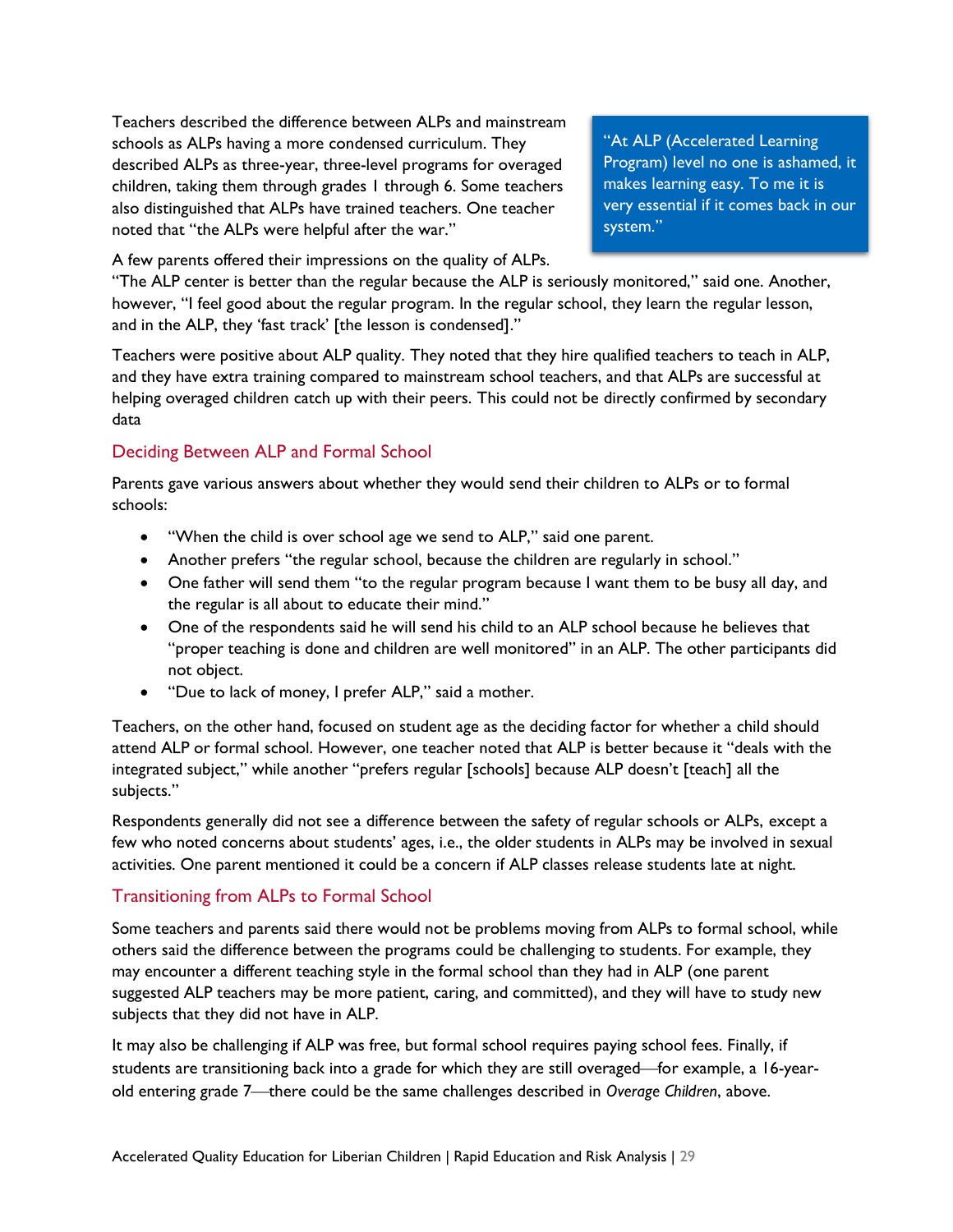When we asked parents and teachers when children should move from ALP to formal school, most believed they should do so after they complete level 3 (equivalent to completing grade 6). As for other possible transition times, one teacher noted, "We cannot stop them; if they found it necessary to move to regular school then they can ask for transfer." A few other respondents said it would be appropriate to move before completing level 3 if the monitoring team feels the child has improved enough, if the student is advancing too quickly, or if donors close the ALP.

#### <span id="page-29-0"></span>Other Issues Around Safety and Conflict

In our discussions about school safety and issues between teachers and parents, a number of issues arose about challenges in the formal school system that will be important to address in the project's ALPs.

Children noted that corporal punishment is a problem in schools. One student described teachers whipping students until they bled.

Parents also described conflicts arising between parents, teachers, and children. They said children can be disrespectful to teachers, and teachers can be intimidating to students. Furthermore, when teachers discipline students, sometimes the parents object, saying "they sent their children to school to learn and to not be disciplined by teachers." One parent noted that "some parents come to school to attack the administration." This can be difficult for the child, another noted, if it causes the teacher to turn against the child. They suggested that these issues could be solved by calling upon the administration and organizing regular PTA meetings where issues can be settled.

Parents also described issues of violence in schools: "older students beat the younger ones, school principal always beats students." In this case, the child might report the incident to the parents, who will approach the school principal, and if nothing is done, they will take it to the community. One parent also mentioned that older students might drink alcohol or bring weapons to class.

Teachers also expressed concerns about the same issue of parents aggressively confronting teachers for beating students or sending them home for dress code infractions. Teachers suggest solving the problem by holding a private meeting where the teachers explain the school regulation. They may also hold an administrative meeting, and elevate it to the level of a PTA executive meeting if necessary.

Specific issues around SRGBV are discussed in detail in the Gender Assessment.

#### <span id="page-29-1"></span>Children with Disabilities

#### <span id="page-29-2"></span>Beliefs about CWD

These teachers all had positive impressions about children with disabilities and their potential to learn.

"I feel good about the children, **God gave them for us, and we need to give them love**. It is very, very important to educate children with disabilities."

All of them said that it was "important" to educate children with disabilities. Several pointed out that children with disabilities are not just objects of charity, but have the potential to be productive members of society: "They can work in the government offices if they learn," said one teacher, "and if they get opportunity the can learn how to make business; they

can trade like others and can be helpful to the society."

Another teacher offered, "It is very important to educate children with disabilities as it will reduce weight on the government. The children will be able to equip themselves with education so that they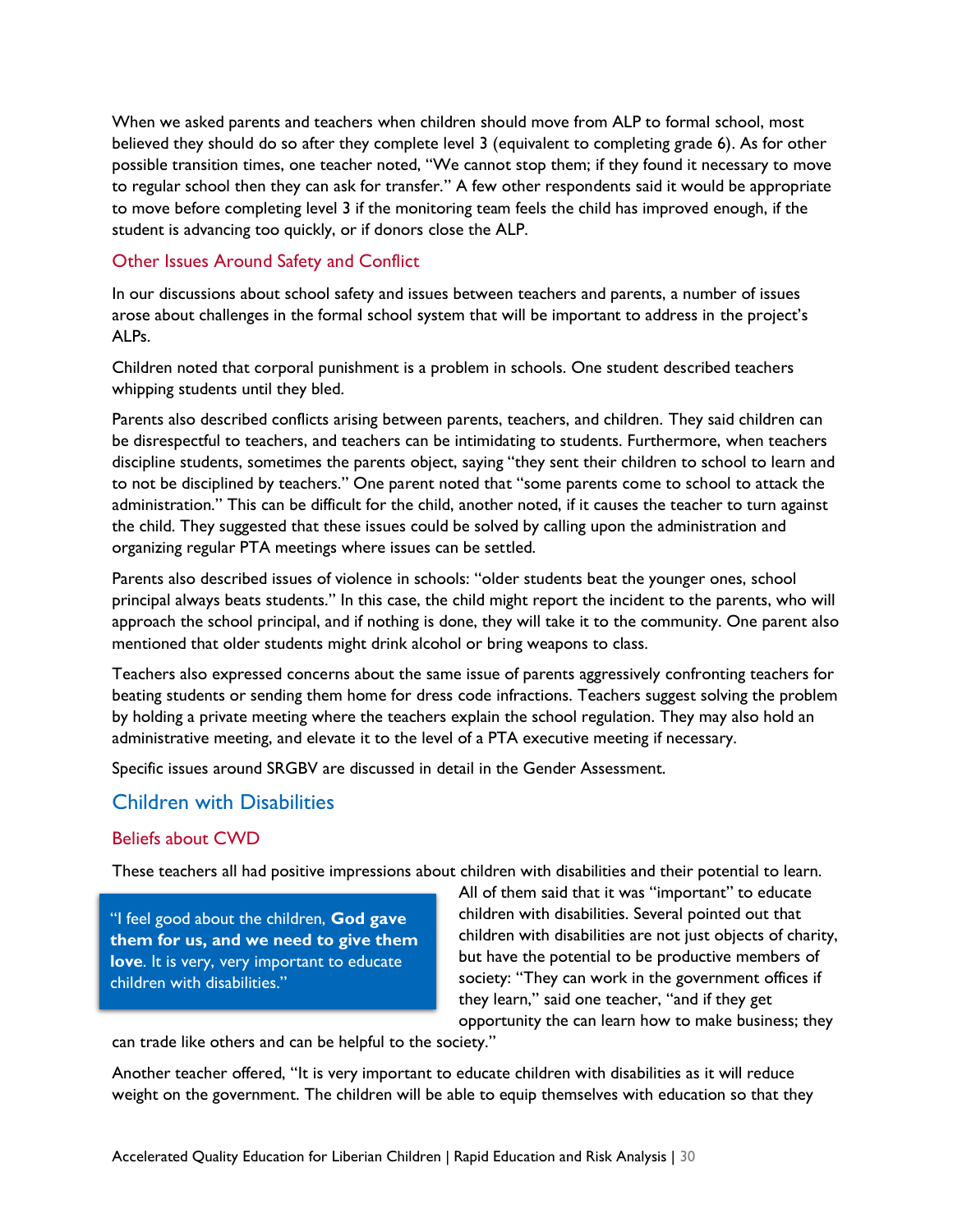will qualify for employment. If they are employed they will not go to the streets for begging." Multiple respondents mentioned that education will help CWDs avoid becoming beggars.

When these teachers were asked about the traditional or tribal beliefs around children with disabilities, they were much less positive. Multiple teachers mentioned that

"There is a man with disability—visually impair—he has a Master's degree. I advised the children with disability to **be serious in their education like him**. There are also others like him graduated from colleges and who are currently employed and working."

traditionally, people believe that a disability in a child is caused by something the parent has done. Another common theme was that it is a waste of time and money to invest in children with disabilities, and that CWD are liabilities: "They feel bad, they feel that people with disabilities are useless, they don't have anything to do in society, they will sit back in the corner and just keep them down the whole day."

> Another mentioned, "Sometimes the parents hide the child."

A participant noted that some of their students with disabilities are Muslims and some are Christians; both had bad prior experiences, regardless of their religious background. Teachers, he explained, "talk to them so that

they can forget what has happened [the bad experiences] at their background."

One teacher mentioned that many children arrive with internalized ableism: "The children come with the same belief [about themselves], but we tell them to forget about those beliefs. But respect people and your parents."

#### <span id="page-30-0"></span>Issues of Education Access for CWD

once the child is blind, I mean **all is** 

Due to these negative beliefs about children with disabilities, these children often lack access to educational opportunities. Several teachers mentioned that parents, already poor, prefer to spend the little resources they have on their children without disabilities, rather than paying for the uniforms, school fees, and transportation costs for deaf or blind children. Since schools for deaf and blind children are not common, the distance to school can be an even greater barrier than it is for children attending mainstream schools. Furthermore, some parents who bring their children to schools for the deaf and blind do not return for them, essentially abandoning them.

A few teachers also mention that the children are not willing to come to school or are "tired of learning." One suggested that CWD "do not show any seriousness" and would prefer to beg for money than to attend school. However, another teacher mentioned that these children can be exploited, too: "In the community, most of the people can just use the deaf and other children with disability to be their bread winner."

"Some of the reasons or the parents feel that they are already been cheated, God give them child that are not correct so most of them keep them at the backed seat."

"Parents leave the deaf without support, because they are not interested in them. Some families have money to send two or three children in normal school for skill learning, but **when it comes to the child with disabilities the parents do not have money for it**."

One teacher described their advocacy efforts to encourage parents and communities to give their children with disabilities access to education. Although they tell them "their children can be used for the future" and they "can be better citizens tomorrow," even sharing examples of people with disabilities who have gone abroad, "the parents want them stay home and tell us not to bother them about the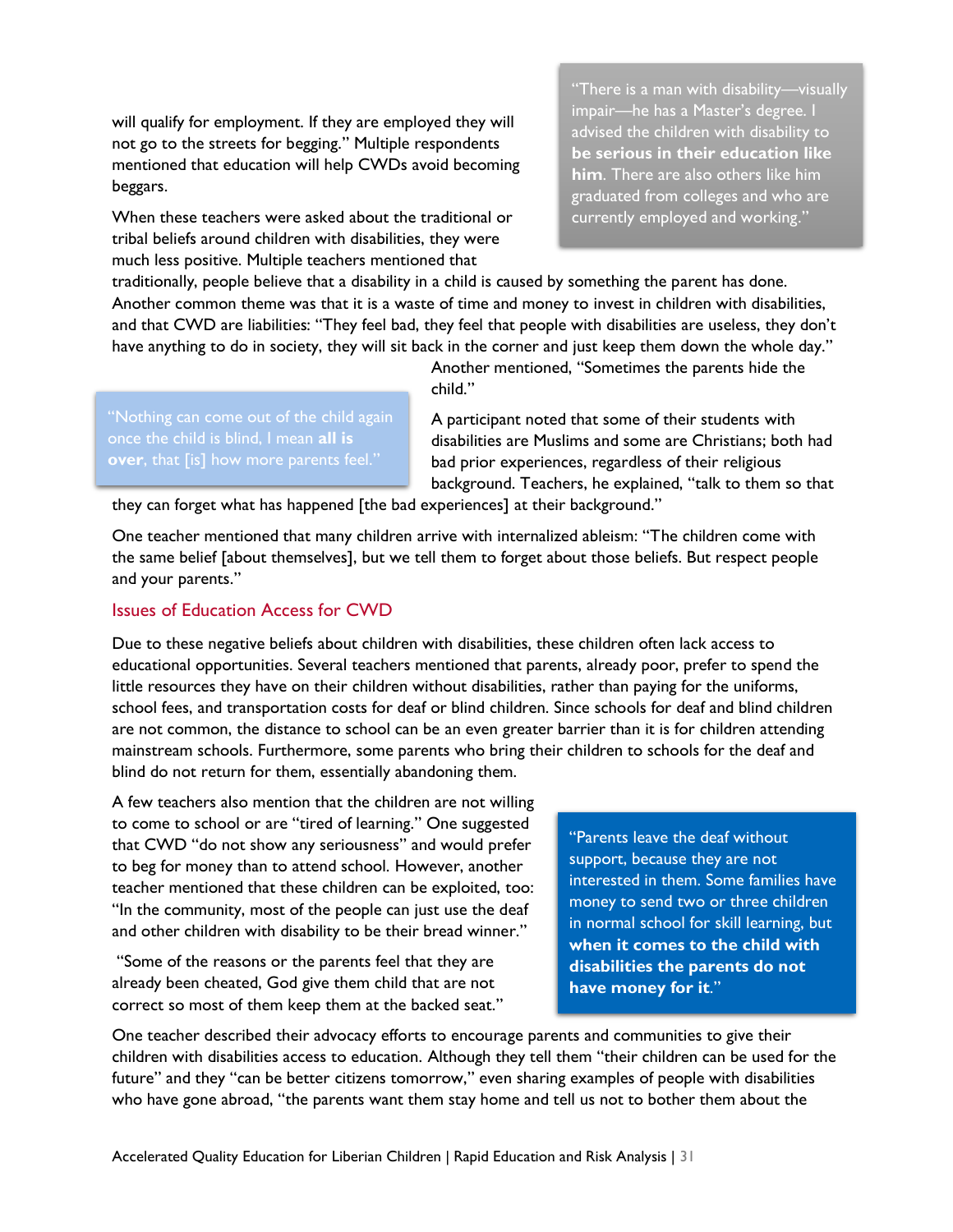children with disability."

#### Integration of CWD in Mainstream Schools

These teachers were asked, "If there was no school for blind or deaf children, do you think the regular schools could help children with disabilities?" Most teachers responded that it would not be possible

"Especially let me speak for the blind; you have to come and get training on how to read and write. **How will they copy lesson if they do not learn how to read and write which is oral?** You have to be able to respond to the questions during the exam for the West African Examination Council (WAEC). During WAEC all is writing there is no oral test. So, it is somehow impossible to go to the regular school. Special schools for the blind and deaf is very important."

because of lack of supports: for example, there would be no sign language interpreters for deaf schools, and oral exams may not be available for blind students. Teachers noted that mainstream teachers would need more training, for example, in braille, for CWD to attend; one said it would be possible to send CWD to mainstream schools "by assigning teachers in various regular schools."

One teacher at the school for deaf children believed that although it would be impossible for deaf children to attend without an interpreter, blind children, since they can hear and talk, can "integrate in the normal school" without issue. Similarly, another teacher for deaf children noted that "the blind and the

handicapped" can go to ordinary school.

Another teacher noted that it is extremely difficult for mainstream schools to accept blind and deaf children, but she knew of one who did enroll some, after much discussion with the principal.

#### **Solutions**

**Advocacy.** Several teachers mentioned the importance of advocacy efforts: going out to recruit children with disabilities to their schools and convincing parents that they should send them. However, they believe that government support will enhance their efforts, as the parents often "do not come around"; "some of these problems could be solved by the Ministry of Education coming in," said one teacher." "Once the government shows that concern, said another, "most of them will go to school and stay in school."

Another respondent noted that first, advocacy *towards* the government is needed. "Parents and communities must join hands and should inform the government about the status of their children," they noted.

**Material support.** Many teachers expressed that free schooling is necessary for children with disabilities to have access to education, since so many parents are unwilling or unable to pay school fees for these children. As one teacher described, "many of them want to go to school but there is no support."

A few teachers also suggested that the government should use material support—for example, school supplies—to encourage children to attend school. "By encouraging the child providing the education materials you can make the child go to school. Sometimes parents are not willing to buy stationery for the child with disability but buy for the others and this discourages the child feeling as, 'My parents are buying this for the other children but are not buying it for me.'"

**Family love and concern.** Finally, many teachers expressed that families and communities need to show greater love and care towards their children with disabilities. They must love them, show concern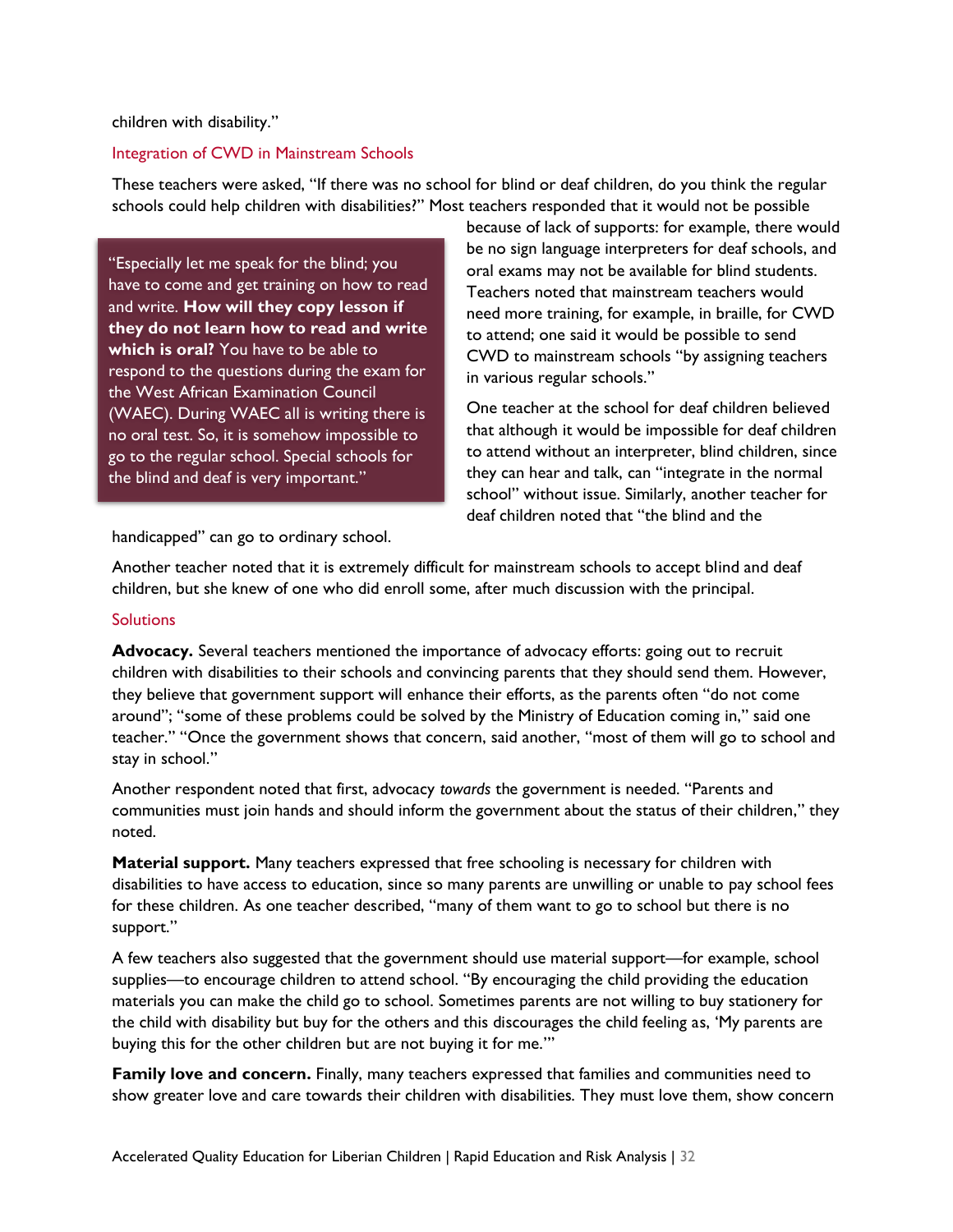for them, and support them the same way they support their children without disabilities.

### <span id="page-32-0"></span>**Conclusions**

Teachers and parents see the difficulties and challenges that arise in the classroom due to overaged children, and their views on the appropriate age to start school are generally consistent with MoE policy. Community members also say they value education while acknowledging that many children are not in school. This suggests that there will be a high demand for quality ALP services, despite the relatively low level of knowledge about ALP in general.

Nonetheless, there are significant barriers to access, which may adversely affect ALP classes if not appropriately addressed. These include the cost of schooling as well as safety concerns ranging from harsh corporal punishment to bullying and sexual violence. These issues disproportionately affect girls, as well as other vulnerable groups such as children from poor families, children with disabilities, and those living with one or no parents.

In addition to addressing school safety, respondents noted that improving teacher attendance as well as more inclusive and positive teaching styles could improve retention. They also highlighted the importance of appropriate school facilities as well as access to play spaces and after-school activities. As poor performance is also a reason that some children drop out of school, strategies for addressing low performance will likely also help improve retention.

Most teachers and some parents had heard of ALP, and had generally positive views of the quality of ALP programs. However, there were some concerns about the timing of schooling if the program was not a full day or if students were released after dark. There were also different understandings of what class subjects are indeed covered by ALP, creating varying opinions about whether ALP is better or worse than formal schools. Some parents said that they would like to send their children to ALP over formal schools due to the perceived higher quality of ALPs, and this could be a potential for conflict that the program will need to address when deciding on learner eligibility policy.

In terms of CWD, we recognize that our data was skewed because we only spoke with teachers at special schools for children with disabilities. Our findings point that it can be difficult for regular schools to have resources to accommodate CWD, ALPs will need to carefully consider how to best support CWD

Our findings highlighted the key role that the PTA can play in resolving disputes,

#### <span id="page-32-1"></span>Implications for Programming

This activity now needs to use the findings from the FGDs and interviews, combined with analysis of secondary data, to better understand the implications for programming across multiple tasks and deliverables required within the activity. Grounded in the secondary data and looking at the analysis of parents', teachers', and children's statements in line with the key sub-activities, we can apply this information to planning and design and identify where there are remaining gaps to address through other activities and assessments. Our key takeaways are outlined below.

#### <span id="page-32-2"></span>Establishment of ALPs

• A few parents and teachers reported that it is important for schools to be furnished with seats for children, and have appropriate safety features like fences and separate sanitation facilities for girls and boys. This is in line with the project's planned activities to rehabilitate sites.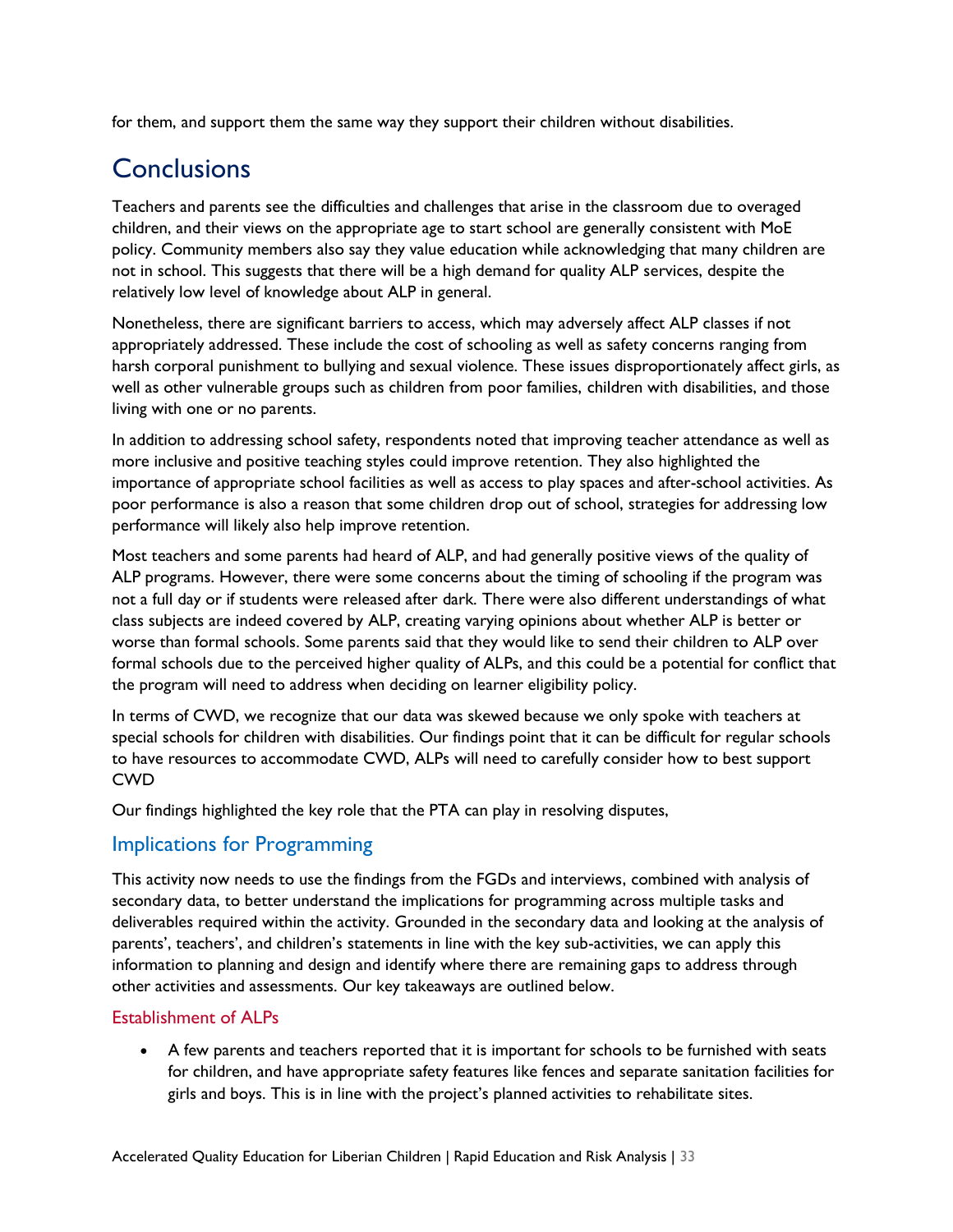- There is some evidence that schools are still charging fees despite the fact that they are supposed to be free of cost; this could lead to pressure for ALPs to accept non-eligible children whose parents are pursuing lower cost educational opportunities. We recommend the project ensure parity of the fee structure between the formal school and ALP in the community to mitigate any potential conflict.
- The cost of schooling includes not only school fees, but incidental expenses such as uniforms and school supplies. Providing these items would significantly lower cost to parents, a major barrier for schooling, and many respondents expressed their belief that it would improve enrollment and retention. This finding is in line with the project's planned procurement and delivery of supply packages to sites.
- The timing of ALP classes will have large implications for which children will attend. Our findings indicate that some parents want their children to be busy at school all day to keep them away from undesirable activities, while some families want their children to be out of school to be available for income generating activities. If ALPs can provide activities for children during the portion of the day that classes are not in session, it will both keep children occupied and away from labor.

#### <span id="page-33-0"></span>Curriculum

- Some respondents were concerned that the ALP curriculum did not cover all the necessary content areas. ALP curriculum should be mapped to the formal school curriculum and meaningfully equivalent in order to ensure students' smooth transition from ALP to formal schools.
- The contents of the curriculum also need to be appropriately communicated back to parents and communities, as there was significant confusion about what subjects ALPs teach.

#### <span id="page-33-1"></span>Teachers, Administrators, and PTAs

- Teacher and principal training should discourage corporal punishment and focus on creating a positive class environment. ALP teachers were perceived by some respondents to be better trained and have more positive teaching behaviors, and the project should continue to train ALP teachers thoroughly.
- Teaching and learning strategies should address the needs of low performing students and provide guidance for how to support students struggling to learn, as there is evidence that some children leave school because the content feels too difficult for them. Some struggling students may also have learning disabilities, and this should be addressed in teacher training.
- PTAs should receive training in conflict resolution, as our findings suggest that resolving conflict between parents and teachers is already recognized as a key role of the PTA, and that such conflicts are common.
- The secondary data indicated a significant gender disparity in the general teacher corps. If ALP can create a more gender-representative teaching corps, it could possibly have an impact on children, especially girls, by providing positive role models.
- Teachers at the schools for CWD report that formal school teachers have little training or experience with CWD. If ALPs will be serving this population, it is likely that teachers will need significant training and support on how to accommodate CWD in the classroom.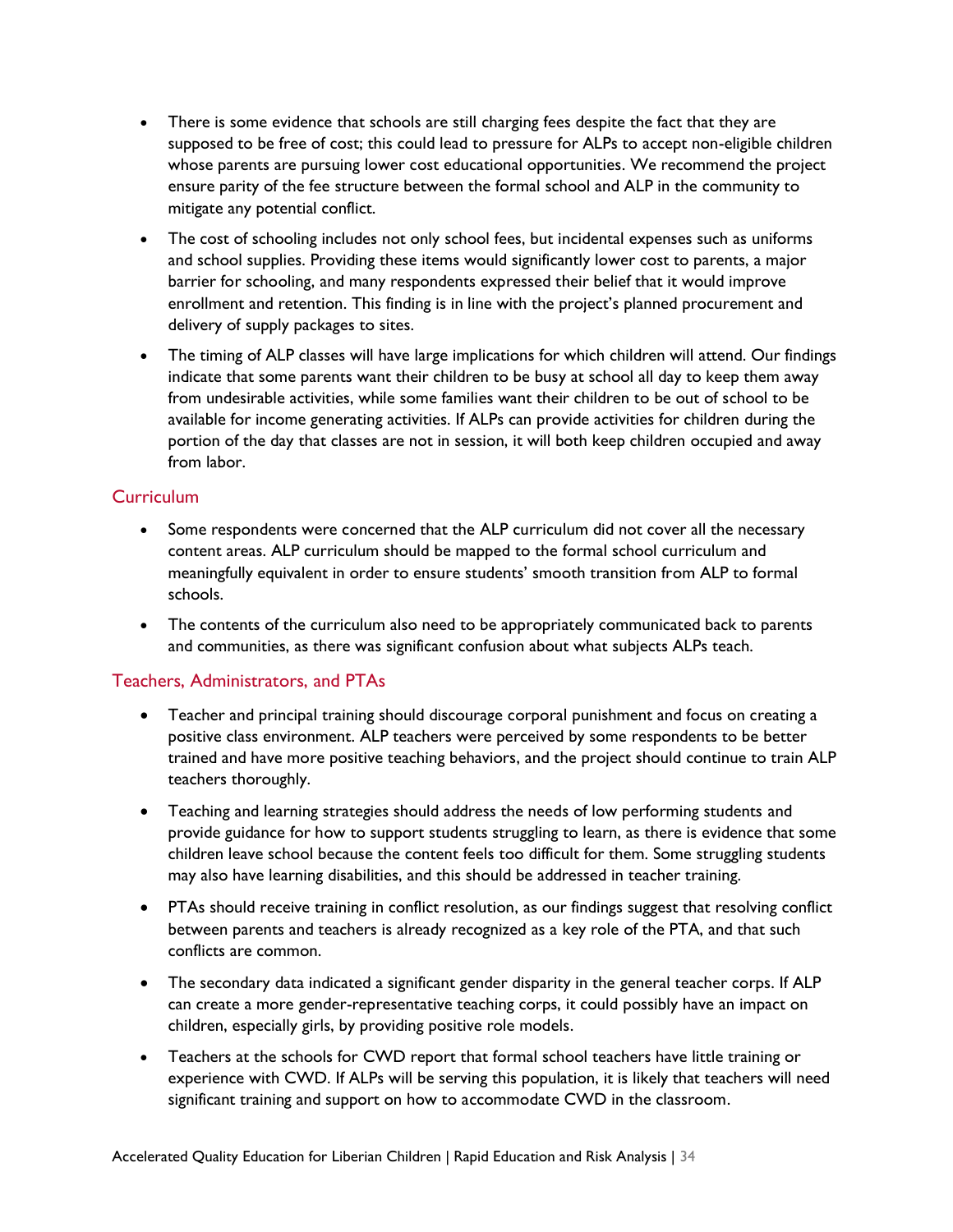#### <span id="page-34-0"></span>**Advocacy**

- Although many children were out of school, all respondents reported that they believe education is very important. This implies that advocacy strategies should focus communicating the fact that school is important, but rather provide strategies that will enable parents to send their children to school.
- Children's desires to attend or leave school appear to have a large impact on retention. Advocacy efforts should target children in addition to parents and community members, especially children not living with their parents who do not receive parental encouragement to attend. They should harness "positive peer pressure," communicating to children that going to school is a popular and worthwhile choice.
- Teachers at schools for children with disabilities suggest that very negative perceptions and stigmas persist around children with disabilities for parents and communities. This should be explicitly and aggressively addressed in the project's advocacy work.

#### <span id="page-34-1"></span>Data

- Data gaps persist in the EMIS, and the lack of timely EMIS data presented a challenge for our data collection efforts. The project should work with MoE to closely capture vulnerable populations such as CWD and children living outside parental care, and ensure accurate and up to date enrollment and retention information, to determine what their unique needs are and how they can be addressed.
- Further work is needed to define what attributes constitute a "child with disabilities"; currently, EMIS only tracks students who are deaf and blind, excluding other children with physical and mental needs such as mobility impairments and learning disabilities. If improved data collection methods are not implemented, number of students with other disabilities will continue to be unreported, posing challenges to the ALPs that intend to serve them.

#### <span id="page-34-2"></span>Next Steps

This RERA's secondary and primary data collection and analysis provides an initial landscape for how the Access to Quality Education for Liberian Children activity can approach critical tasks such as teacher training, site selection and rehabilitation, learner eligibility and transition between ALP and formal schools, materials development and community engagement. Sharing these findings with stakeholders and engaging them in consultations for planning will help ensure that the information is understood and properly applied.

Analysis of secondary data paints a challenging picture for children and families who are not enrolled in the formal school system, and highlights the pain points of Liberia's education system and society as a whole. Teachers, parents and children who participated in the FGDs and interviews provided more detail to the realities of overage learners or children with disabilities within society.

Next steps will include our project launch, where we will host a consultation with key stakeholders about Accelerated Quality Education's programming. In July 2017, the project will conduct a site mapping exercise, which will collect more localized as well as regional information about the suitability of individual sites to host ALPs. In the coming months, the project will also conduct a perception survey to ensure proper engagement and messaging. This RERA's recommendations provide key inputs to all of these upcoming activities.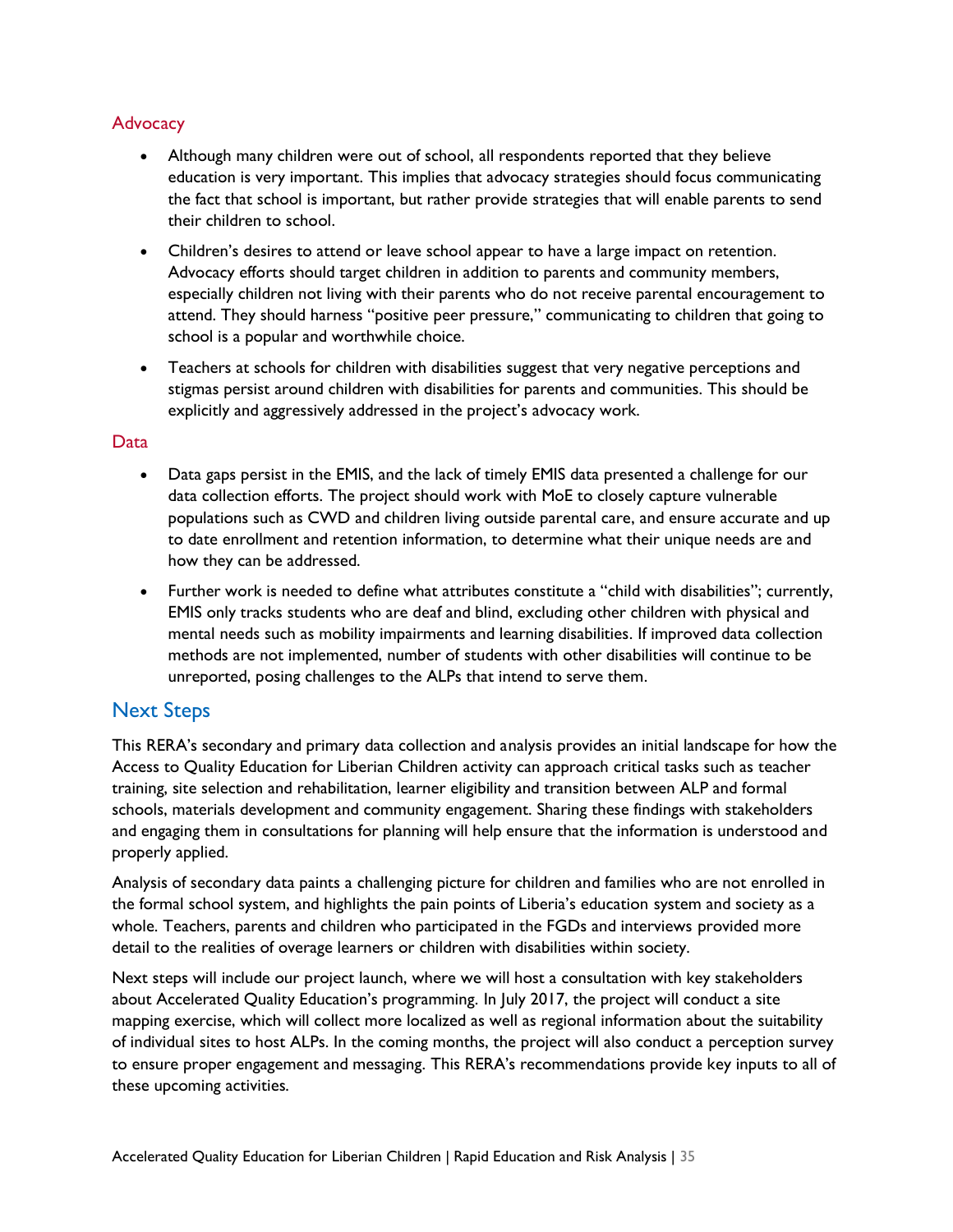### <span id="page-35-0"></span>**Bibliography**

Allemano, E., Miller Wood, J. and Walker, G. (2009). Liberia Youth Fragility Assessment.

- American Institutes for Research. (May 2016). Liberia Girls' Opportunities to Access Learning (GOAL) Plus. Research Findings
- Better Care Network. (2015). Liberia DHS 2013: Children's Care And Living Arrangements, New York: Better Care Network.
- Boayue, N. M. (2014). An Exploration of the Challenges of Access and Retention Reintegrating Former Refugee and Internally Displaced Girls into Secondary School in Post-conflict Liberia. Faculty of Education and International Studies Oslo and Akershus University College of Applied Sciences
- CFBT, UNESCO, IIEP. (2009). Alternative education: Filling the gap in emergency and post-conflict situations Policy Brief
- Conneh, A. (May 2008). Liberia's big challenge | Special Report. Retrieved May 17, 2017, from [https://www.africa-confidential.com/special-report/id/17/Liberia%27s\\_big\\_challenge](https://www.africa-confidential.com/special-report/id/17/Liberia%27s_big_challenge)
- Delomez, H. (2015). The Worst Forms of Violence Against Children and Youth in Liberia. Search for Common Ground.
- European Union. (2014). Ready for Life (R4L): EU Support to Out of School Children in Liberia. Annex 1 of the Commission Decision on the Annual Action Programme 2015 in favour of Liberia to be financed from the 11th European Development Fund Action Document for R4L.
- Gbollie, C. and Keamu, H. (20 March 2017). Student Academic Performance: The Role of Motivation, Strategies, and Perceived Factors Hindering Liberian Junior and Senior High School Students Learning. Foundation for Research, Education and Empowerment (FREE) Liberia, Monrovia, Liberia
- Gordon, C. (2013). Reflections on the Accelerated Learning Programme. IBIS. Monrovia, Liberia.
- Government of Liberia, The World Bank. (2016). Liberia Education Sector Analysis.
- Liberia Armed Violence Assessment. (2017, January 23). Retrieved May 04, 2017, from <http://www.smallarmssurvey.org/focus-projects/liberia-armed-violence-assessment.html>
- Plan International West Africa Regional Office. (2012). Education for Change. Because I am a Girl Africa Report.
- Schaberg, L., & Williamson, J. (2008). Liberia: Key Factors of Child Vulnerability. Displaced Children and Orphans Fund (DCOF) of USAID (Rep.).
- Stromquist, N., Lin, J., Corneilse, C., Klees, S., Choti, Y., and Haugen, C. (2013). Women teachers in Liberia: Social and institutional forces accounting for their underrepresentation. International Journal of Educational Development 33, pg. 521–530.
- The World Bank. Liberia. Retrieved May 04, 2017, from<http://data.worldbank.org/country/liberia>
- The World Factbook: Liberia. (2017, January 12). Retrieved May 04, 2017, from <https://www.cia.gov/library/publications/the-world-factbook/geos/li.html>
- UNDP. (2016). Human Development Report 2016 Liberia (Rep.). Retrieved May 04, 2017, from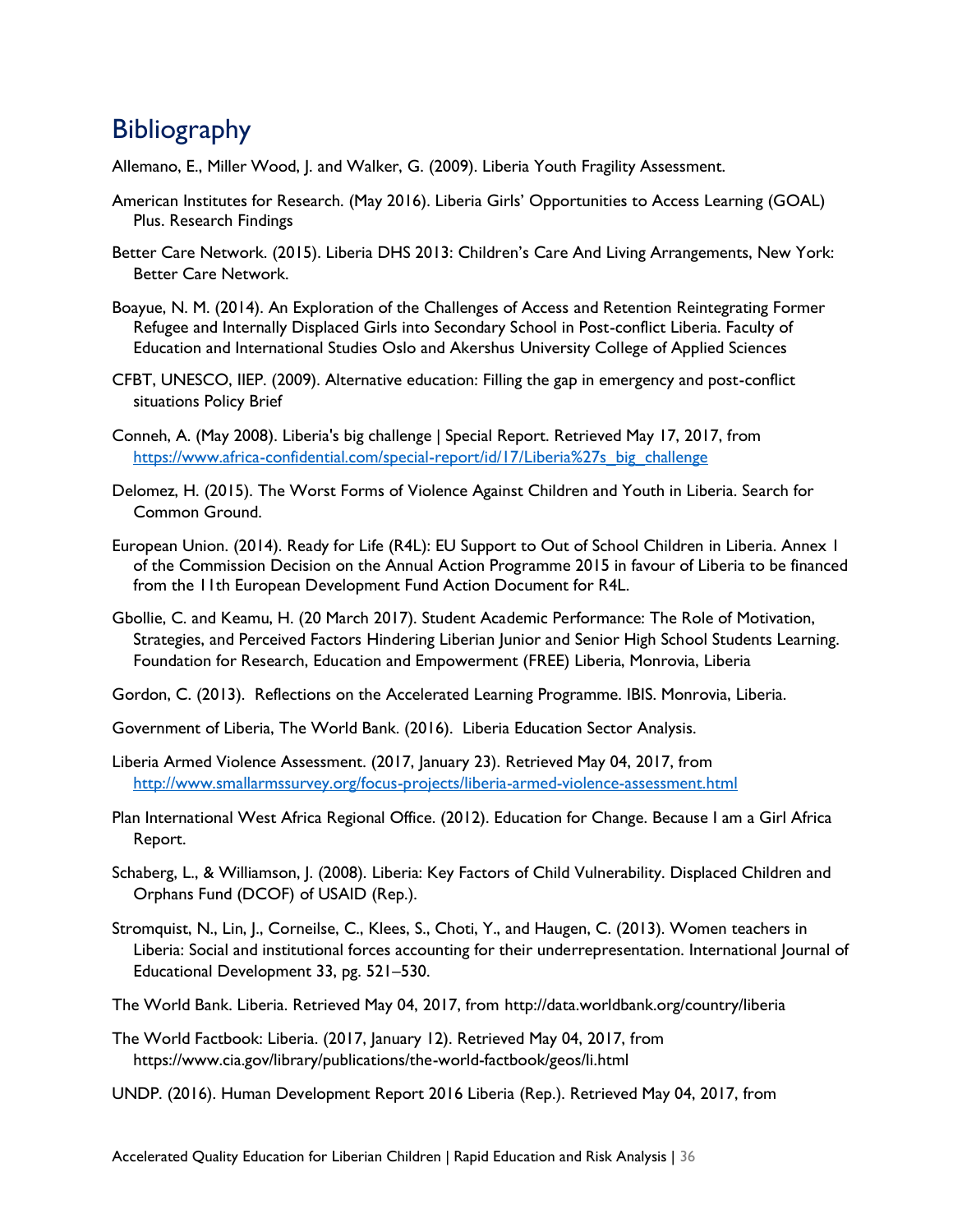[http://hdr.undp.org/sites/all/themes/hdr\\_theme/country-notes/LBR.pdf](http://hdr.undp.org/sites/all/themes/hdr_theme/country-notes/LBR.pdf)

- UNICEF. (2016, September 1). In 10 countries with highest out-of-school rates, 40 per cent of children are not accessing basic education [Press release]. Retrieved from [https://www.unicef.org/media/media\\_92700.html](https://www.unicef.org/media/media_92700.html)
- UNICEF. (2015). PEACEBUILDING, EDUCATION AND ADVOCACY IN CONFLICT-AFFECTED CONTEXTS PROGRAMME. 2014 Annual Consolidated Report.
- UNICEF. Peacebuilding, Education and Advocacy in Conflict-Affected Contexts Programme. Conflict Analysis Summary: Liberia (Rep.). (2015). New York: UNICEF. Retrieved May 04, 2017, from [https://www.unicef.org/evaldatabase/files/PBEA\\_Outcome\\_Evaluation\\_Summary\\_in\\_Inforgraphics.pdf](https://www.unicef.org/evaldatabase/files/PBEA_Outcome_Evaluation_Summary_in_Inforgraphics.pdf)
- UNICEF. (2012). LIBERIA COUNTRY STUDY Profiles of Children Out of School.
- UNICEF. (2011). Evaluation of the Accelerated Learning Programme in Liberia Final Report.
- USAID. (2017, April 21). Education | Liberia. Retrieved May 17, 2017, from <https://www.usaid.gov/liberia/education>
- Vinck P, Pham PN, Kreutzer T (2011). Talking Peace: A Population-Based Survey on Attitudes about Security, Dispute Resolution, and Post-Conflict Reconstruction in Liberia. Human Rights Center, University of California, Berkeley

World Food Programme. Liberia. Retrieved May 04, 2017, from http://www1.wfp.org/countries/liberia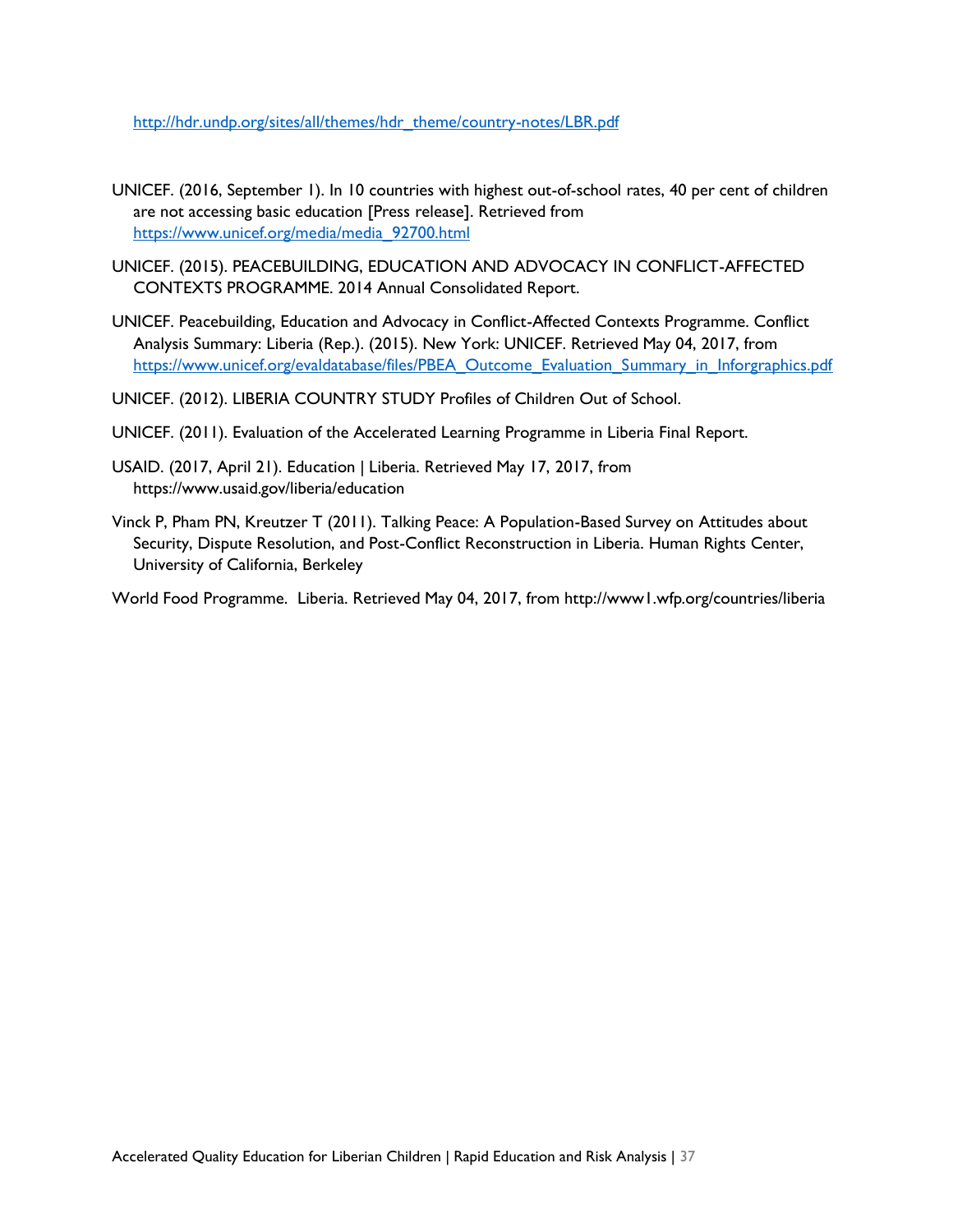# <span id="page-37-0"></span>Annex: Demographics of KII and FGD Participants

|                               | <b>School</b>   |                               | <b>Level of Education</b> |                              |                         |                               |             | Age group      |                         |                  |                         |                         |                |                |  |
|-------------------------------|-----------------|-------------------------------|---------------------------|------------------------------|-------------------------|-------------------------------|-------------|----------------|-------------------------|------------------|-------------------------|-------------------------|----------------|----------------|--|
| <b>Type and</b><br>county     | and<br>group    | <b>No</b><br><b>Education</b> | Elementary/<br>Jr. High   | <b>High</b><br><b>School</b> | <b>Certificate</b>      | College/<br><b>University</b> | $14-$<br>15 | $20 -$<br>29   | $30-$<br>39             | 40-<br>49        | $50-$<br>59             | $60+$                   | <b>Unknown</b> | <b>Total</b>   |  |
|                               | Urban<br>school | $\overline{2}$                | 26                        | 10                           | $\overline{\mathbf{z}}$ | 12                            | 20          | 6              | 12                      | $\boldsymbol{9}$ | 5                       | 5                       |                | 57             |  |
|                               | Parents         | $\overline{2}$                | 6                         | 8                            |                         | $\overline{4}$                |             | 5              | 9                       | 3                | $\overline{2}$          | $\mathbf{1}$            |                | 20             |  |
|                               | Male            |                               |                           | 6                            |                         | 4                             |             | 3              | 4                       |                  | $\overline{2}$          | $1\,$                   |                | 10             |  |
|                               | Female          | $\overline{2}$                | 6                         | $\overline{2}$               |                         |                               |             | $\overline{2}$ | 5                       | 3                |                         |                         |                | 10             |  |
|                               | <b>Teachers</b> |                               |                           | $\overline{2}$               | $\overline{7}$          | 8                             |             | $\mathbf{1}$   | 3                       | 6                | $\overline{\mathbf{3}}$ | $\overline{4}$          |                | 17             |  |
|                               | Male            |                               |                           |                              | $\overline{2}$          | 5                             |             | $\mathbf{1}$   |                         | $\overline{2}$   | $\overline{2}$          | $\overline{2}$          |                | $\overline{7}$ |  |
|                               | Female          |                               |                           | $\overline{2}$               | 5                       | 3                             |             |                | 3                       | 4                | $\mathbf{1}$            | $\overline{2}$          |                | 10             |  |
|                               | Children        |                               | 20                        |                              |                         |                               | 20          |                |                         |                  |                         |                         |                | 20             |  |
|                               | Male            |                               | 10                        |                              |                         |                               | 10          |                |                         |                  |                         |                         |                | 10             |  |
| <b>FGDs in</b>                | Female          |                               | 10                        |                              |                         |                               | 10          |                |                         |                  |                         |                         |                | 10             |  |
| Montserrado                   | Rural<br>school | $\pmb{8}$                     | 24                        | 13                           |                         |                               |             | $\mathbf 2$    | 10                      | 15               | $\overline{7}$          | $\overline{\mathbf{3}}$ | $\mathbf{1}$   | 58             |  |
|                               | Parents         | 8                             | $\overline{4}$            | 8                            |                         |                               |             | $\mathbf{1}$   | 6                       | $\bf 8$          | $\mathbf{1}$            | 3                       | $\mathbf{1}$   | 20             |  |
|                               | Male            | $\overline{2}$                |                           | 8                            |                         |                               |             | $\mathbf{1}$   |                         | 6                | $\mathbf{1}$            | $\overline{2}$          |                | 10             |  |
|                               | Female          | 6                             | 4                         |                              |                         |                               |             |                | 6                       | $\overline{2}$   |                         | $\mathbf{1}$            | $\mathbf{1}$   | 10             |  |
|                               | Teachers        |                               |                           | 5                            | $\overline{7}$          | $\boldsymbol{6}$              |             | $\mathbf{1}$   | $\overline{4}$          | $\overline{7}$   | 6                       |                         |                | 18             |  |
|                               | Male            |                               |                           |                              | $\overline{\mathbf{4}}$ | 4                             |             |                | $\overline{2}$          | 3                | 3                       |                         |                | 8              |  |
|                               | Female          |                               |                           | 5                            | 3                       | $\overline{2}$                |             | $\mathbf{1}$   | $\overline{2}$          | 4                | 3                       |                         |                | 10             |  |
|                               | Children        |                               | $20\,$                    | $\mathbf 0$                  | $\pmb{0}$               | $\pmb{0}$                     | 20          |                |                         |                  |                         |                         |                | 20             |  |
|                               | Male            |                               | 10                        |                              |                         |                               | 10          |                |                         |                  |                         |                         |                | 10             |  |
|                               | Female          |                               | 10                        |                              |                         |                               | 10          |                |                         |                  |                         |                         |                | 10             |  |
|                               | Urban<br>school | 5                             | 23                        | 15                           | 5                       | $\mathbf{1}$                  | 20          | $\mathbf 2$    | $\overline{\mathbf{z}}$ | ${\bf 8}$        | $\boldsymbol{6}$        | 6                       |                | 49             |  |
|                               | Parents         | 5                             | 3                         | 8                            |                         |                               |             | $\overline{2}$ | 5                       | 5                | $\overline{2}$          | $\overline{2}$          |                | 16             |  |
|                               | Male            | $\mathbf{1}$                  |                           | 5                            |                         |                               |             |                |                         | 3                | $\mathbf{1}$            | $\overline{2}$          |                | 6              |  |
|                               | Female          | 4                             | 3                         | 3                            |                         |                               |             | $\overline{2}$ | 5                       | $\overline{2}$   | $\mathbf{1}$            |                         |                | 10             |  |
| FGDs in<br><b>Grand Bassa</b> | Teachers        |                               |                           | $\overline{7}$               | 5                       | $\mathbf{1}$                  |             |                | $\overline{2}$          | 3                | $\overline{4}$          | $\overline{4}$          |                | 13             |  |
|                               | Male            |                               |                           | $\overline{2}$               | 4                       | $\mathbf{1}$                  |             |                | $\mathbf{1}$            | $\overline{2}$   | $\overline{2}$          | $\overline{2}$          |                | $\overline{7}$ |  |
|                               | Female          |                               |                           | 5                            | $\mathbf 1$             |                               |             |                | $\mathbf{1}$            | $\mathbf{1}$     | $\overline{2}$          | $\overline{2}$          |                | 6              |  |
|                               | Children        |                               | 20                        |                              |                         |                               | 20          |                |                         |                  |                         |                         |                | 20             |  |
|                               | Male            |                               | 10                        |                              |                         |                               | 10          |                |                         |                  |                         |                         |                | 10             |  |
|                               | Female          |                               | 10                        |                              |                         |                               | 10          |                |                         |                  |                         |                         |                | 10             |  |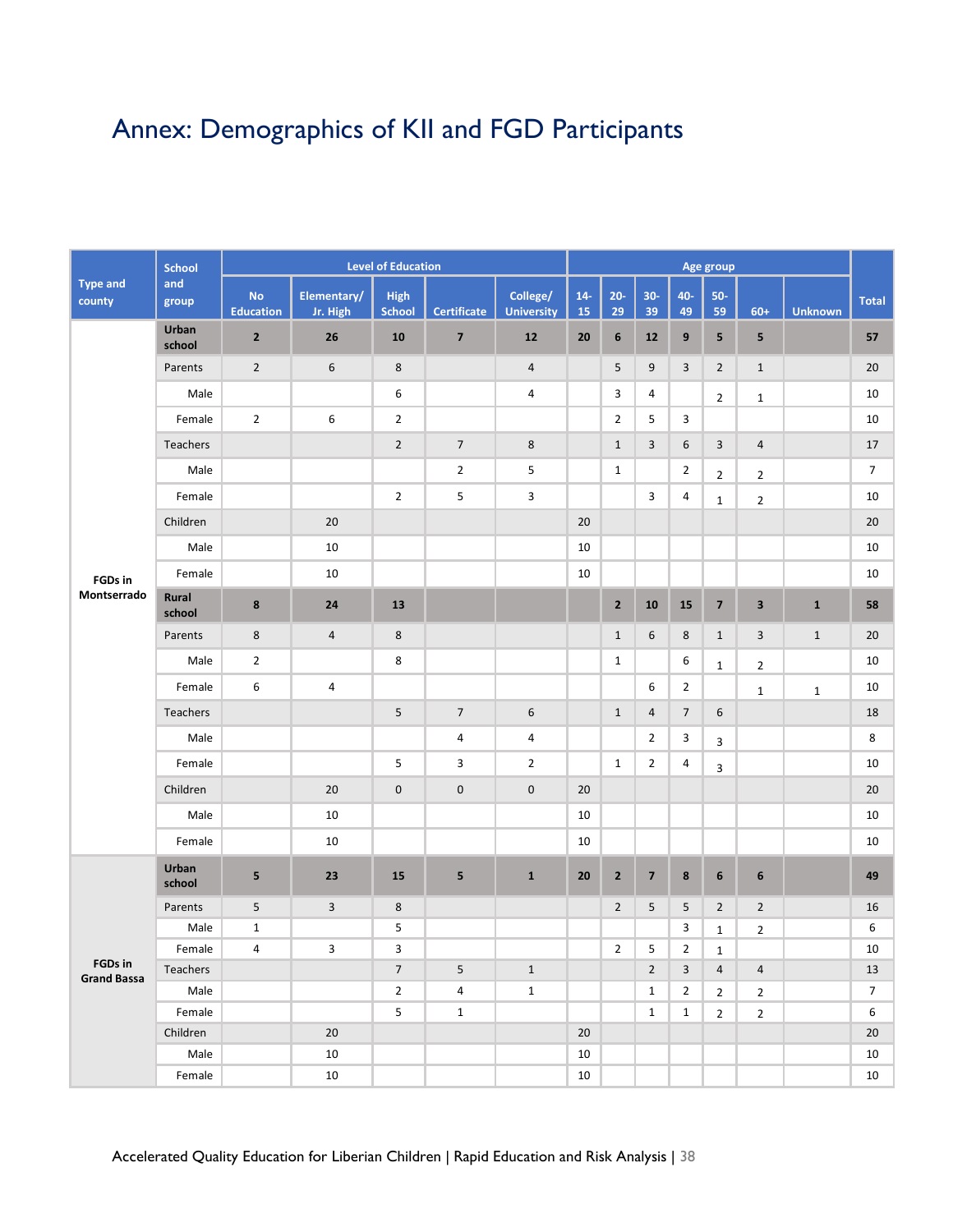|                           | <b>School</b>                          |                               | <b>Level of Education</b> |                              |                         |                               |                |              | Age group    |                |                |                         |                |                |
|---------------------------|----------------------------------------|-------------------------------|---------------------------|------------------------------|-------------------------|-------------------------------|----------------|--------------|--------------|----------------|----------------|-------------------------|----------------|----------------|
| <b>Type and</b><br>county | and<br>group                           | <b>No</b><br><b>Education</b> | Elementary/<br>Jr. High   | <b>High</b><br><b>School</b> | <b>Certificate</b>      | College/<br><b>University</b> | $14-$<br>15    | $20 -$<br>29 | $30-$<br>39  | 40-<br>49      | $50-$<br>59    | $60+$                   | <b>Unknown</b> | <b>Total</b>   |
|                           | Rural<br>school                        | $\overline{\mathbf{3}}$       | 18                        | 8                            | $\overline{\mathbf{4}}$ | $\overline{\mathbf{3}}$       | 13             | $\mathbf{1}$ | 6            | $6\phantom{1}$ | 6              | $\overline{\mathbf{a}}$ |                | 36             |
|                           | Parents                                | $\overline{2}$                | 6                         | 5                            |                         | $\overline{2}$                |                | $\mathbf{1}$ | 5            | 3              | $\overline{4}$ | $\overline{2}$          |                | 15             |
|                           | Male                                   |                               | $\overline{2}$            | 5                            |                         |                               |                |              | $\mathbf{1}$ | $\mathbf{1}$   | $\overline{3}$ | $\overline{2}$          |                | $\overline{7}$ |
|                           | Female                                 | $\overline{2}$                | 4                         |                              |                         | $\overline{2}$                |                | $\mathbf{1}$ | 4            | $\overline{2}$ | $\mathbf{1}$   |                         |                | 8              |
|                           | Teachers                               |                               |                           | 3                            | $\overline{4}$          | $\mathbf{1}$                  |                |              | $\mathbf{1}$ | 3              | $\overline{2}$ | $\overline{2}$          |                | 8              |
|                           | Male                                   |                               |                           | 3                            | 3                       |                               |                |              |              | $\overline{3}$ | $\mathbf{1}$   | $\overline{2}$          |                | 6              |
|                           | Female                                 |                               |                           |                              | $\mathbf 1$             | $\mathbf{1}$                  |                |              | $\mathbf{1}$ |                | $\mathbf{1}$   |                         |                | $\overline{2}$ |
|                           | Children                               | $\mathbf{1}$                  | 12                        |                              |                         |                               | 13             |              |              |                |                |                         |                | 13             |
|                           | Male                                   |                               | $\overline{7}$            |                              |                         |                               | $\overline{7}$ |              |              |                |                |                         |                | $\overline{7}$ |
|                           | Female                                 | $\mathbf{1}$                  | 5                         |                              |                         |                               | 6              |              |              |                |                |                         |                | $\,6\,$        |
|                           | <b>School</b><br>for blind<br>children |                               |                           | $\mathbf{1}$                 | $\overline{2}$          | $\mathbf{1}$                  |                |              |              | $\overline{2}$ | $\overline{2}$ |                         |                | $\overline{4}$ |
|                           | <b>Teachers</b>                        |                               |                           | $\mathbf{1}$                 | $\overline{2}$          | $\mathbf{1}$                  |                |              |              | $\overline{2}$ | $\overline{2}$ |                         |                | $\overline{4}$ |
|                           | Male                                   |                               |                           | $\mathbf{1}$                 |                         | $\mathbf{1}$                  |                |              |              | $\mathbf{1}$   | $\mathbf{1}$   |                         |                | $\overline{2}$ |
| Interviews in             | Female                                 |                               |                           |                              | $\overline{2}$          |                               |                |              |              | $\mathbf{1}$   | $\mathbf{1}$   |                         |                | $\overline{2}$ |
| Montserrado               | <b>School</b><br>for deaf<br>children  |                               |                           | $\mathbf{1}$                 | $\overline{2}$          | $\mathbf{1}$                  |                | $\mathbf{1}$ |              | $\mathbf{1}$   | $\overline{2}$ |                         |                | $\overline{a}$ |
|                           | <b>Teachers</b>                        |                               |                           | $\mathbf{1}$                 | $\overline{2}$          | $\mathbf{1}$                  |                | $\mathbf{1}$ |              | $\mathbf{1}$   | $\overline{2}$ |                         |                | $\overline{4}$ |
|                           | Male                                   |                               |                           | $\mathbf{1}$                 |                         | $\mathbf{1}$                  |                | $\mathbf{1}$ |              |                | $\mathbf{1}$   |                         |                | $\overline{2}$ |
|                           | Female                                 |                               |                           |                              | $\overline{2}$          |                               |                |              |              | $\mathbf{1}$   | $\mathbf{1}$   |                         |                | $\overline{2}$ |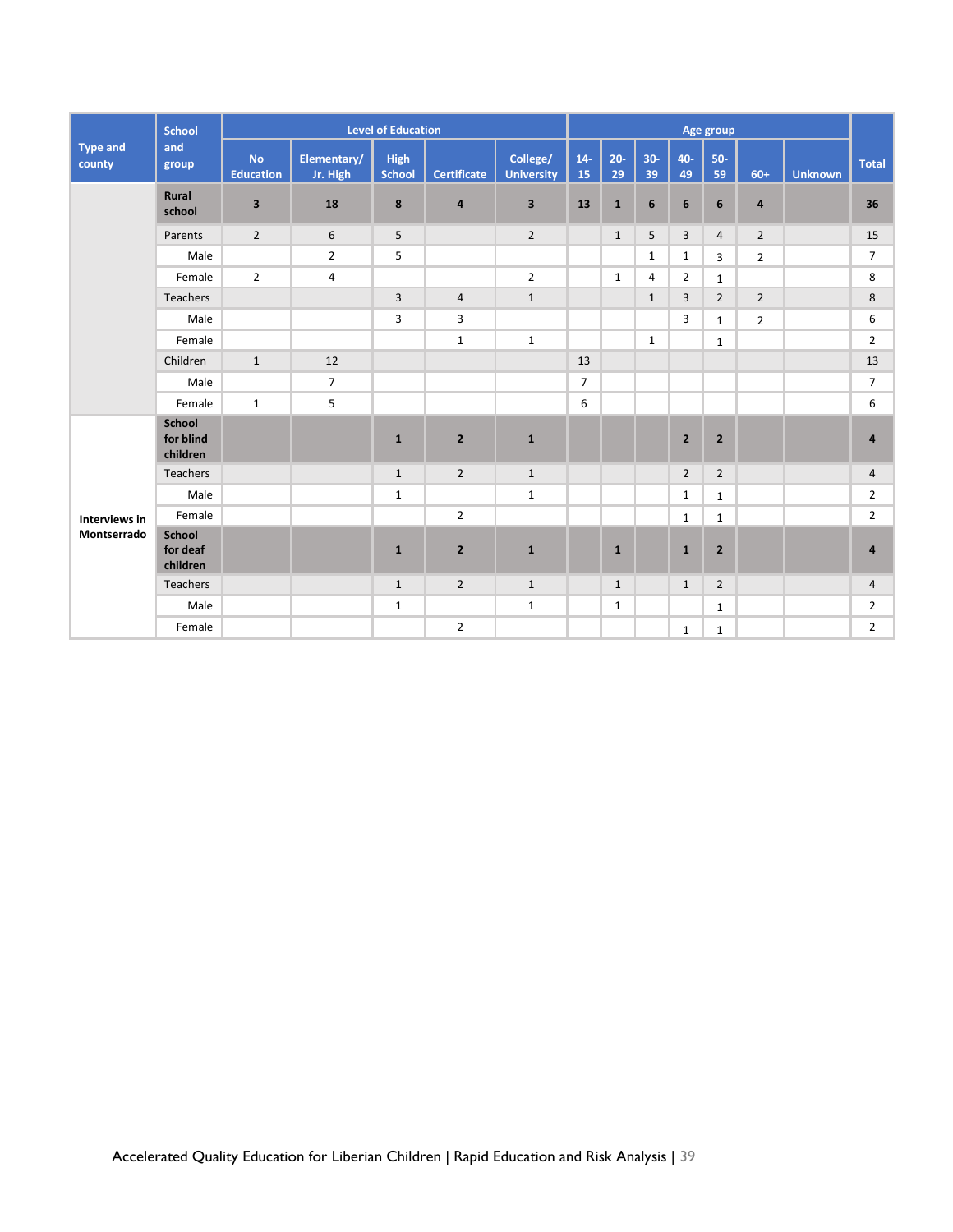# <span id="page-39-0"></span>Annex: FGD Protocol for Teachers

#### 1. **(RERA) Access and retention in education programs:**

- a. **(RERA)** In this/your community, are there many children ages 8-15 who are not in school?
	- i. **(RERA)** What are some of the reasons why children might never start school? **(RERA)** What are some of the reasons why children might start school, and then leave?
- *b.* **(RERA)** Who makes the decision to send the children to school?
	- *i.* **(RERA)** What factors do you think they consider in making the decision to enroll the children in school or an ALP program?
	- ii. **(RERA)** What/Who else might influence the decision to send children to school?
	- *iii.* **(RERA)** What encourages children to continue in school or in an ALP program?
- *c.* **(Gender)** Do you think in the community, they believe that educating children equally important for boys and girls? Why? Why not?
	- i. **(Gender)** What factors are specific for educating boys and what factors are specific for educating girls?
- d. **(RERA)** When do you think it is the right age to sign up a child for grade 1?
	- i. **(RERA)** At what age do you think it is too late for a child to go into grade 1?
		- ii. **(RERA)** Do you think it is a problem if there are children of different ages in grade 1? Why?

#### 2. **(RERA) Relationship between ALP and 'regular' schools:**

- a. **(RERA)** Do you know or have you heard about ALP Schools?
	- i. Can you describe the difference between, ALP school, and a regular school? ii. Is there an ALP center in your community or near the school?
- b. **(RERA) If you have to choose, w**hich program do you prefer to send your children to, the ALP or to regular school? Why?
	- i. **(RERA)**How do you feel about the teaching quality and learning process of ALP centers compared to regular schools?
	- ii. **(RERA)**Do you have any concern about safety in ALP schools as compared to regular school?
	- iii. **(Gender) If any, w**hat are your safety concerns for boys compared to girls attending ALP Schools?
- c. **(RERA)** What problems, if any, exist between parents, teachers, and students in regular vs. ALP schools?
	- i. If so, what did you do or what can you do to solve the problem?
- d. **(RERA)** Do you see any challenges to move from an ALP to a regular school?
	- i. **(Gender) If yes,** are there different challenges for girls than boys to move from an ALP to a regular school? If so, what are they? Why?
	- ii. **(RERA)** When or **at what level** do you think children in ALP centers should be allowed to join the regular school? Why?
	- iii. **(RERA)** (If they say, after they finish) Is there any other time that they should be allowed to join?

Dear participants, we are going to discuss School Related Gender Based Violence (SRGBV). If you do not feel comfortable to participate, you can choose not to participate. One of the risks here is that you may feel uncomfortable discussing this or may upset you if you have experiences related to SRGBV. But if you are willing to participate, then we will talk about when students feel safe and when they are involved in man/woman business.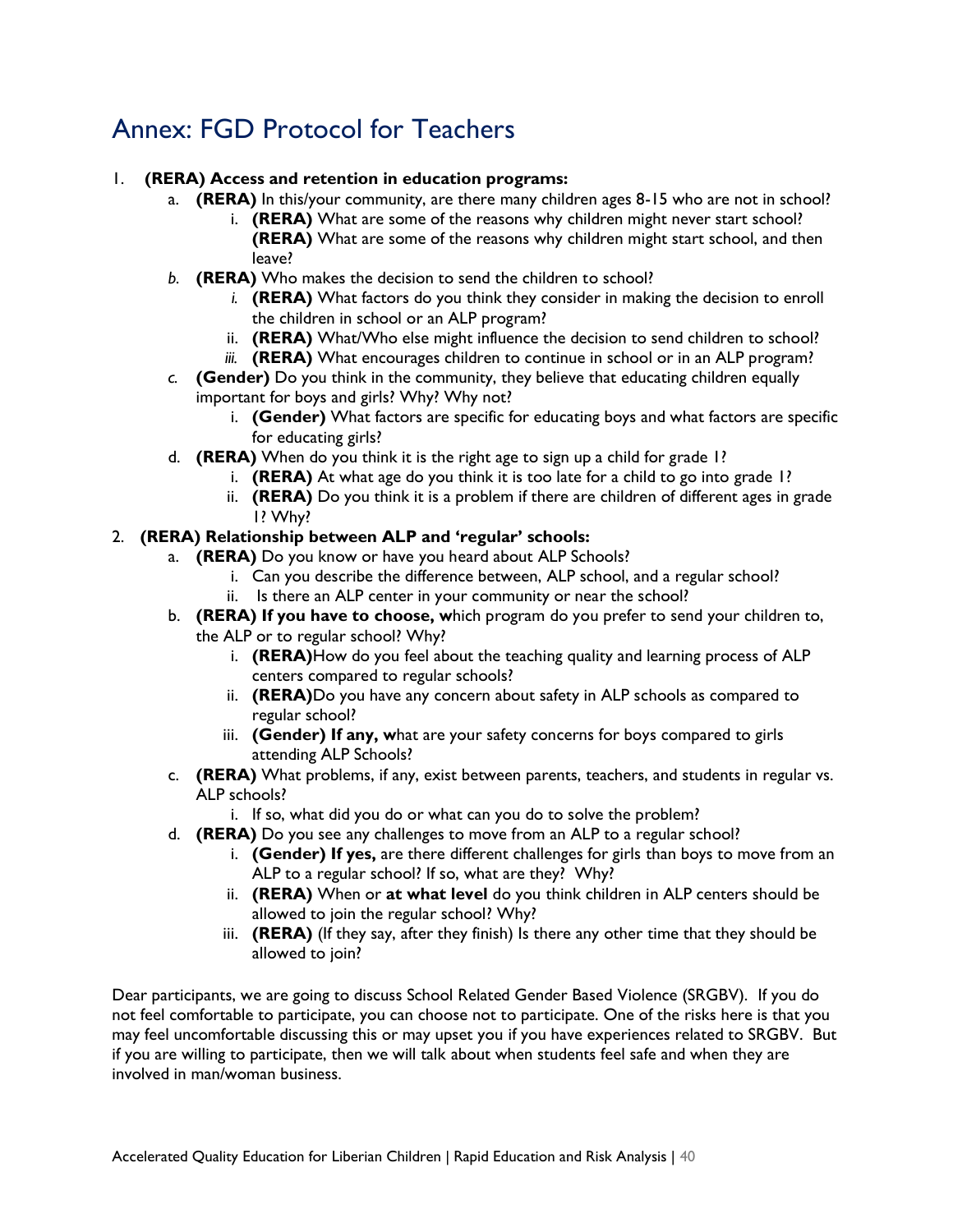You MUST NOT under any circumstances use people's names or share any information about other people that might be identifiable. We kindly let you know that if you start sharing in the group personal information we will stop you and ask you to tell us general information only. Remember, we have agreed not to tell other people any details about what we are talking and we will not use anyone's name.

- 3. **(Gender) GBV:** *How common do students, teachers, and community members think gender-based violence is (define) in school and at home? [Framing Question]*
	- a. What does violence generally mean to you? Are boys and girls victims of the same kind of violence? How frequently do you think violence takes place in the community? Who do you think is the source of the violence? How do you and others respond to the violence?
	- b. To what extent do you hear about the existence of violence against boys or violence against girls in schools (**in your school or other schools**)?
	- c. Do you think that students are always safe when they are at school?
		- i. If not, what are the reasons why students sometimes do not feel safe at school?
		- ii. What or who causes students sometimes to not be safe at school? Where does it happen? Are there any factors that makes girls more vulnerable compared to boys?
	- d. What are the main responses when violence occurs between a child and a teacher, other adults or older children in school? [Prompt: Community response, Parent response, School response]
		- i. Are the responses different for boys compared to girls?
		- ii. In these cases, how does it affect the student **after** the violence?
		- iii. What happens to the perpetrator/person causing the violence?
	- e. What are the main factors that enable people to respond or prevent violent incidents in schools?
		- i. Do survivors/children who survived violence look for help or report the incident when they experience violence? If so, why or why not? Is this different for boys and girls?
		- ii. What would make people more comfortable to report these incidents especially when they occur in school?
	- f. At what age do children learn about man/woman business (Sex)?
		- i. At what age do children start engaging in these activities? Is it different for boys and girls?
		- ii. Is it always the free choice of the student to do man/woman business, or are there times when students might be convinced, or forced to engage in these activities? Are there differences for boys and girls?
		- iii. When and where does this usually happen? [School, Home, Community]
	- g. What do you think the community or the school could do to make schools safer and prevent violence? What about Parents, teacher or students? [Prompt]
		- i. Are you aware of existence of support networks or services that address cases of violence in the school or in the community? If yes, are these services mostly responsive (after the incident) or are they preventative?
		- ii. Are there other things that could be done to stop students being convinced or forced to do man/woman business?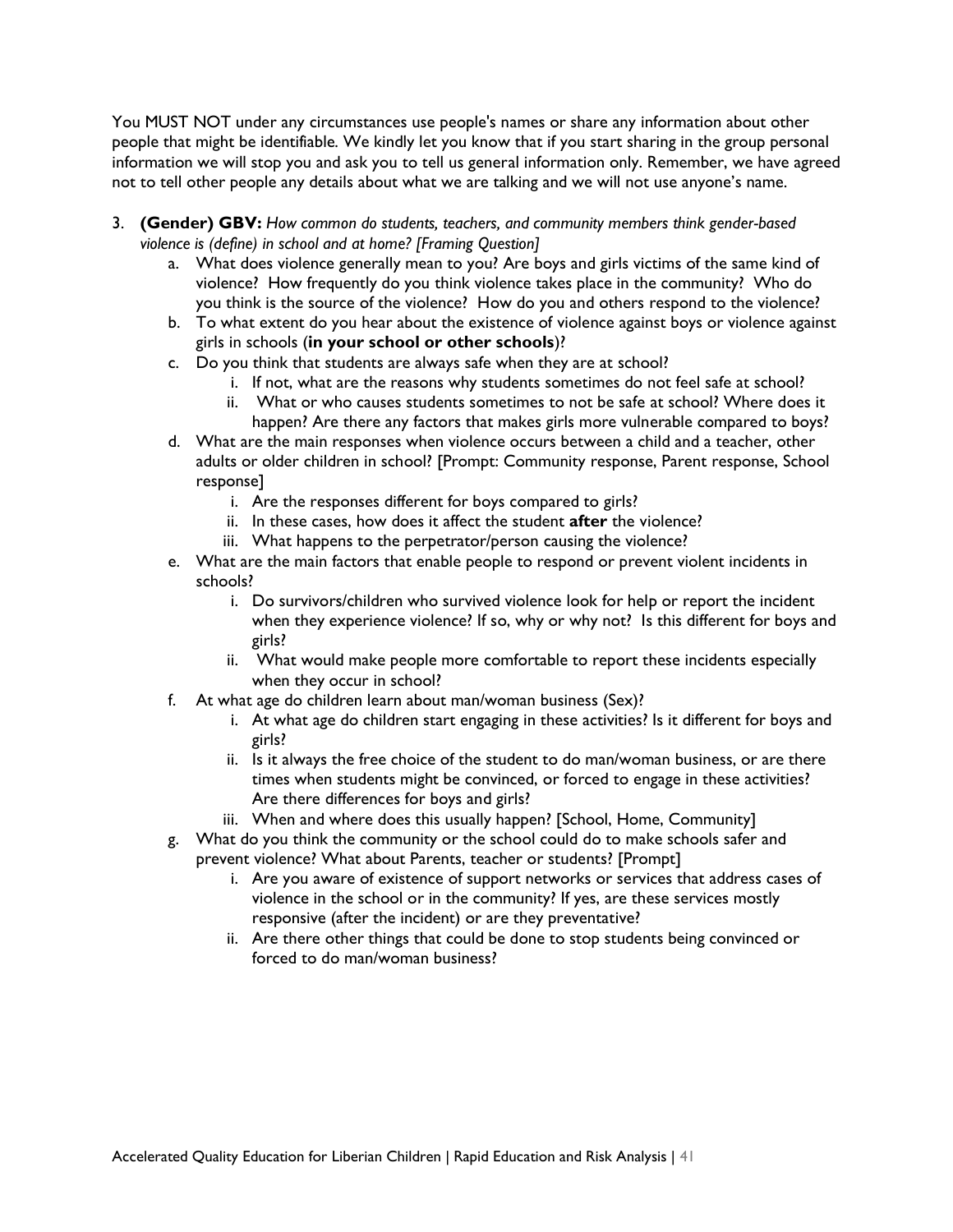# <span id="page-41-0"></span>Annex: FGD Protocol for Parents

#### 1. **(RERA) Access and retention in education programs:**

- a. **(RERA)** In your community, are there many children ages 8-15 who are not in school?
	- i. **(RERA)** What are some of the reasons why children might never start school? **(RERA)** What are some of the reasons why children might start school, and then leave?
- *b.* **(RERA)** Who makes the decision to send the children to school?
	- *i.* **(RERA)** What factors do you consider in making the decision to enroll the children in school or an ALP program?
	- ii. **(RERA)** What/Who else might influence the decision to send children to school?
	- *iii.* **(RERA)** What encourages children to continue in school or in an ALP program?
- *c.* **(Gender)** In your community, is educating children equally important for boys and girls? Why? Why not?
	- i. **(Gender)** What factors are specific for educating boys and what factors are specific for educating girls?
- d. **(RERA)** When do you think it is the right age to sign up a child for grade 1?
	- i. **(RERA)** At what age do you think it is too late for a child to go into grade 1?
		- ii. **(RERA)** Do you think it is a problem if there are children of different ages in grade 1?
- 2. **(RERA) Relationship between ALP and 'regular' schools:** *What are the potential problems and possible solutions in communities where there is access to both 'regular' and 'ALP' schools? [FRAMING QUESTION --- NOT to be read aloud by data collectors]*
	- a. **(RERA)** Do you know or have you heard about ALP Schools?
		- i. Can you describe the difference between, ALP school, and a regular school?
		- ii. Is there an ALP center in your community?
	- b. **(RERA)** Which program do you prefer to send your children to, the ALP or to regular school? Why?
		- i. **(RERA)** How do you feel about the teaching quality and learning process of ALP centers compared to regular schools?
		- ii. **(RERA)** Do you have any concern about safety in ALP schools as compared to regular school?
		- iii. **(Gender)** What are your safety concerns for boys compared to girls attending ALP Schools?
	- c. **(RERA)** What problems, if any, exist between parents, teachers, and students in regular vs. ALP schools?
		- i. If so, what did you do or what can you do to solve the problem?
	- d. **(RERA)** Do you see any challenges to move from an ALP to a regular school?
		- i. **(Gender)** Are there different challenges for girls than boys to move from an ALP to a regular school? If so, what are they? Why?
		- ii. **(RERA)** When do you think children in ALP centers should be allowed to join the regular school? Why?
		- iii. **(RERA)** (If they say, after they finish) Is there any other time that they should be allowed to join?

Dear participants, we are going to discuss School Related Gender Based Violence (SRGBV). If you do not feel comfortable to participate, you can choose not to participate. One of the risks here is that you may feel uncomfortable discussing this or may upset you if you have experiences related to SRGBV. But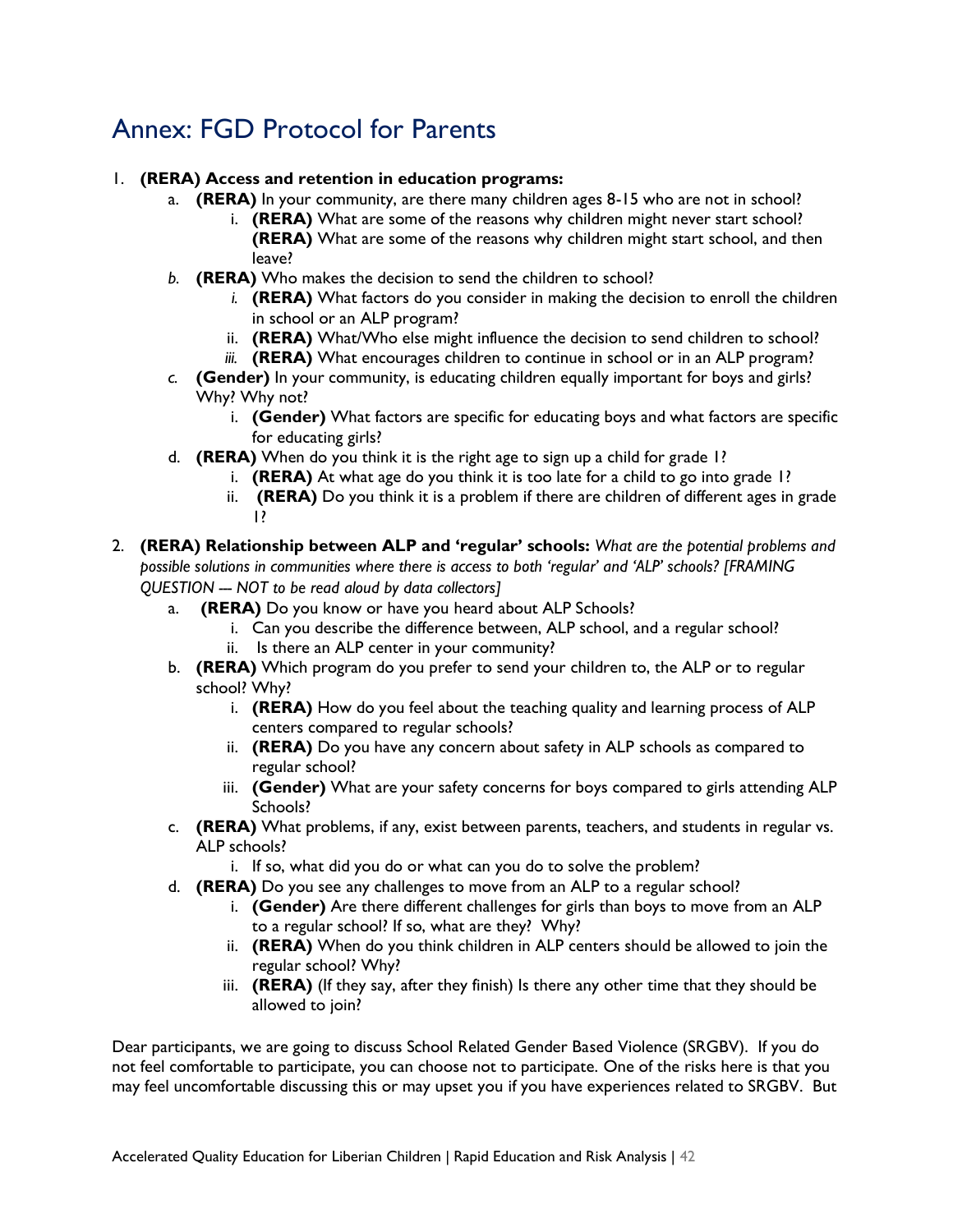if you are willing to participate, then we will talk about when students feel safe and when they are involved in man/woman business.

You MUST NOT under any circumstances use people's names or share any information about other people that might be identifiable. We kindly let you know that if you start sharing in the group personal information we will stop you and ask you to tell us general information only. Remember, we have agreed not to tell other people any details about what we are talking and we will not use anyone's name.

- 3. **(Gender) GBV**: *How common do students, teachers, and community members think gender-based violence is (define) in school and at home? [FRAMING QUESTION --- NOT to be read aloud by data collectors]*
	- a. What does violence generally mean to you? Are boys and girls victims of the same kind of violence?
	- b. How frequently do you think violence takes place in your community?
	- c. Who is the source of the violence? How do you and others respond to the violence?
	- d. To what extent do you hear about the existence of violence against boys or violence against girls **in schools**?
	- e. Do you think that students are always safe when they are at school?
		- i. If not, what are the reasons why students sometimes do not feel safe at school?
		- ii. What or who causes students sometimes to not be safe at school? Where does it happen? Are there any factors that makes girls more vulnerable compared to boys?
	- f. What are the main responses when violence occurs between a child and a teacher, other adults or older children in school? [Prompt: Community response, Parent response, School response]
		- i. Are the responses different for boys compared to girls?
		- ii. In these cases, how does it affect the student?
		- iii. What happens to the perpetrator/person causing the violence?
	- g. What are the main factors that enable people to respond or prevent violent incidents in schools?
		- i. Do survivors/children who survived violence look for help or report the incident when they experience violence? If so, why or why not? Is this different for boys and girls?
		- ii. What would make people more comfortable to report these incidents especially when they occur in school?
	- h. At what age do children learn about man/woman business (Sex)?
		- i. At what age do children start engaging in these activities? Is it different for boys and girls?
		- ii. Is it always the free choice of the student to do man/woman business, or are there times when students might be convinced, or forced to engage in these activities? Are there differences for boys and girls?
		- iii. When and where does this usually happen? [School, Home, Community]
	- i. What do you think the community or the school could do to make schools safer and prevent violence? What about Parents, teacher or students? [Prompt]
		- i. Are you aware of existence of support networks or services that address cases of violence in your community? If yes, are these services mostly responsive (after the incident) or are they preventative?
		- ii. Are there other things that could be done to stop students being convinced or forced to do man/woman business?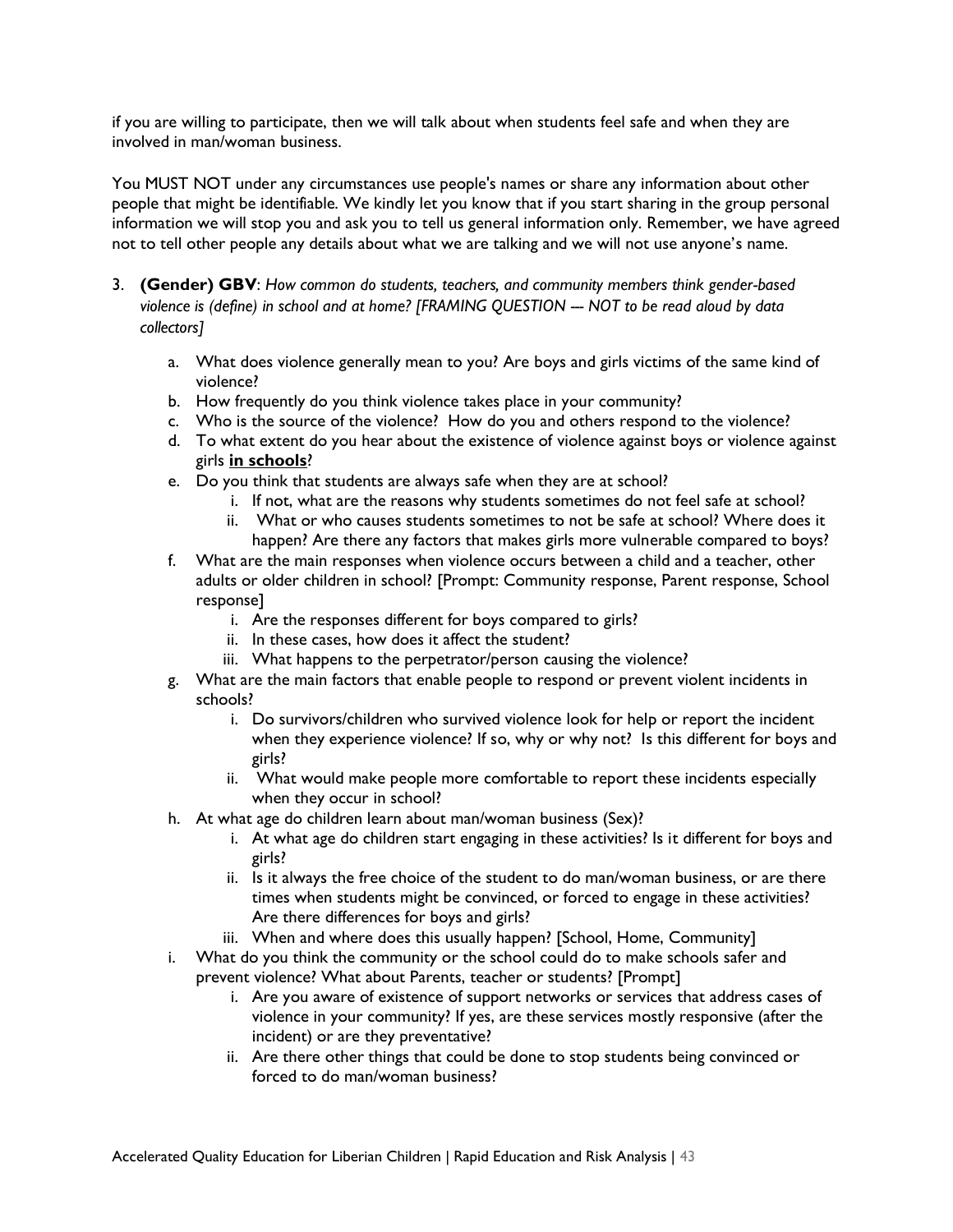# <span id="page-43-0"></span>Annex: FGD Protocol for Children

#### 1. **(RERA) Access and retention in education programs:**

- a. **(RERA)** In your community, are there many children ages 8-15 who are not in school?
	- i. **(RERA)** What are some of the reasons why children might never start school? **(RERA)** What are some of the reasons why children might start school, and then leave?
- b. **(RERA)** Who decided you could come to school?
	- i. **(RERA)** What factors do you consider in making the decision to enroll the children in school or an ALP program?
	- ii. **(RERA)** What/Who else might influence the decision to send children to school?
	- iii. **(RERA)** *What/who encourages you to attend school?*
- *c.* **(Gender)** Do you think education is equally important for boys and girls? Why not?
	- i. **(Gender)** What factors are specific for educating boys and what factors are specific for educating girls?
- d. **(RERA)** When do you think it is the right age to sign up a child for grade 1?
	- i. **(RERA)** At what age do you think it is too late for a child to go into grade 1?
	- ii. **(RERA)** What do you think about having children of different ages in the same classroom with you?
- **2. (RERA) Relationship between ALP and 'regular' schools:** *What are the potential problems and possible solutions in communities where there is access to both 'regular' and 'ALP' schools? [FRAMING QUESTION --NOT to be read aloud by data collectors]*
	- a. **(RERA)** Do you know or have you heard about ALP Schools?
		- i. Can you describe the difference between, ALP school, and a regular school?
		- ii. Is there an ALP center in your community?
	- b. **(RERA)** Do you attend an ALP or to regular school? *[Note to data collectors, if the child attends ALP, please ask the following 3 questions for ALP schools; If the child attends regular school, please ask the following questions for regular schools]*
		- iii. **(RERA)** How do you feel about the teaching quality and learning process of ALP centers/regular schools?
		- iv. **(RERA)** Do you have any concern about safety in ALP schools/regular schools?
		- v. **(Gender)** *How safe do you feel in an ALP school/regular school??*
	- c. If you have attended both ALP and regular school, what are some of the differences you see in the two kinds of schools?
	- d. **(RERA)** What problems, if any, exist between parents, teachers, and students in regular or ALP schools?
		- vi. If so, what did you do or what can you do to solve the problem?
	- e. **(RERA)** What are the challenges that may prevent you to move from an ALP to a regular school?
		- vii. **(Gender)** Are there different challenges for girls than boys to move from an ALP to a regular school? If so, what are they? Why?
		- viii. **(RERA)** When do you think children in ALP centers should be allowed to join the regular school? Why?
		- ix. **(RERA)** (If they say, after they finish) Is there any other time that they should be allowed to join?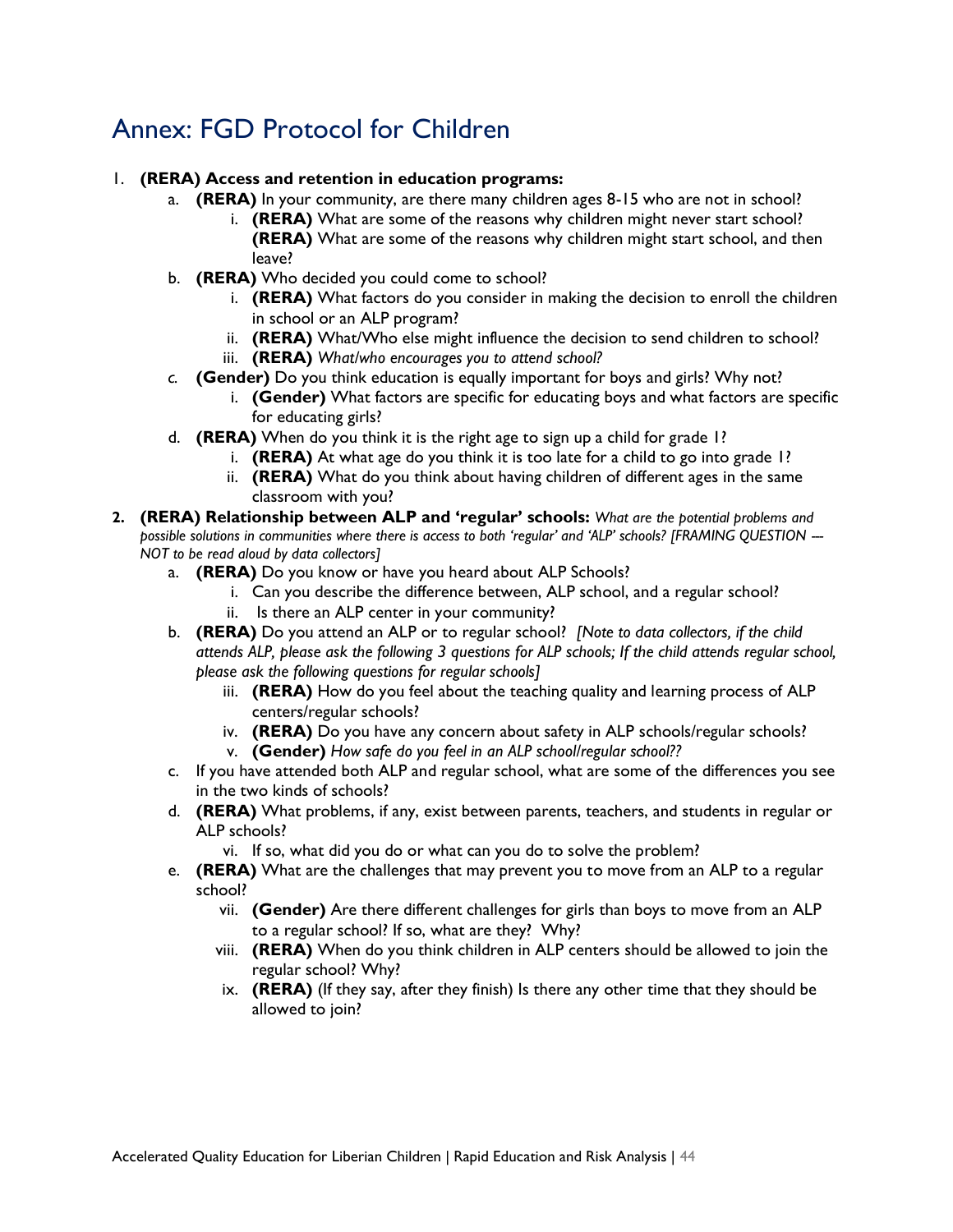# <span id="page-44-0"></span>Annex: KII Protocol for Teachers at Education Institutions for Children with Disabilities

Sex of Interviewee: Male Female

Name of School/Institution:

| <b>A. GENERAL INFORMATION</b>                                                                                                                                                                                                                                                                                                                                                                            |
|----------------------------------------------------------------------------------------------------------------------------------------------------------------------------------------------------------------------------------------------------------------------------------------------------------------------------------------------------------------------------------------------------------|
| Directions for the interviewer: Read the questions and choices to the interviewee and put a $\checkmark$ (check) in the box<br>next to his/her response. You may ask follow-up with clarificatory questions or elaborate should the interviewee<br>ask for further explanation.<br><u> 1989 - Johann Barn, mars ann an Cathair ann an t-Aonaichte ann an t-Aonaichte ann an t-Aonaichte ann an t-Aon</u> |
| Name of the Institution                                                                                                                                                                                                                                                                                                                                                                                  |
| Location institution County: Montserrado Grand Bassa                                                                                                                                                                                                                                                                                                                                                     |
| Rural<br>$\frac{\mathsf{Site}}{\mathsf{Set}}$ Urban<br>The Institution has grades ________ to _______________                                                                                                                                                                                                                                                                                            |
|                                                                                                                                                                                                                                                                                                                                                                                                          |
| How long have you been working in this institution? _____________ years ___________ months                                                                                                                                                                                                                                                                                                               |
| What is your position? I Teacher Administrator J Other                                                                                                                                                                                                                                                                                                                                                   |
| Is the interviewee is also disabled? $\Box$ Yes $\Box$ No (Note to be observed by the Interviewer)<br>a.                                                                                                                                                                                                                                                                                                 |
|                                                                                                                                                                                                                                                                                                                                                                                                          |
| b. If the interview is with an administrator, are there staff members with disability? $\Box$ Yes $\Box$ No                                                                                                                                                                                                                                                                                              |
|                                                                                                                                                                                                                                                                                                                                                                                                          |
|                                                                                                                                                                                                                                                                                                                                                                                                          |
| What is the highest academic degree you have received?                                                                                                                                                                                                                                                                                                                                                   |
| $\Box$ High school graduate                                                                                                                                                                                                                                                                                                                                                                              |
| B- Certificate                                                                                                                                                                                                                                                                                                                                                                                           |
| C- Certificate                                                                                                                                                                                                                                                                                                                                                                                           |
| ]Bachelor's Degree (Specify program ___________________________                                                                                                                                                                                                                                                                                                                                          |
| Master's Degree (Specify program                                                                                                                                                                                                                                                                                                                                                                         |
| Other (specify) :                                                                                                                                                                                                                                                                                                                                                                                        |

Accelerated Quality Education for Liberian Children | Rapid Education and Risk Analysis | 45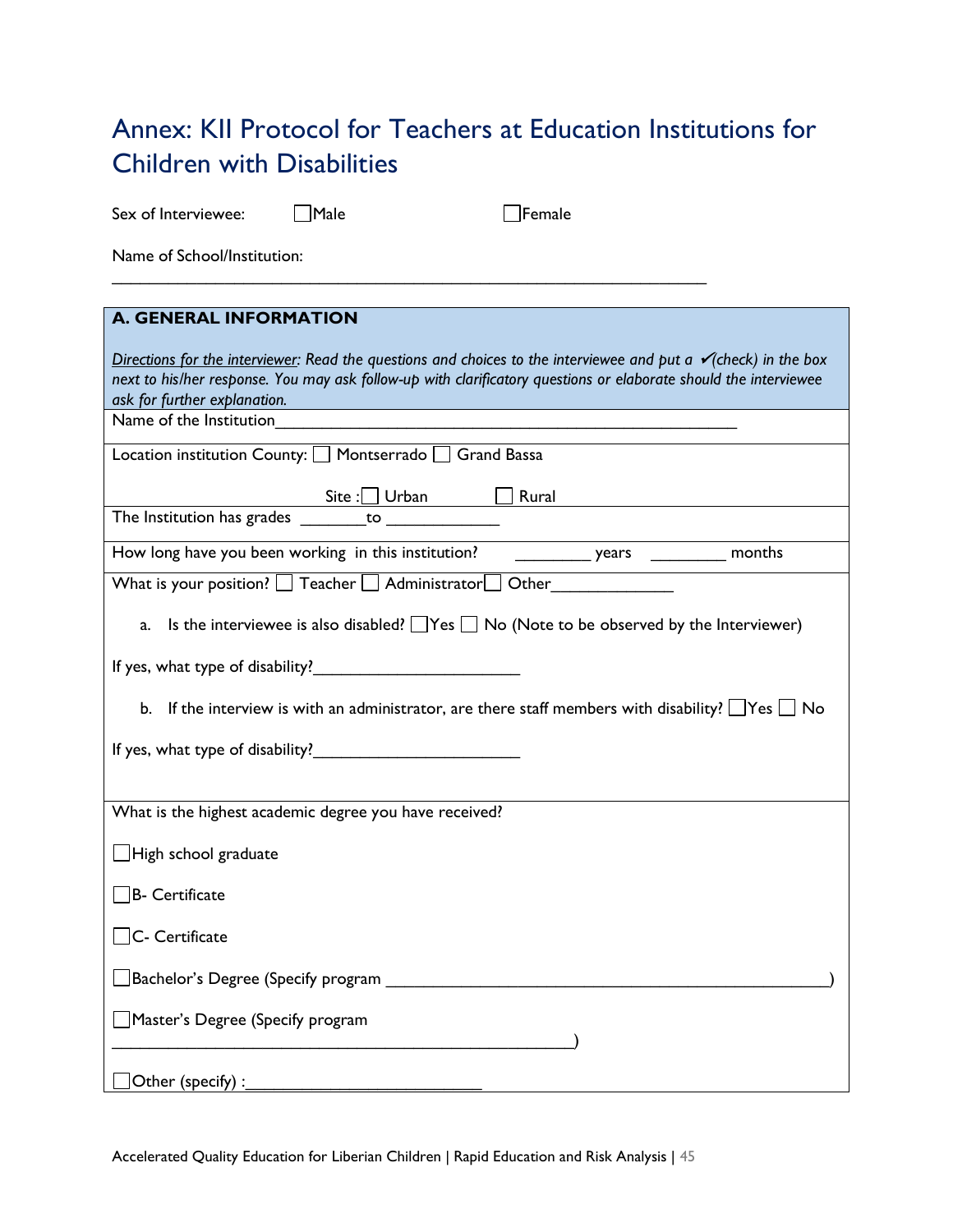|                                                                                                                                                                                                   | Do you have a professional teaching license?<br>$ Yes $ No                                            |                    |            |                                                                                                                                                                                                                                |              |  |  |  |  |
|---------------------------------------------------------------------------------------------------------------------------------------------------------------------------------------------------|-------------------------------------------------------------------------------------------------------|--------------------|------------|--------------------------------------------------------------------------------------------------------------------------------------------------------------------------------------------------------------------------------|--------------|--|--|--|--|
|                                                                                                                                                                                                   | Have you attended any training on how to identify and teach children with special needs/disabilities? |                    |            |                                                                                                                                                                                                                                |              |  |  |  |  |
| No                                                                                                                                                                                                | Yes                                                                                                   |                    |            |                                                                                                                                                                                                                                |              |  |  |  |  |
| a.                                                                                                                                                                                                |                                                                                                       |                    |            | How many children are enrolled in the school?                                                                                                                                                                                  |              |  |  |  |  |
|                                                                                                                                                                                                   |                                                                                                       |                    |            | Number and the state of the state of the state of the state of the state of the state of the state of the state of the state of the state of the state of the state of the state of the state of the state of the state of the | Don't know   |  |  |  |  |
|                                                                                                                                                                                                   |                                                                                                       |                    |            |                                                                                                                                                                                                                                |              |  |  |  |  |
| Grade                                                                                                                                                                                             |                                                                                                       | Number of Children |            |                                                                                                                                                                                                                                |              |  |  |  |  |
|                                                                                                                                                                                                   | Male                                                                                                  | Female             | Total      |                                                                                                                                                                                                                                |              |  |  |  |  |
| I                                                                                                                                                                                                 |                                                                                                       |                    |            |                                                                                                                                                                                                                                |              |  |  |  |  |
| $\mathbf{2}$                                                                                                                                                                                      |                                                                                                       |                    |            |                                                                                                                                                                                                                                |              |  |  |  |  |
| 3                                                                                                                                                                                                 |                                                                                                       |                    |            |                                                                                                                                                                                                                                |              |  |  |  |  |
| 4                                                                                                                                                                                                 |                                                                                                       |                    |            |                                                                                                                                                                                                                                |              |  |  |  |  |
| 5                                                                                                                                                                                                 |                                                                                                       |                    |            |                                                                                                                                                                                                                                |              |  |  |  |  |
| 6                                                                                                                                                                                                 |                                                                                                       |                    |            |                                                                                                                                                                                                                                |              |  |  |  |  |
| Total                                                                                                                                                                                             |                                                                                                       |                    |            |                                                                                                                                                                                                                                |              |  |  |  |  |
|                                                                                                                                                                                                   |                                                                                                       |                    |            |                                                                                                                                                                                                                                |              |  |  |  |  |
|                                                                                                                                                                                                   |                                                                                                       |                    |            |                                                                                                                                                                                                                                |              |  |  |  |  |
| b.                                                                                                                                                                                                |                                                                                                       |                    |            | Roughly what percentages of the children in the school are overage? (for the Principal)                                                                                                                                        |              |  |  |  |  |
| c.                                                                                                                                                                                                |                                                                                                       |                    |            | Roughly what percentages of the children in your class are overage?(for the Teacher)                                                                                                                                           |              |  |  |  |  |
|                                                                                                                                                                                                   |                                                                                                       |                    |            |                                                                                                                                                                                                                                |              |  |  |  |  |
|                                                                                                                                                                                                   |                                                                                                       |                    |            | Do your students have the following types of disabilities? (How do you define persons with disabilities?)                                                                                                                      |              |  |  |  |  |
|                                                                                                                                                                                                   |                                                                                                       |                    |            |                                                                                                                                                                                                                                |              |  |  |  |  |
| $\Box$ Visual $\Box$ Audio                                                                                                                                                                        |                                                                                                       |                    | Behavioral | $\Box$ Physical<br>Mental/Intellectual                                                                                                                                                                                         | Brain injury |  |  |  |  |
|                                                                                                                                                                                                   |                                                                                                       |                    |            |                                                                                                                                                                                                                                |              |  |  |  |  |
|                                                                                                                                                                                                   |                                                                                                       |                    |            |                                                                                                                                                                                                                                |              |  |  |  |  |
| $\vert$ Multiple disabilities $\vert\_\vert$ Learning Disability $\vert\_\vert$ Others (specify):<br>How far do your students come from (from the community, from the county, from other places)? |                                                                                                       |                    |            |                                                                                                                                                                                                                                |              |  |  |  |  |
|                                                                                                                                                                                                   |                                                                                                       |                    |            |                                                                                                                                                                                                                                |              |  |  |  |  |
|                                                                                                                                                                                                   | Is there a case where students were turned away because there was no space in the school?             |                    |            |                                                                                                                                                                                                                                |              |  |  |  |  |
|                                                                                                                                                                                                   |                                                                                                       |                    |            |                                                                                                                                                                                                                                |              |  |  |  |  |
| $Yes$ No                                                                                                                                                                                          |                                                                                                       |                    |            | Are there cases where students from the school/institution transferred to a regular school?                                                                                                                                    |              |  |  |  |  |
|                                                                                                                                                                                                   |                                                                                                       |                    |            |                                                                                                                                                                                                                                |              |  |  |  |  |
| Yesl                                                                                                                                                                                              | $\Box$ No                                                                                             |                    |            |                                                                                                                                                                                                                                |              |  |  |  |  |